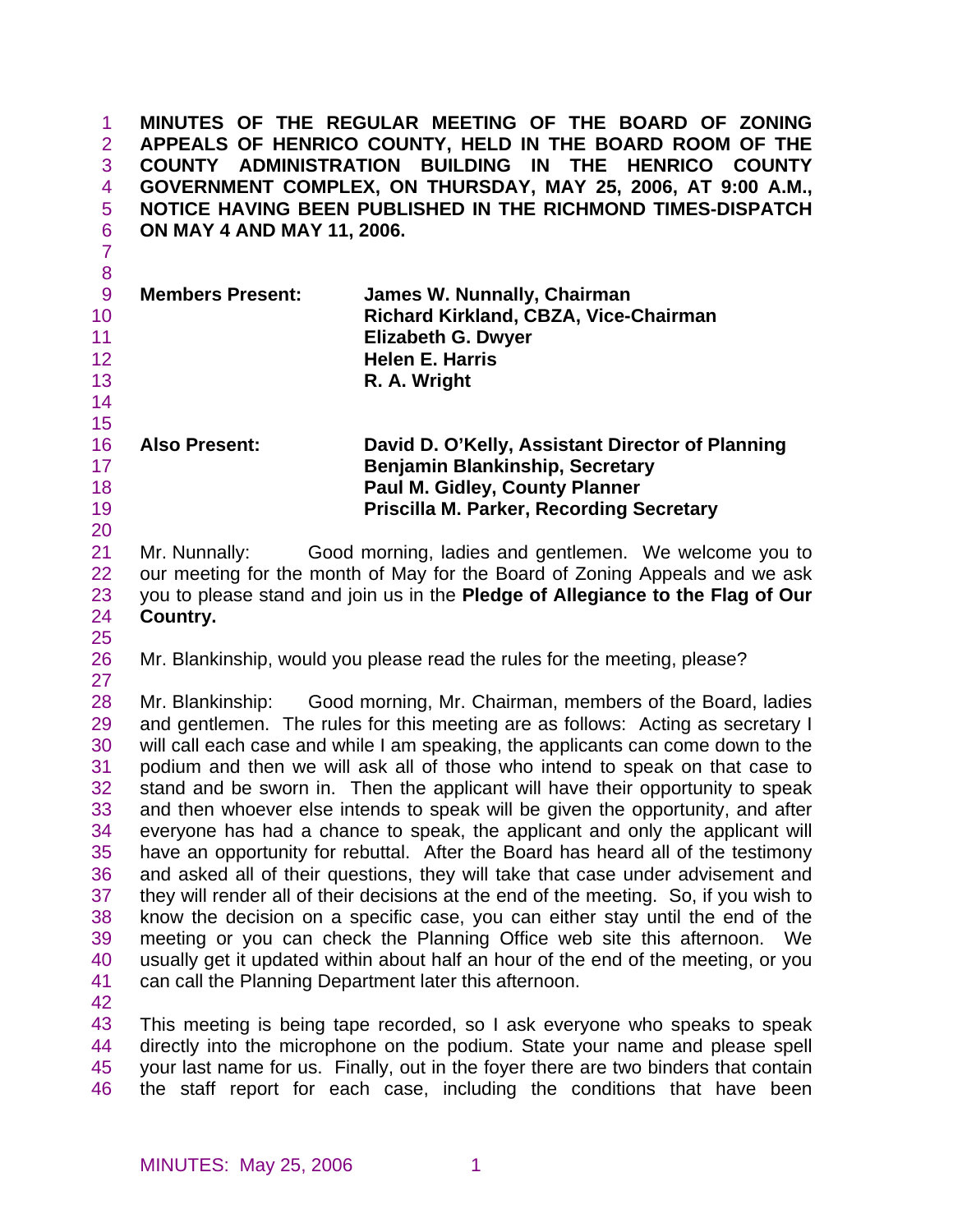47 48 recommended by the staff. If you are the applicant and you are not aware of the conditions, you might want to slip out and check those before your case is called.

50 51 Mr. Nunnally: Mr. Blankinship, are there any withdrawals or deferrals on this agenda?

- 53 Mr. Blankinship: No, sir.
- 55 Mr. Nunnally: Please call the first case.
- 57 58 59 60 61 **A-104-2005 Hickory Corner, LC** appeals a decision of the Director of Planning pursuant to Section 24-116(a) regarding the property at 5350 Twin Hickory Road (Hickory Corner Office Condo) (Parcel 747-773-1506), zoned O-2C, Office District (Conditional) (Three Chopt).

63 64 Mr. Nunnally: Is there anyone else here interested in this case, and if so, will you please stand and raise your right hand and be sworn. All right.

- 66 67 Mr. Blankinship: Do you swear the testimony you are about to give is the truth, the whole truth and nothing but the truth, so help you God?
- 68 69

49

52

54

56

62

65

Mr. Bill Sooy, Esq.: I do.

71 72 Mr. Nunnally: Please state your name for the record, sir, and tell us what you are requesting.

73

70

74 75 76 77 78 79 80 81 82 83 84 85 86 87 88 89 90 91 92 Mr. Sooy: Good morning members. My name is Bill Sooy, the last name is Sooy. I represent Hickory Corner, LC, the developer of this project. This is one of their office condominiums. The project is located, I think the Board (sic) has sufficient information related to the project. This is a little bit of background. The property was purchased in June of 2004 and the developer proceeded to develop the property as office condominiums under an approved plan of development, which was initially issued. During the progress of the construction, there were, as with probably every other construction project, numerous delays and setbacks. With that being said, the project was continuing in construction phase when this notice of zoning violation was issued on September 1, 2005. The buildings are still under construction. There was one building, I believe actually two buildings, but they had not had their final building inspections. There were a number of other issues that were necessary to complete the construction of the project. These were six separate buildings and they were being sold off as office condominiums, so as one building was completed, they were able to sell the units to purchasers and, at that point, the purchasers were getting building permits for tenant setup and the County was also granting temporary occupancy permits for the individual units as they were developed under the Building Code, which required, obviously, that they meet the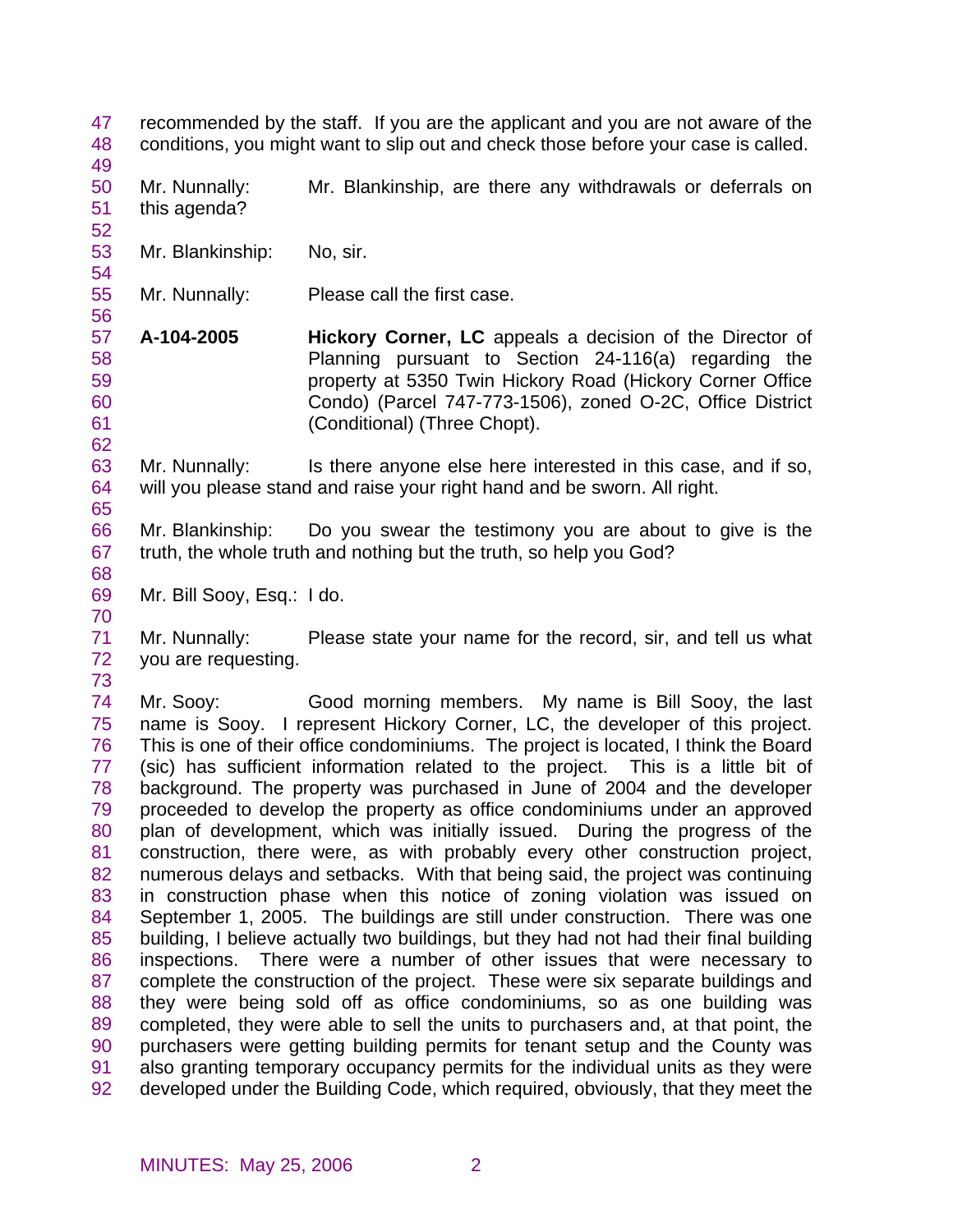93 94 95 96 97 98 99 100 101 102 103 104 105 106 requirements for a temporary occupancy permit. That really is the crux of the issue, because the issue is, this as a continuing construction project has certain elements that needed to be completed, one of which, obviously, was part of the POD that the HVAC screens be erected, but the issue really comes down to the question of when do those have to be done, and those clearly have to be done before the project can be completed, before a final CO can be issued for the entire project for each individual building, but the question about whether they need to be done at some interim point, I think is an issue that I would raise as to why on September 1, 2005, this became a zoning violation when the County had obviously acknowledged earlier they were issuing temporary occupancy permits for the structures. They were allowing people to come in to do this set up, to occupy and use them in their commercial use, and there was no issue regarding health or safety related to the HVAC screens.

- 107 108 109 110 111 112 Ms. Dwyer: I just want to let you know that I understand your argument. Are you saying that the developer is free to develop this complex in violation of the commitments in the zoning proffers and the POD until the project is complete? And then they have to comply. So, are you saying that is not right? I am not sure what your point is.
- 113 114 115 116 117 Mr. Sooy: I am not saying they are free to do that without any regard, but if the issue is one of the POD requirements that it provide the HVAC screening, and that is clearly intended to be done, at what point in the continuum of the construction progress is it suddenly a zoning violation for those screens not to be up.

119 120 121 Mr. Wright: It is not the matter of screening. It is where you locate them. The POD says it had to be on the ground, and they are on the roof. I can attest to that, because I have looked at them.

- 123 124 Mr. Sooy: And there is no contest to that.
- 125 Mr. Wright: Well, it is in violation. (Unintelligible) doesn't it?
- 127 128 Mr. Sooy: Well, but then an amended POD was issued and the amended POD allowed the HVAC screening to be…
- 130 Mr. Nunnally: When was that done?

118

122

126

129

131

133

135

- 132 Mr. Sooy: That was done December 14, 2005.
- 134 Mr. Nunnally: We don't have any reference to that.
- 136 Ms. Dwyer: So, you have an amended POD, all we have…
- 138 Mr. Nunnally: I know nothing about an amended POD.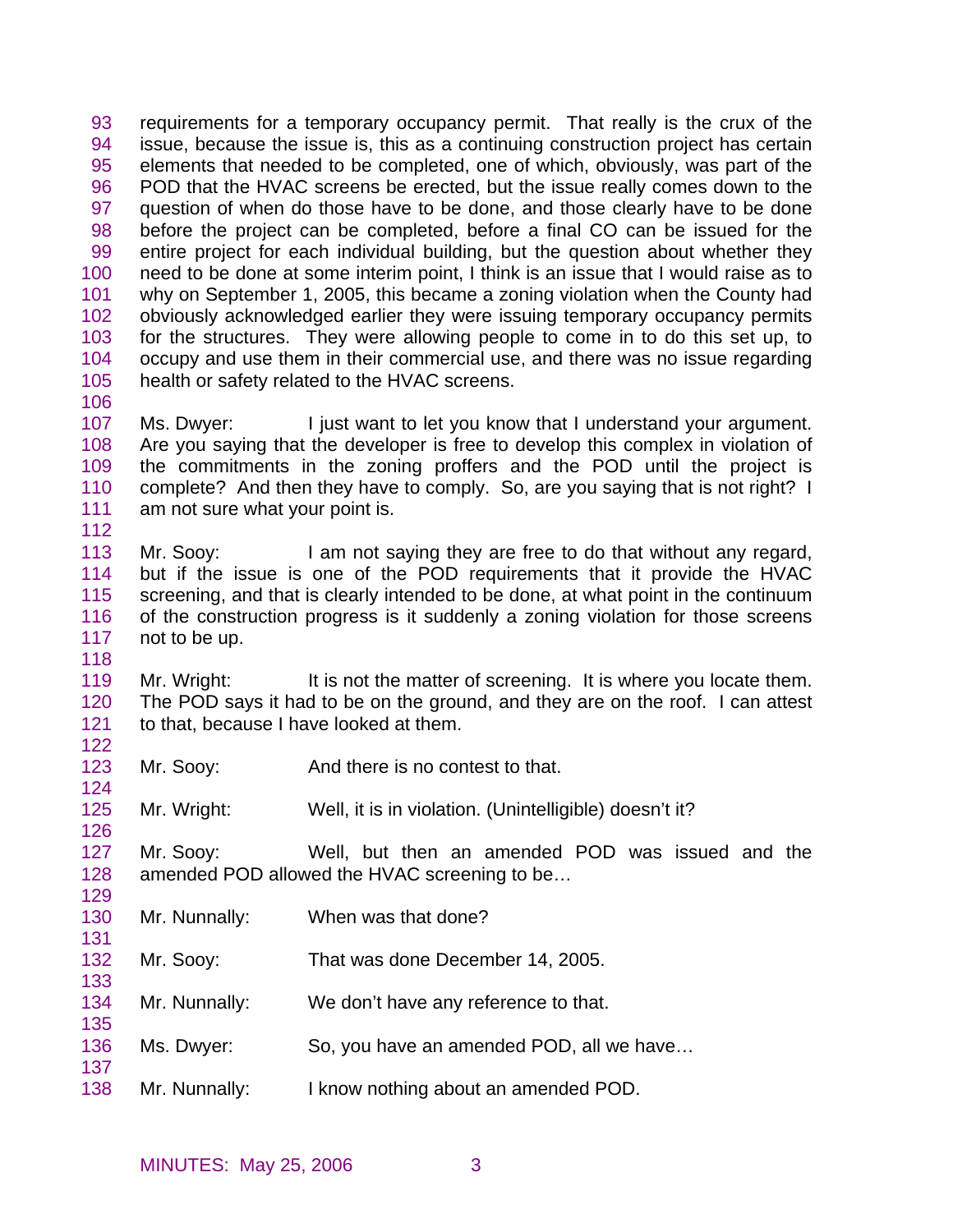139

143

145

147

- 140 141 142 Ms. Dwyer: The only information we have is the proffer and we have the conditions for the POD, but we don't have the POD in front of us that shows that the HVAC equipment has to be on the ground.
- 144 Mr. Wright: If the POD was amended, why are we here?
- 146 Mr. Sooy: Well, I think that is a very valid question.
- 148 Mr. Wright: If they amended to permit you to put these on the roof.
- 149 150 151 152 153 154 155 156 157 158 Mr. Blankinship: Let me make that clear, though. The zoning violation was cited September 1, 2005, and December 14, 2005, after meeting with the County and after going through the issues. You have a letter from Mr. O'Kelly in your packet that says "A requirement of the developer is to submit a revised plan (POD) to allow for the HVAC units to be on the roof and for screening to be on the roof. That was a requirement in the September 15 letter that Mr. O'Kelly issued that that be done. Those revised POD plans were submitted to the County Planning. They were approved.
- 159 Mr. Nunnally: Why don't we have copies of those?
- 161 162 163 164 165 166 Mr. Blankinship: Well, I have copies of the letter, and the POD letter has the same requirement that the HVAC screening, location of all existing and proposed facility and mechanical equipment, including HVAC units, electric meters, junction and accessory boxes, transformers and generators will be identified in the landscape plans. All equipment shall be screened by such measures determined appropriate.
- 167

169

171

173

176

178

160

- 168 Mr. Wright: What is the date of that letter, sir?
- 170 Mr. Blankinship: This letter is dated September 14, 2005.
- 172 Mr. Wright: I don't have that.
- 174 175 Mr. Nunnally: But the County staff will be ready to respond to this, maybe we ought to go on and get to the end. They are jumping ahead.
- 177 Mr. Wright: Mr. Sooy, our position is that the screening wasn't up.

179 180 181 182 183 184 Mr. Sooy: The screening, unfortunately, still is not up, and the issue in my mind is at what point did that become such a point that it became a zoning violation. Even now, with the revised POD, you are requiring screening. Is it a zoning violation? If a developer is still on the project, if construction or punch list items at this point are still not being done, and there has been no, the POD required that the developer submit a letter from the engineer on the plan that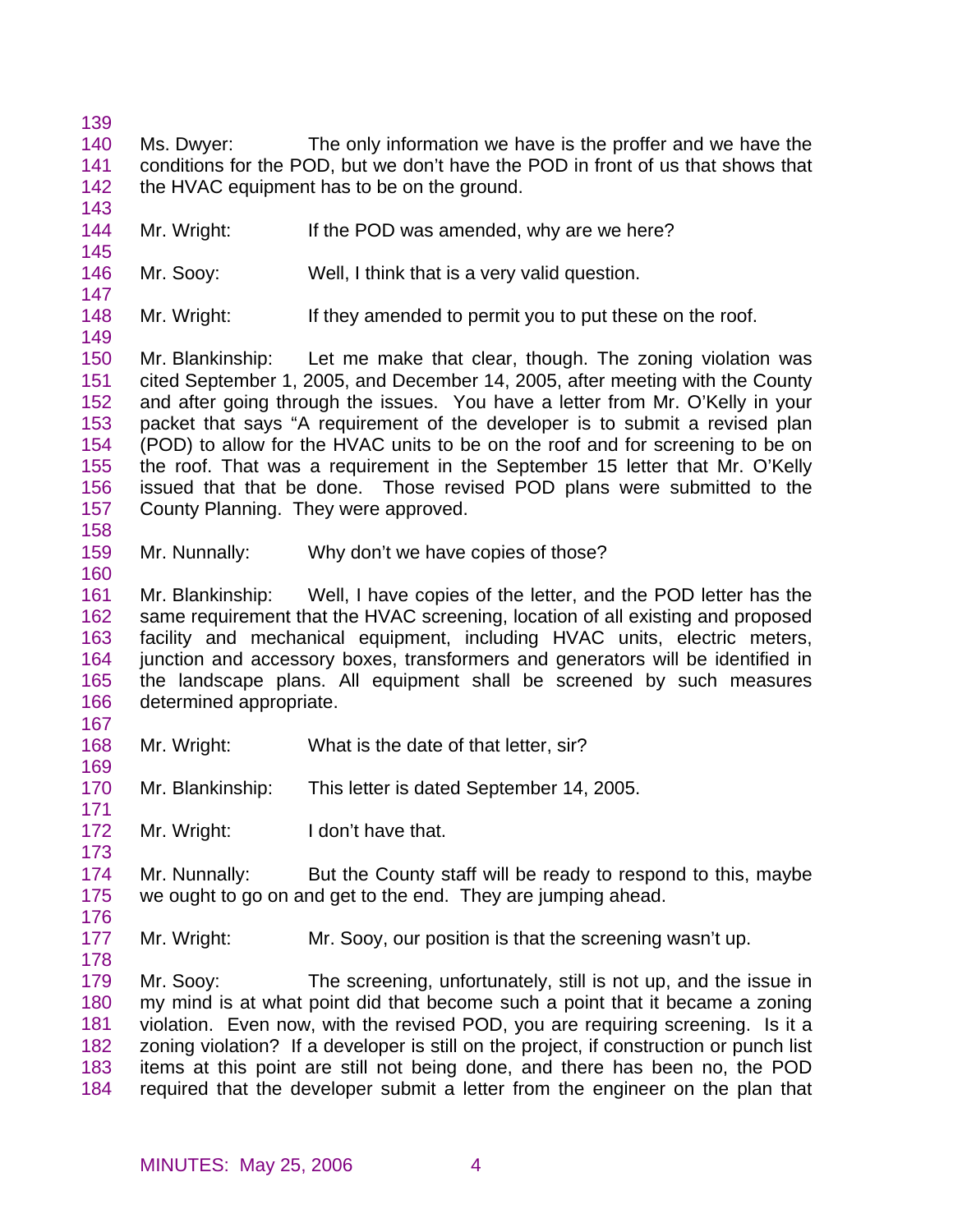185 186 187 188 189 190 191 192 193 194 195 196 197 198 199 attested to everything was developed according to the POD, and that would include, obviously, the HVAC screen, before a certificate of occupancy could be issued for the project. That hasn't been done. The letter hasn't been issued. The request has not been made. The screens are not there, and there is a lot of back and forth about why they are not there. What I would suggest to you for the Board is that as of September 1 the screens have not been proved an issue related to anything regarding use or occupancy of the project. They were still an ongoing condition of the construction of it. The developer had not left, had not abandoned it. On September 23 the developer posted an Irrevocable Letter of Credit with the County in the amount of \$195,000 plus, to insure that all of the remaining items on the plan be completed and \$129,744 of that \$195,000 Letter of Credit is specifically to insure that the screening be placed on the structure. So, the developer has made every effort to assure the County that those screens will be put up.

200 Mr. Wright: Every effort?

202 203 204 Mr. Sooy: I understood this not to be cross examination, but if we are going to go cross examination, I will do that, too.

- 205 Mr. Wright: The question is "Why haven't the screens been put up?"
- 207 Mr. Sooy: Well, after…

209 210 211 Mr. Wright: It is completed. I walked it earlier. Everything is done. There is no equipment there. There is no nothing. They may be working on the inside.

212

201

206

208

213 214 215 216 217 218 219 220 221 222 223 224 225 226 227 Mr. Sooy: Again, they are all individual tenant issues, but one of the principal problems is that these units be placed on the roof. As I indicated, the project was ongoing. The last units were sold and closed in February of this year. As these buildings are developed and built out, HVAC units are put on the roof. The plans for the HVAC units were submitted to the County with their revised POD clearly showing some of the units not there. Those units weren't there because the owners of the individual condominium units had not yet built them out to the point of putting the HVAC units on there. The developer's position is that they would like to do this once, not twice, three times, going back and back and back, and would like to get their contractor on the job and do the entire HVAC unit in a single job. Until all of the units are there, that is not an impossibility, but very difficult process, because obviously when you have placed the units on there, you need to remove any existing screening structures in order to do it.

- 228 Mr. Wright: Are there units on there now?
- 229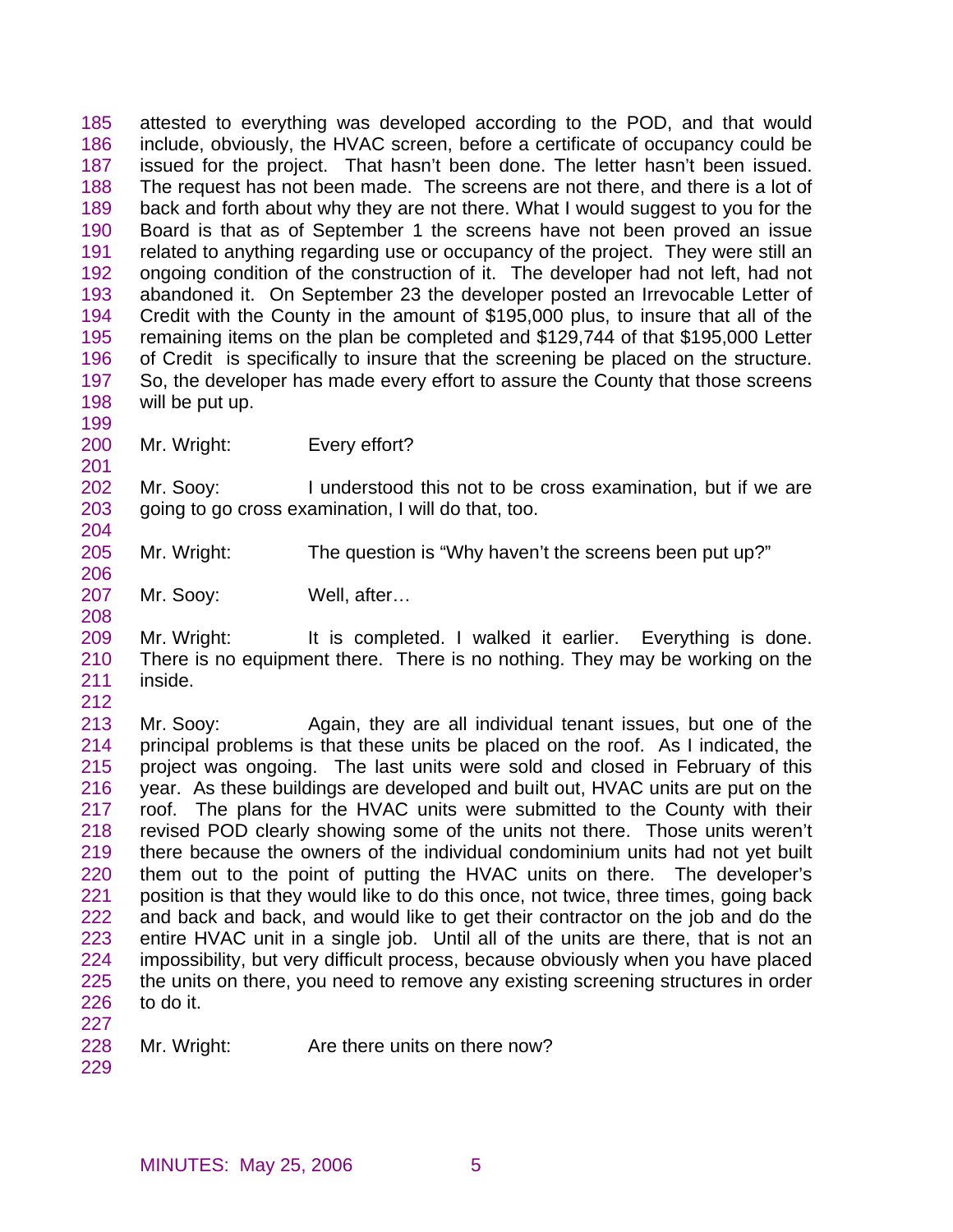230 231 232 233 234 235 236 237 238 239 240 241 242 243 Mr. Sooy: No. They are still not all on there. They are still building at the site of 5350, I may be wrong on the address, but the Building C that was cited as the address of the zoning violation, that building still has three units that have not been placed on the roof yet. The way the structures are designed for screening, they are not individually screening. It is a long form screen and because of that and because of the developer's desire for economy in construction and for an answer to avoid interruption of a project at this point and not have contractors constantly in and out and walking up and down on the roof. They wanted to wait until all of the units, and that may be an issue that the County is unwilling to put up with. They may say, "Forget about it. You have to do it and go forward with the screening regardless of whether all of the HVAC units are up there, but that has been a point made as to why the screen isn't there now.

244 245 246 Mr. Wright: You said the air conditioning should be at ground level. Why would they change without approval from the County? Why would you put them on the roof?

247 248 249 250 251 252 253 254 255 256 257 258 259 260 261 262 263 264 265 Mr. Sooy: I think it ended up being a decision that the developer made that, the way these units are structured, if they put them as most HVAC units, you are putting them in some place that is not real visible if you can shield them from public view. The public view along Twin Hickory is the back of two of the buildings. The driveway off of Twin Hickory is the third building. So, the units are back there. I don't care how elegantly you screen them with brick; you are going to have these box structures all over the place. It is not going to look as attractive to the passersby. It is not going to be as attractive, I think, to any of the purchasers looking out the window and seeing not grass or trees or whatever plantings are out there, but they are going to see these brick shields, brick screening devices, that I would really suggest detract from it. On the roof, I think, with proper screening, they will be much less visible, much less intrusive, and provide a much more pleasant look to the project and that was the basis of the developer doing it. Literally, I think the developer should have put the cart before the horse and gone and asked for a revised POD before making that decision, but effectively, they have been approved in their actions, because the County has said as of December 14 the POD is acceptable that the HVAC units on the roof are appropriate provided they provide the screening for them.

266

267 268 Ms. Dwyer: So you are claiming that the revised POD has been approved that allows the HVAC unit to be on the roof?

- 269
- 270 271 Mr. Sooy: Yes, ma'am.

272 273 274 275 Ms. Dwyer: And we don't have any evidence of that, which we need to have before this is concluded, and Mr. Blankinship said the County will give us a copy of that POD. And your argument that you want to wait until all the units are sold. What happens if you have trouble selling them and it is three years from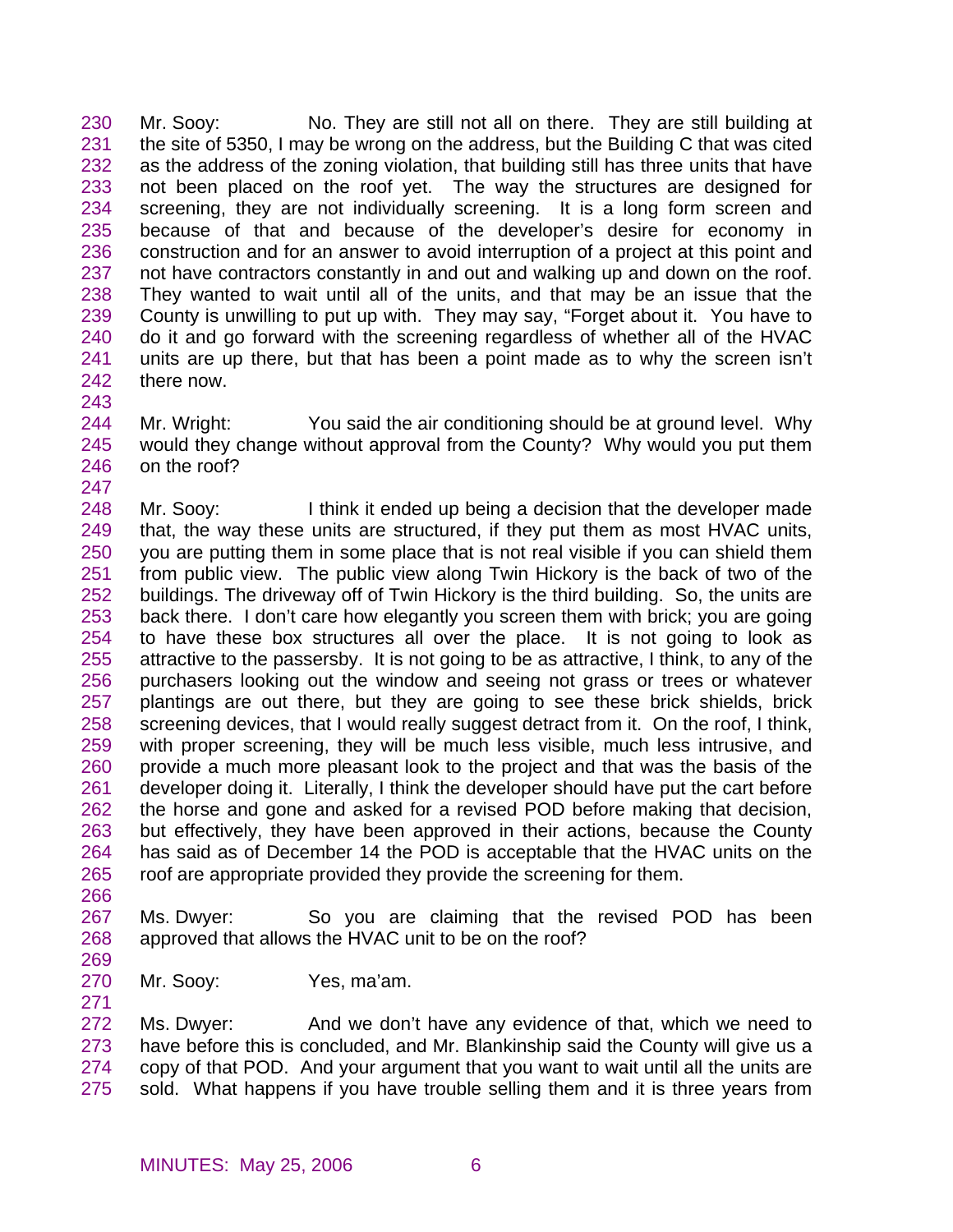276 277 now, and you still have not sold the last unit, so nothing has been screened at some indeterminate time?

278 279

Mr. Sooy: I may have been misunderstood. All of the units are sold.

280 281

282

289

291

Ms. Dwyer: Oh, they are all sold?

283 284 285 286 287 288 Mr. Sooy: Yes, but they haven't all been built out. Some people or some purchasers have bought and they have just not started the build out. There is only one building that remains and at this point I think the developer would say if we have to go back a second time to reconfigure the Building C screening, we would do that. We can do five of the buildings now, because all of the units are, in fact, on the roof.

290 Ms. Dwyer: Has the staff approved the method of screening?

292 293 294 295 296 297 298 299 300 301 302 303 304 305 306 307 308 309 310 311 312 313 314 315 316 317 318 Mr. Sooy: That is another issue, and conflicting reports. After the approval of the revised POD, there was an issue of bonds. As I said, \$195,000 Letter of Credit has been posted. There has been a \$20,000 or \$19,900 E&S Bond posted with the County. The developer had been assured all along that as things were deleted from the project, with the revised POD there were some changes that deleted some of the requirements, \$55,000 of that \$195,000 was related to brick pavers at the entry way. The developer proposed that if those were placed in there, that would void the warranty for the asphalt and they would refuse to come and correct any problems with the asphalt. The developer submitted in the revised plan a deletion of those pavers. The developer was under the impression that upon the revised POD being approved that that \$55,000 would be dropped off of the Letter of Credit. Then, in addition to that, there was an \$8,000 figure for some sidewalks that had not been completed, and I think the reality is the County didn't want them built as of yet because one of the sidewalks was facing a dual stub that went to nowhere, and because of that, the County would rather have the money to build the sidewalks in the future when it meant something, rather than have some little 40-foot strip of sidewalk built that was effectively no good. So, the developer was told, "We will drop the bond and you can have the bond back." Contrary to that, the developer was then told, "No, now you have to place money is escrow for the sidewalk, additional money, and there has been some switching related to that. I think the developer will say the escrow money will be placed, but the Planning Department was, at that point, I believe, until the escrow money was placed, they wouldn't review any of the plans related to the screening, and the screening obviously, part of the condition was that those plans be reviewed and approved prior to (unintelligible) of the screening, so that was part of the reason that their plans were not submitted for approval.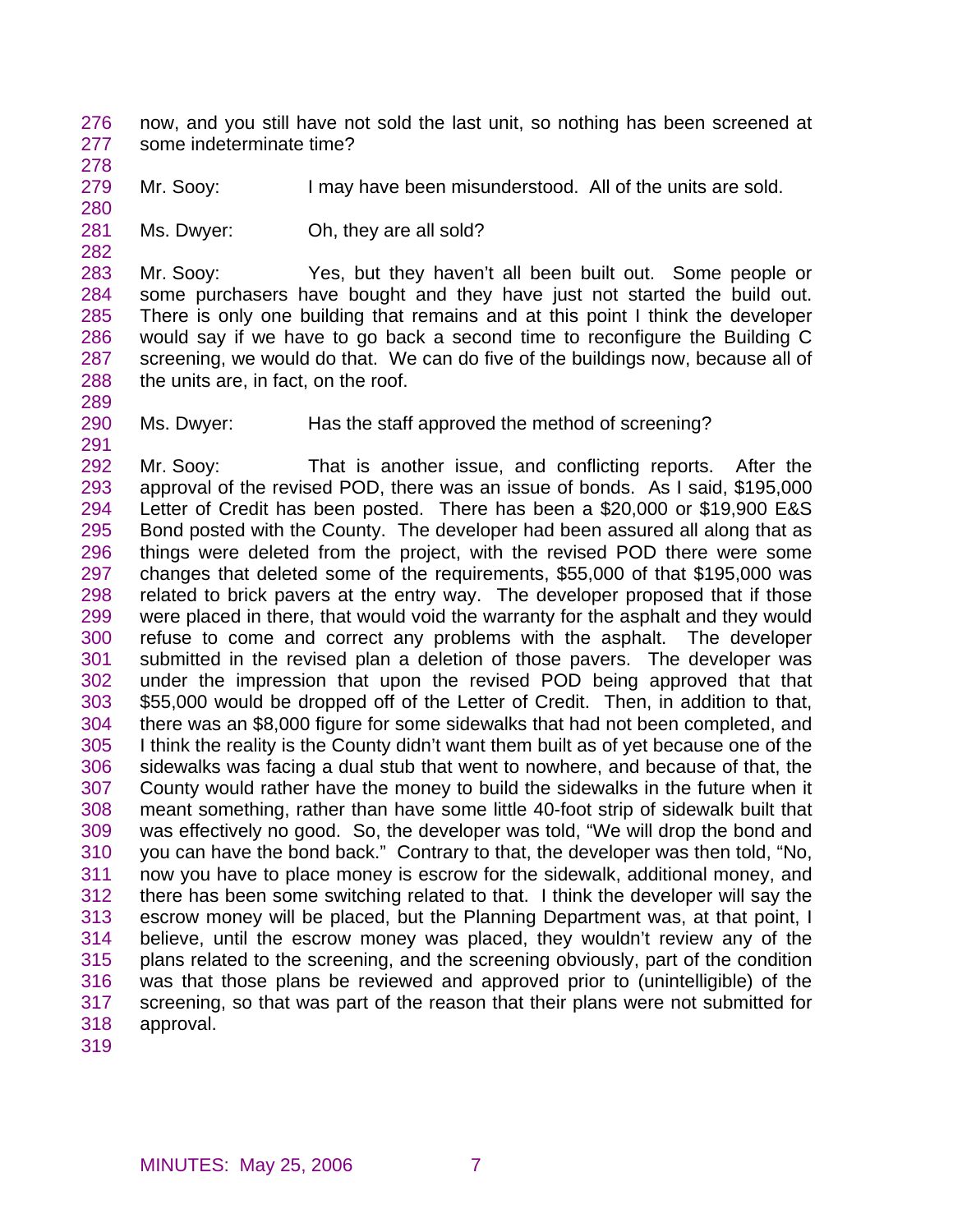320 321 322 323 Mr. Nunnally: Mr. Blankinship, I have a question for you. Out of all of the businesses that bought in there that are occupying the space, how many of them have final permits, final building inspections?

324 Mr. Blankinship: I don't know the answer to that. Ms. Goggin might.

326 Mr. Nunnally: Are they all on temporary, Mr. Sooy?

328 329 330 331 Mr. Sooy: The County was reissuing temporary pending final clear up of all punch list items regarding the HVAC screening, and that was part of the issue when the zoning violation notice was issued. They were refusing, at that point, to issue building permits, or issue the temporary CO's.

333 Mr. Nunnally: Have they renewed temporary CO's?

335 336 337 338 Mr. Sooy: They have renewed them and now they continue to issue the temporary Cos and the building permits after the \$195,000 Letter of Credit was posted to assure that the project would be completed as set out in the POD.

339 340 341 Mr. Nunnally: Mr. Blankinship, why don't we have this approved? Is that going to be dealt with…

342 343 Mr. Sooy: I don't have any further issues to add and I thank you for your time.

345 Mr. Nunnally: Opposition.

325

327

332

334

344

346

347 348 349 350 351 352 353 354 355 356 357 358 359 360 361 362 363 364 365 Mr. Tokarz: Good morning, Mr. Chairman, and members of the Board. Tom Tokarz of the County Attorney's office. I'd like to address the County's remarks in a few steps. First, just to address the actual issue before you, which is whether the Director of Planning or Planning Department's notice of violation was correct in September of 2005, and I think that is really the only issue before you. On anything that has happened since that time I am certainly prepared to address in just a moment. I think the only issue before you is/was the notice of violation correct at the time it was issued, and I think there has been no dispute from Mr. Sooy. He has been very good to work with and I have been talking to him on the phone for the last six months off and on. There is no dispute that the units are not screened. There is no dispute that the proffers that were placed on the case in 1999 required that they be screened, that Condition #34 on the plan of development that was approved in March of 2004 requires that they be screened. There is no dispute that units have been in use by the people and that the developer has received the benefit of the sale of the units and the development of the units, and really, from our standpoint, there is no reason that the screening is not in place other than the fact that the developer does not want to do it until it is economically desirable for him. And I think Ms. Dwyer asked the correct point, and the point that is really the only issue before you today is "Does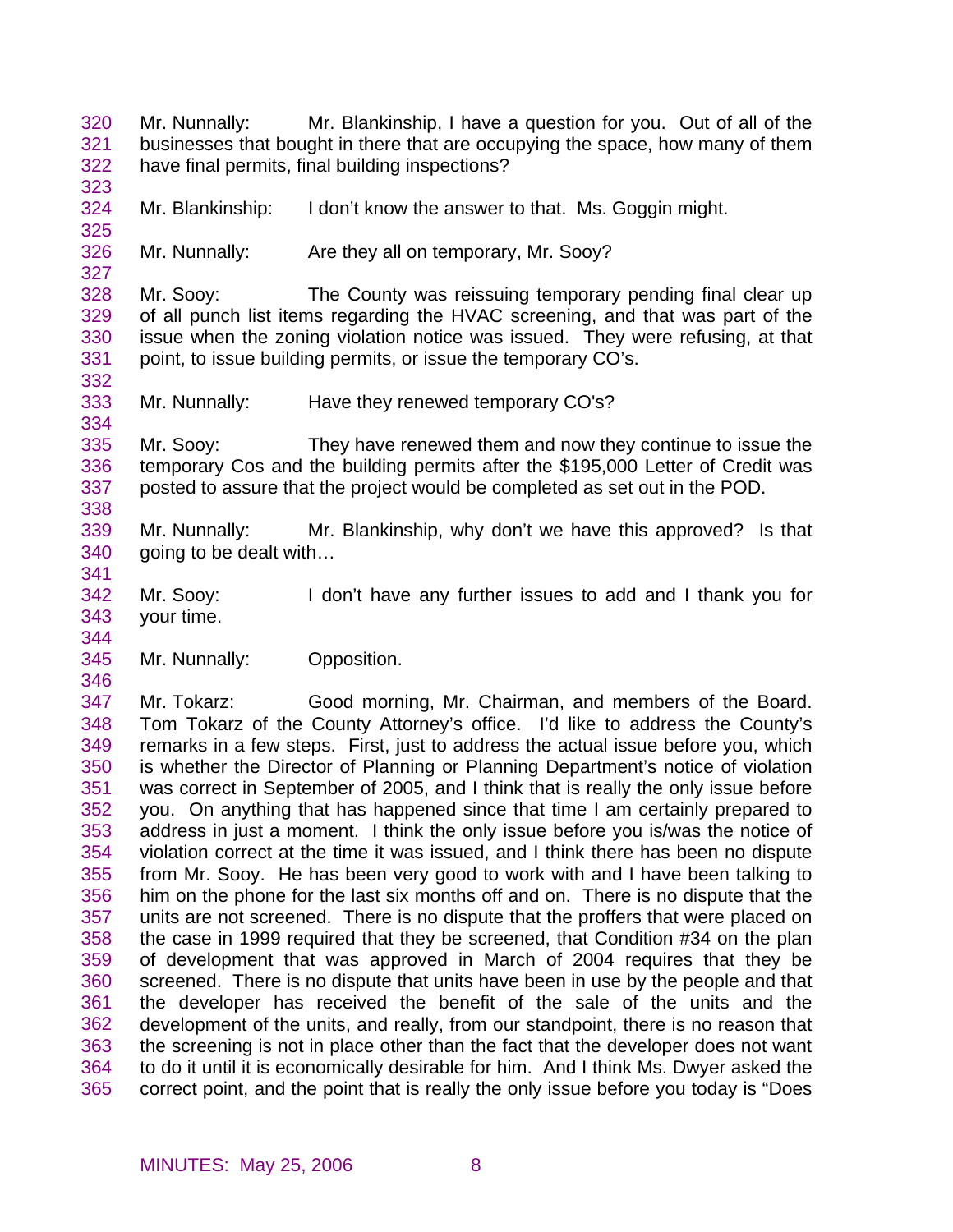366 367 368 369 370 371 the developer get to decide to wait until the end of the project, whenever that may be, to put in amenities that are required by the plan of development?" The County's position is that they are not, that when the units began to be sold and used that the screening should have been put into place, and, therefore, the Department of Planning's notice of violation was correct on September 1, 2005, and we think that is the only issue before you.

- 373 374 Mr. Wright: So what are you going to do? Send them to prison or fine them or what?
- 375 376

377

372

Mr. Tokarz: No, sir.

378 379 380 Mr. Wright: We've got to get to the source of the thing and find out what we are going to do.

381 382 383 384 385 386 387 388 389 390 391 392 393 394 395 396 Mr. Tokarz: Let me tell you where we are going from now, and this is the second part of the presentation. I am only addressing the property before you. That is not to say there isn't going to be a way to resolve this problem. Here is what has been done. When the notice of appeal was filed, that is part of record, I believe, and that is certainly what I've got and said that on page 2 of the notice of appeal, and I don't know what the page is on yours, but in the middle of page 2 it said "Hickory Corner, LC intends to file a revised plan of development and upon approval of the proposed screening for the HVAC units, construction and installation of the screening of the existing HVAC units will commence." Now, that is what they represented to the County in the fall of 2005. Now there was an approved – we agreed with Mr. Sooy – there was an approval of a revised plan of development on December 14, 2005. They were allowed to put the units on the top and, this is the important part, on page HVAC-1 of the revised plan of development, which Ms. Goggin has here. She is from the Department of Planning, if there are any questions. The screening details were approved. So, on December 14, 2005, those screen details were approved.

397 398

399

Mr. Wright: For the roof.

400 401 402 403 404 405 406 407 408 409 410 411 Mr. Tokarz: For the roof, that is correct, Units on the roof and screening details on the roof. Based on the representation to the County and based on what we understood was going to occur, the screening work was going to commence and be completed within 60 days. Now, the reason the 60 days is important, you will remember that this case was originally scheduled for hearing in the fall, and then was continued until February of 2006, and we suggested, I frankly suggested that continuance to Mr. Soy because we don't have any desire to go take somebody to court if they are trying to get the project resolved. And we want to get the thing resolved without burdening the BZA or the court, preventing court action regarding enforcement of the POD. Unfortunately, there has been no effort to do the screening. We just got yesterday from the developer a handdelivered letter dated May 24, 2006 saying "We are only still talking to potential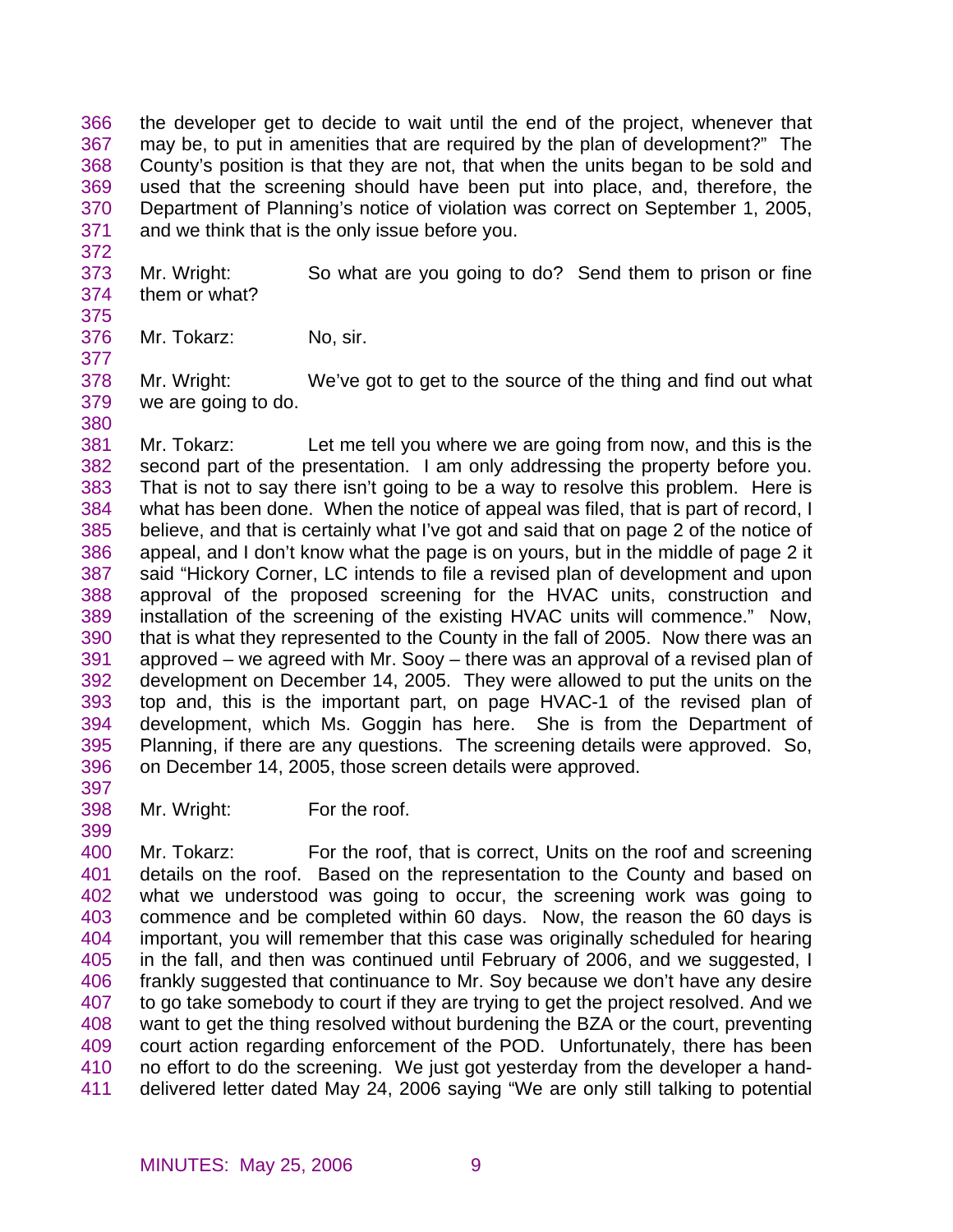- 412 413 414 415 416 bidders about coming out and looking at this, and then they have to come out and look at it and then we have to select somebody, and then they have to craft them, and then they have to install them." So, we still have an indeterminate time in the future that we have no idea when the screening is actually being done.
- 418 Mr. Wright: What is the answer to this thing?
- 420 421 Mr. Tokarz: The answer is, we believe, that one or two things could occur.
- 422

424

417

419

423 Mr. Wright: What can we do to get it done other than send them to jail?

425 426 427 428 429 430 431 432 433 434 435 436 437 438 439 440 441 442 443 444 445 Mr. Tokarz: Well, first of all, you all can't send them to jail. The only thing you all can do is to rule on the notice of appeal before you. What I have told Mr. Sooy is that the County will initiate enforcement action as a way of sort of focusing the developer's attention on bringing them in compliance with the POD. Now, I will tell you, having practiced in the General District Court for the last 14 years on zoning enforcement that if the developer is making an effort at compliance, we either nol process the case or we or the court will dismiss the case if there is effort towards compliance or continue it. But we need to get the developer to the place. We need to get the developer moving on the project, and that is what we are going to do, Mr. Wright, to answer your question. We are going to initiate the enforcement action. If you find that the notice of violation was correct, we will initiate enforcement action and then if the developer moves forward expeditiously about this, we will nol process the action or the court will give him a continuance to do it, but the key point is, we don't agree with the developer that you get to wait until you decide it is best. You don't get to have the benefit of sale of the units and then have all of the work done and just decide six months to a year or two years to do it. So that is where we are. We do have an approved plan for the screening. The developer can do this. The developer has been able to do this for six months. We need to get the developer focused and we think today is the first step to getting to that process. Ms. Goggin is here to answer any questions that you may have.

446

447 448 449 Ms. Dwyer: I would like to see a copy of the approved POD plan that shows the screening.

- 450 451 452 453 454 Mr. Tokarz: HVAC-1. I think the reason you don't have it is because, and I can't speak for Mr. Blankinship, is because given the fact that this was an appeal for notice of violation going back to September, 2005, subsequent events really were not directly relevant to whether the violation was correct or not. That is the only issue before you.
- 455 456 457 Ms. Dwyer: I tell you what was confusing. The staff report says that the HVAC units are supposed to be on the ground. That was the first point of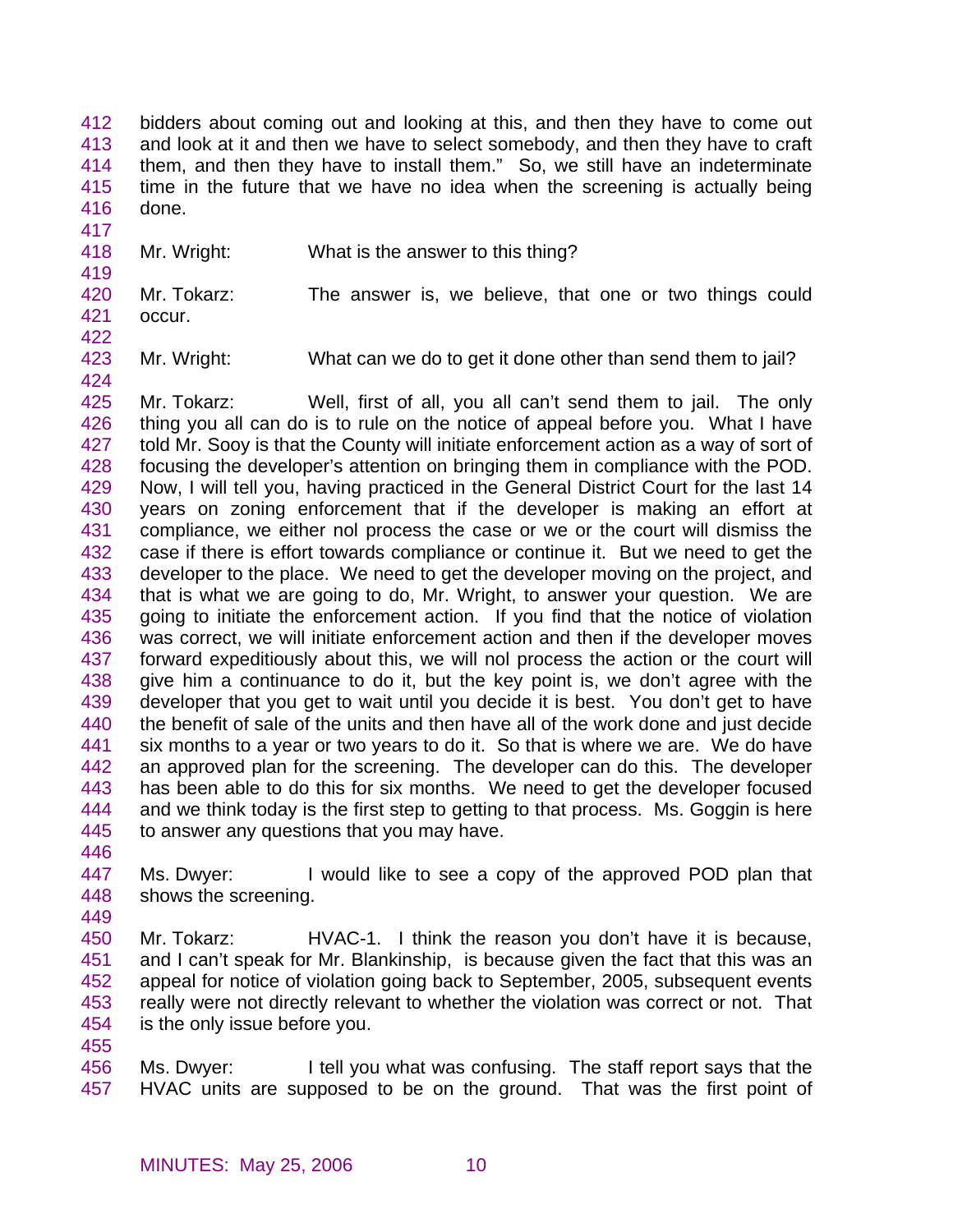- 458 459 confusion for us. It wasn't clear that it had been approved and that it could be on the roof.
- 461 462 Mr. Tokarz: As of the time of the notice of violation, they were still on the ground, but it's been…Mr. Gidley, do you have HVAC-1?
- 464 465 466 Mr. Wright: Whether we've got it or not, it is a fact, so what difference does it make?
- 467 468 469 Mr. Tokarz: There is no contest from the Planning Office's standpoint that the screening details have been approved, according to the plans they submitted, and the Planning Commission has it.
- 471 472 Ms. Dwyer: I think those plans should be part of the record. What is that? Is it lattice, a piece of metal?
- 474 Mr. Wright: Whatever it is, it has been approved by the County.
- 476 477 478 479 480 481 482 Ms. Dwyer: The reason I am asking is I am wondering, the developer is saying he wants to wait until everything is sold and all of the HVAC units are, well, they have been sold, but wait until all of the HVAC units are in before the screen goes up, and I am wondering, does that have to be a practical matter? Can't they just put up the screen and then later install the HVAC units? What is the reason? I am trying to figure out if there is a rational reason for that delay. It looks like maybe the screen can be installed before all of this…
- 484 485 Mr. Tokarz: **Our understanding is the only reason for the delay is an** economic one, and the developer doesn't want to do it except that one time.
- 487 Mr. Wright: I think that is what it is.
- 489 490 491 Mr. Tokarz: I think that is all it is. That is what everyone has told us. I think Mr. Sooy has testified to that. The reason is they want to wait until the end and they will have to have the contractors come back more than once.
- 493 494 Mr. Nunnally: My question was couldn't the contractor do it more than once and put the HVAC unit on later.
- 496 Ms. Dwyer: Exactly.
- 498 499 Mr. Blankinship: There is no reason you can't build the screen and then the unit later, is there?
- 501 502 Ms. Dwyer: I guess we will have to ask the applicant? What we are looking at is a December 14, 2005 approved plan?
- 503

460

463

470

473

475

483

486

488

492

495

497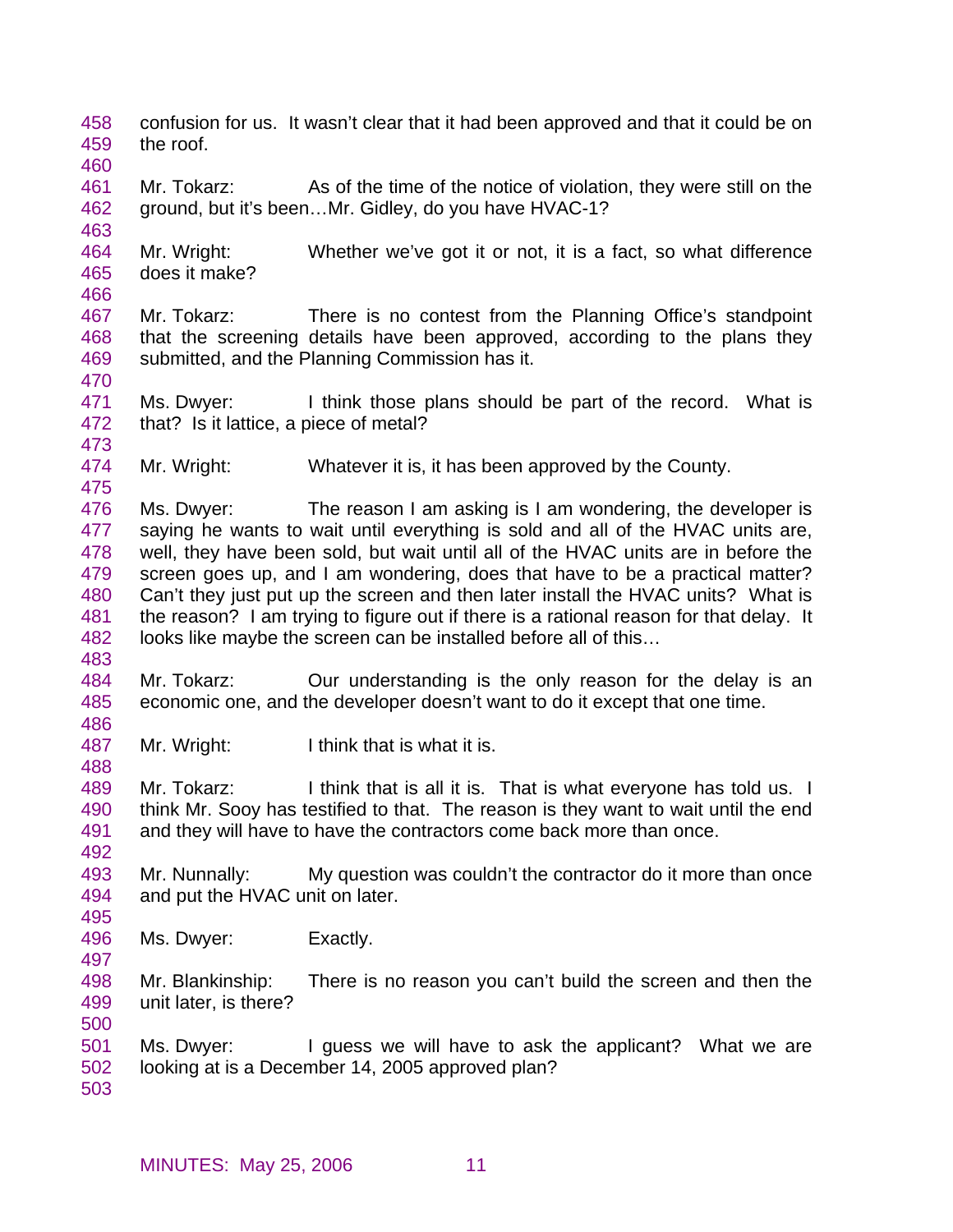- 504 Mr. Blankinship: Yes.
- 506 Mr. Nunnally: Any other questions?

508 509 510 511 512 Mr. Blankinship: I think it is important to note, and I don't remember if Mr. Tokarz mentioned this or not, but bear in mind that as long as an appeal is pending before this Board, all enforcement action is stayed by law. It is only after you rule on this appeal that we can begin enforcement action.

- 513 514 515 Ms. Dwyer: I have a question for Mr. Sooy. Let me ask you directly. Why can't the screen be installed now and the remaining HVAC units installed at any time afterwards.
- 516

505

507

517 518 519 520 521 522 523 524 525 Mr. Sooy: Well, part of the way the screening is shown here, you are seeing the front of the building. The screening is designed to have "nesting screening" on some of the buildings because they are visible from both Twin Hickory and Nuckols Road or other access points, and with nesting screening, the screening is basically a box or a rectangle around all of the HVAC units. They also designed the screening to attach to the HVAC units rather than to be bolted through to the roof. If they are attached to the units, then in order to put in new units, you have to detach them from the existing unit, put in the new unit, and then reattach them to the new unit.

526

527 528 529 530 Ms. Dwyer: What you just said does not seem to fit what we are looking at. What we are looking at appears to be a single wall, continuous wall, which goes across the front of the building. It doesn't appear to be attached individually or an individual box.

531

532 533 534 535 536 537 538 539 540 541 542 543 544 545 546 Mr. Sooy: I am not sure that shows quite the same detail, but you have pictures and them. I have a group of pictures as well that shows these units, and shows them from different vantage points, and I am happy to…I have five sets and I am happy to pass these out to the Board to get a better perspective. The backs of some units, as I said, see the backs of some units are, in fact, fronting on streets, Units A and B, Hometown Realty is in entirety Unit B or Building B that backs up to Twin Hickory Drive. Building A also backs up to Twin Hickory Drive. So, in order for the screening to be effective, it has to screen out on the Twin Hickory Drive but then it also screens out on the front into a parking area, which is the interior of the development. As I said, they are described as "nesting screening" meaning that it forms a nest and the HVAC units are set in there if it can be done. I am not too happy but it can be done. They can set it up now, but they would have to be disassembled in order to allow the moving of a three or four ton HVAC unit up to the roof, setting it in place, attaching it, and then reattaching the screening.

547

548 549 Ms. Dwyer: But the screening is going to be just around each HVAC unit. It is not going to be a continuous wall?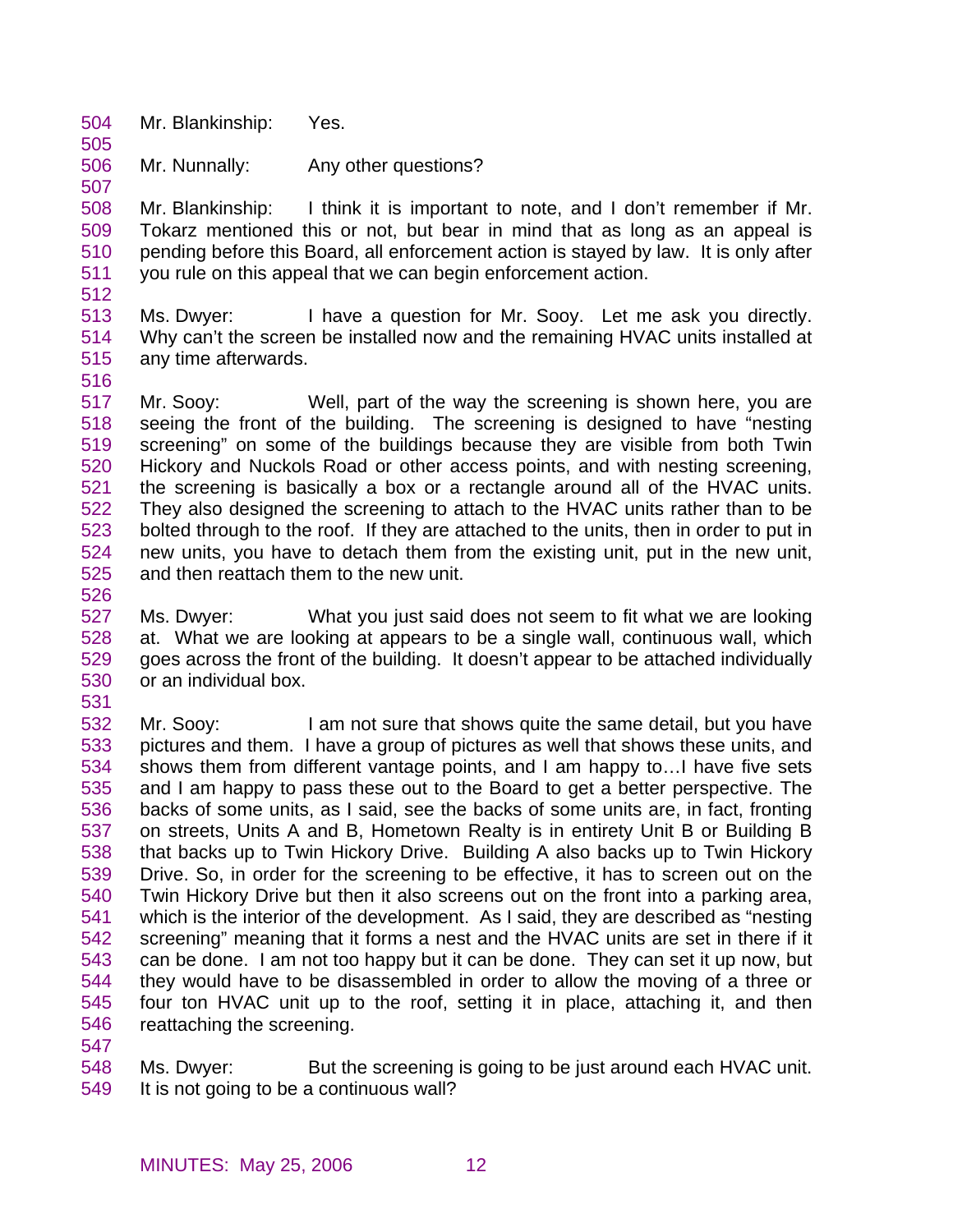550 551 552 553 554 555 556 557 558 Mr. Sooy: No, the picture you saw was right. It is a continuous screen. It is not individually screened, and I guess that is the problem with that kind of design is, it makes it more difficult to individually deal with HVAC as opposed to dealing with it in a single fashion as one continuous screen. I think the continuous screen was chosen because it was more harmonious with the façade of the buildings rather than the problem of having the HVAC units in the back on the ground. We've got a lot of little monuments out there and the idea is not to highlight that same element on the roof.

559

563

- 560 561 562 Ms. Dwyer: I might be mishearing you, but it seems you have said that you have a continuous screen and yet you have individually. You can't put it all up now, because it is attached and boxed around these units.
- 564 565 566 567 568 569 570 571 Mr. Sooy: Well, there are two ways to attach these, to mount the screen. You could mount the screen into the roof. This is a membrane roof. You pierce the roof and you have to seal it. You have warranty issues with that. That can be dealt with. Obviously, they do pierce the roof through the joist or members below the roof. The other way, since the HVAC units are already mounted and the metal curbing that the HVAC units curbing are mounted on, is to attach them to those HVAC units curbing and mounting so that you don't pierce the roof.
- 572

574

580

582

586

573 Mr. Blankinship: And that is the developer's idea that they do it that way.

575 576 577 578 579 Mr. Sooy: And again, they test each individual unit, but there is a single continuous screen, and as I said, some of the buildings were theirs. The front and back exposure for the unit is nested, it is screened on both sides, so that you don't get a good side looking at it and a bad side, because the bad side would be something that is probably more visible to the public, that being the road.

581 Ms. Harris: How many units don't have the HVAC screen?

583 584 585 Mr. Sooy: I believe at this point Building C is the only building that doesn't and there are, at this point, to my knowledge, two units that haven't been placed.

587 588 589 Ms. Dwyer: Only two HVAC units? So it is only two affecting it? In the whole place?

590 591 592 593 Mr. Sooy: In the whole place, and part of this plan, (unintelligible) how these screening devices are going to be put into place, and the location of the units…

594 595 Mr. Nunnally: I think we have heard enough. As far as the screening is concerned, I think we will hear more about that later.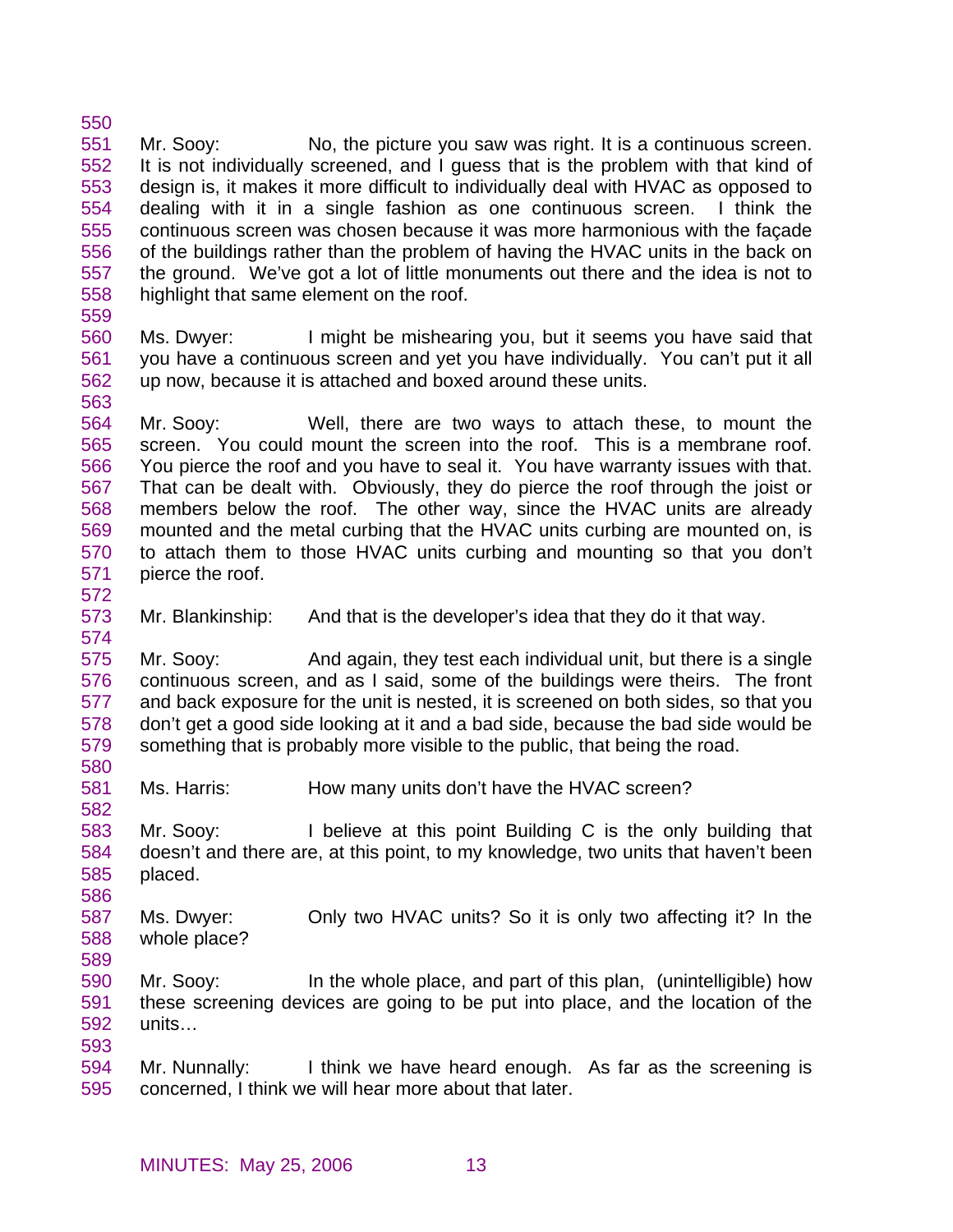| 596<br>597                                           | Mr. Sooy:                                 | I agree. Thank you.                                                                                                                                                                                                                                                                                                                                                                                                                                                                                                                                                      |                                  |
|------------------------------------------------------|-------------------------------------------|--------------------------------------------------------------------------------------------------------------------------------------------------------------------------------------------------------------------------------------------------------------------------------------------------------------------------------------------------------------------------------------------------------------------------------------------------------------------------------------------------------------------------------------------------------------------------|----------------------------------|
| 598                                                  |                                           |                                                                                                                                                                                                                                                                                                                                                                                                                                                                                                                                                                          |                                  |
| 599<br>600                                           | Mr. Blankinship:                          | Thank you for your time and coming.                                                                                                                                                                                                                                                                                                                                                                                                                                                                                                                                      |                                  |
| 601<br>602                                           | <b>DECISION:</b>                          |                                                                                                                                                                                                                                                                                                                                                                                                                                                                                                                                                                          |                                  |
| 603<br>604                                           | Mr. Wright:                               | I am going to move that we deny the appeal.                                                                                                                                                                                                                                                                                                                                                                                                                                                                                                                              |                                  |
| 605<br>606                                           | Mr. Kirkland:                             | Second.                                                                                                                                                                                                                                                                                                                                                                                                                                                                                                                                                                  |                                  |
| 607<br>608<br>609<br>610                             | Mr. Nunnally:<br>The appeal is denied.    | Motion by Mr. Wright and second by Mr. Kirkland that we<br>deny the appeal. All in favor say aye. All opposed say no. The motion passes.                                                                                                                                                                                                                                                                                                                                                                                                                                 |                                  |
| 611<br>612<br>613<br>614<br>615<br>616<br>617<br>618 |                                           | After an advertised public hearing and on a motion by Mr. Wright and a second<br>by Mr. Kirkland, the Board denied case A-104-2005, an appeal of a decision of<br>the Director of Planning pursuant to Section 24-116(a) regarding the property at<br>5350 Twin Hickory Road (Hickory Corner Office Condo) (Parcel 747-773-1506),<br>zoned O-2C, Office District (Conditional) (Three Chopt). The Board found from<br>the evidence presented that the Director of Planning was correct in determining<br>that Hickory Corner, LC was in violation of the approved plans. |                                  |
| 619<br>620<br>621<br>622<br>623<br>624               | Affirmative:<br>Negative:<br>Absent:      | Dwyer, Harris, Kirkland, Nunnally, Wright                                                                                                                                                                                                                                                                                                                                                                                                                                                                                                                                | 5<br>$\pmb{0}$<br>$\overline{0}$ |
| 625<br>626                                           | Ms. Dwyer:                                | Should we give some reason for that?                                                                                                                                                                                                                                                                                                                                                                                                                                                                                                                                     |                                  |
| 627<br>628<br>629                                    | Mr. Wright:<br>POD. It is a simple issue. | The reason for it is because they didn't comply with the                                                                                                                                                                                                                                                                                                                                                                                                                                                                                                                 |                                  |
| 630<br>631                                           | Mr. Nunnally:                             | OK, A-104-2005 has been denied.                                                                                                                                                                                                                                                                                                                                                                                                                                                                                                                                          |                                  |
|                                                      | <b>UP-21-2006</b>                         | Anne M. Clements requests a temporary conditional use<br>permit pursuant to Section $24-116(c)(1)$ to store contractor's<br>equipment temporarily at 12120 West Broad Street (Parcel<br>733-765-4819), zoned A-1, Agricultural District and WBSO,<br>West Broad Street Overlay District (Three Chopt).                                                                                                                                                                                                                                                                   |                                  |
| 632<br>633                                           | Mr. Nunnally:                             | Is anyone else here who desires to speak on this case? If<br>so, please stand and raise your right hand and be sworn.                                                                                                                                                                                                                                                                                                                                                                                                                                                    |                                  |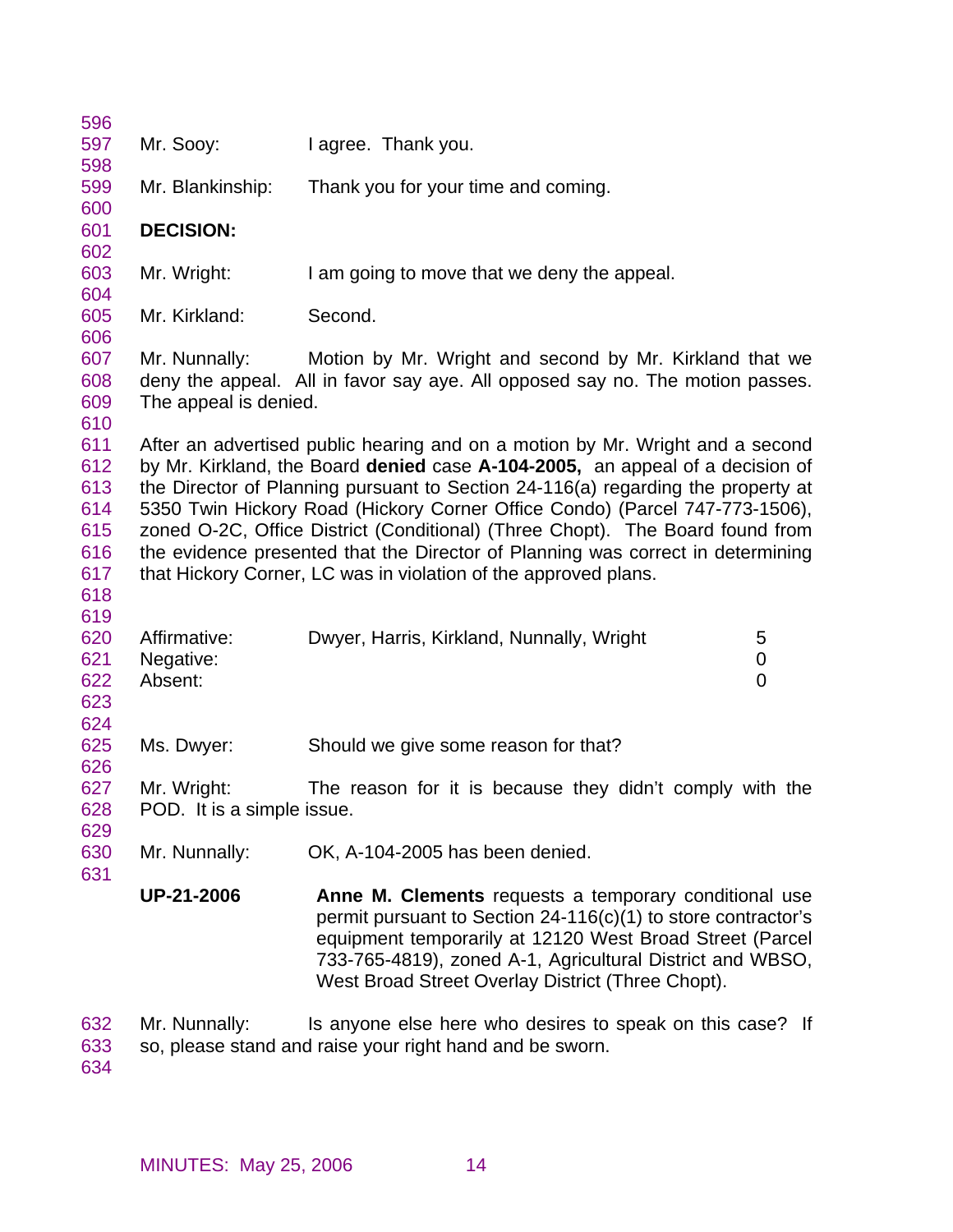635 636 637 Mr. Blankinship: Please raise your right hand. Do you swear the testimony you are about to give is the truth, the whole truth, and nothing but the truth, so help you God?

639 Mr. Defoggi: ldo.

638

640

643

641 642 Mr. Nunnally: Please state your name for the record, sir, and tell us what you are requesting.

- 644 645 646 647 648 649 650 651 652 653 654 655 656 657 658 659 660 661 662 663 664 665 666 Mr. Defoggi: My name is Paul Defoggi. I rented the property from Ms. Clements back in December and when we were discussing moving our trucks, our construction trucks off the streets where we were storing them overnight when we weren't using them, the realtor checked with the Planning Department to make sure that there would be no issues with this being in an Agricultural area, and we were told that it was because nobody could see the house from Broad Street, and it is all wooded and it is just not visible anywhere. We received a notice that that was not the case, that someone did see the trucks down there, and so we have been working with Ms. Clements and represent her here to get a temporary conditional use to store, really park our trucks overnight, basically. One thing that I would like to amend is that while our work hours are from 7 to 3:30 or whatever, our drivers come to the yard about 6:30 to be able to get to the quarries and begin work at 7:00, so we will sincerely state that technically our drivers do show up around 6:30, and they are back around 3:30 or 4:00, something like that. All of our dump trucks are gone during the day. We have very little storage of equipment during the day that is there except for vehicles of the drivers, their personal vehicles that are there, and we recognize that this is a temporary basis. Ms. Clements has advertised that land for sale for development out there, and we know that we will be moving whenever that sale happens and so we view this as a temporary scenario, and we would ask for your consideration for allowing us to just continue to rent there until there is a timeline on the conditional use permit. We understand that, but it is probably not going to last that long, due to the sale of the property.
- 667

670

672

674

677

668 669 Mr. Nunnally: So, you are asking us to change the times to 6:30 a.m. to 5:00 p.m.?

671 Mr. Defoggi: Yes.

673 Mr. Blankinship: From 7 in the morning until 6:30 a.m.

675 676 Mr. Wright: What is exactly put on this property? What do you put on it? Give us a full description.

678 679 680 Mr. Defoggi: We have 28 foot box tractor trailer units that we typically have on our construction sites. I have two of them there right now because they are in between jobs, so they are just sitting there until I have another good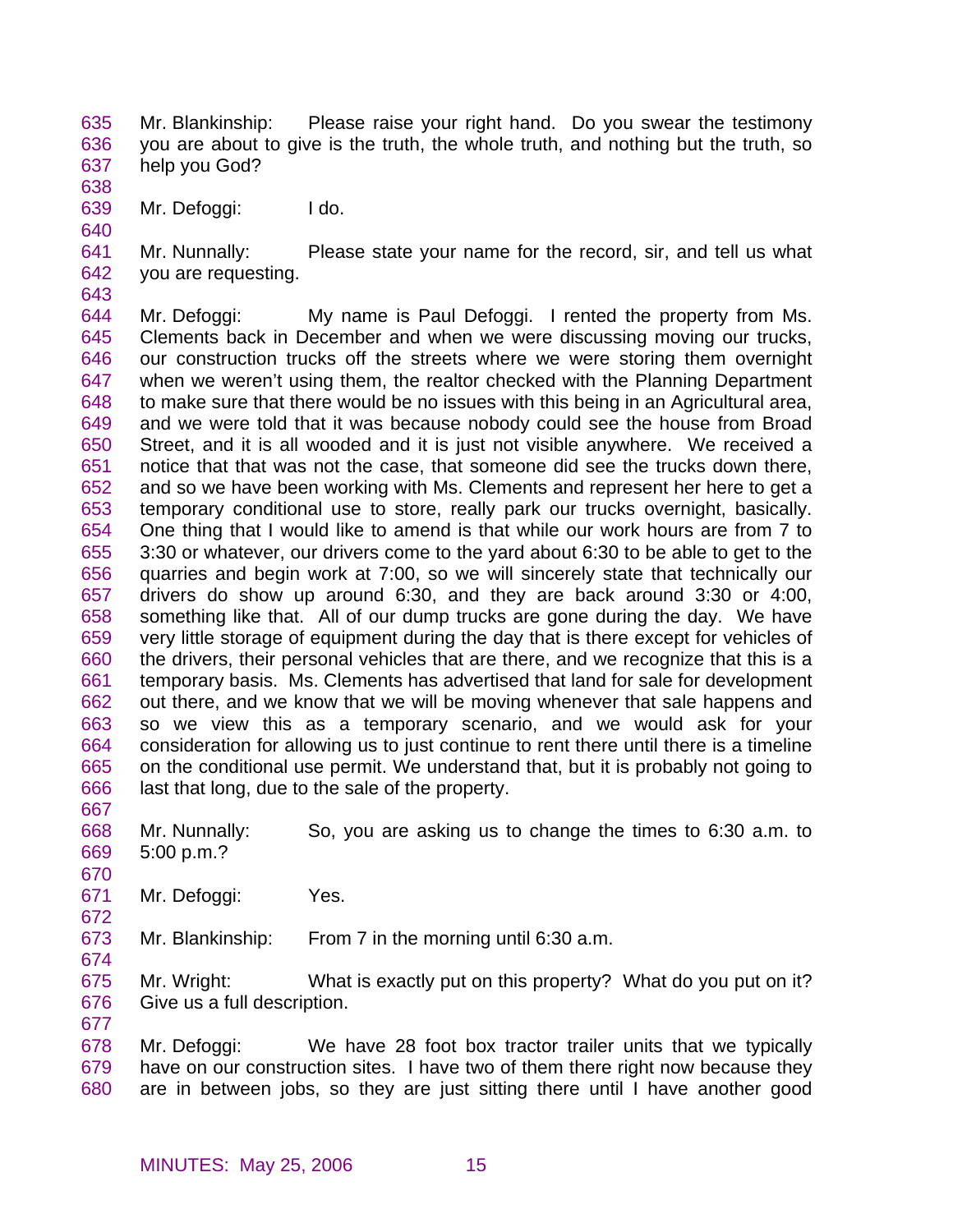681 682 683 684 685 686 687 688 689 690 project to begin that I could move it to. In the evenings, I will have my dump truck that will be there and there is, we have eight, we have six dump trucks on that location in the evening. I have another location on the east side of Henrico that I would keep the two additional trucks. During the day will be the pickup trucks that you are seeing and right now there are two box units. We have two trailers that we move our equipment around on that will be parked out there. That kind of stuff, on our dump trucks, we push snow in the winter for the Highway Department and so the cranes that sit on some of the trucks will be sitting there waiting for snow next year, because they are not being used. That is basically a summary of what it is.

691

696

692 693 694 Ms. Dwyer: You are not just working on a temporary construction project. This is a full-time business, isn't it?

695 Mr. Defoggi: Absolutely. We have been there since 1989.

697 698 699 Mr. Wright: Are these vehicles parked so that you cannot see them from other houses or Broad Street?

700 701 702 703 704 705 706 707 708 709 Mr. Defoggi: Correct. The houses that are to the rear, you can go down Old Three Chopt Road and you cannot see what we are doing here. From Broad Street, you can barely see the top of the house, as you go down Broad Street. It falls over 20 feet down from Broad Street going out to 288, and we keep all of our trucks as close to the bottom as we can. We don't want vandalism and so we don't want people to know and we do not want to put up gates or anything else like that. There is a circular driveway that comes in and circles down around the house and back out again. There is a crossover that VDOT put on Broad Street for accessing this, and so it is three lanes going west. We don't see a safety issue or any problems with this.

710

714

716

718

720

711 712 713 Ms. Dwyer: The first condition says "All of the area outlined on the plan filed with the application may be used." Is that the semi-circle that we see on the map?

- 715 Mr. Defoggi: The driveway that comes down.
- 717 Mr. Blankinship: It roughly follows the tree line I think.
- 719 Mr. Defoggi: Yes.
- 721 722 Ms. Dwyer: So, how are they screened from Broad Street?

723 724 725 Mr. Defoggi: They are not visible because of the fall of the property. It goes down. Visually it is not seen. We are not looking to clear any trees. We are not looking to expand any use beyond what is there right now.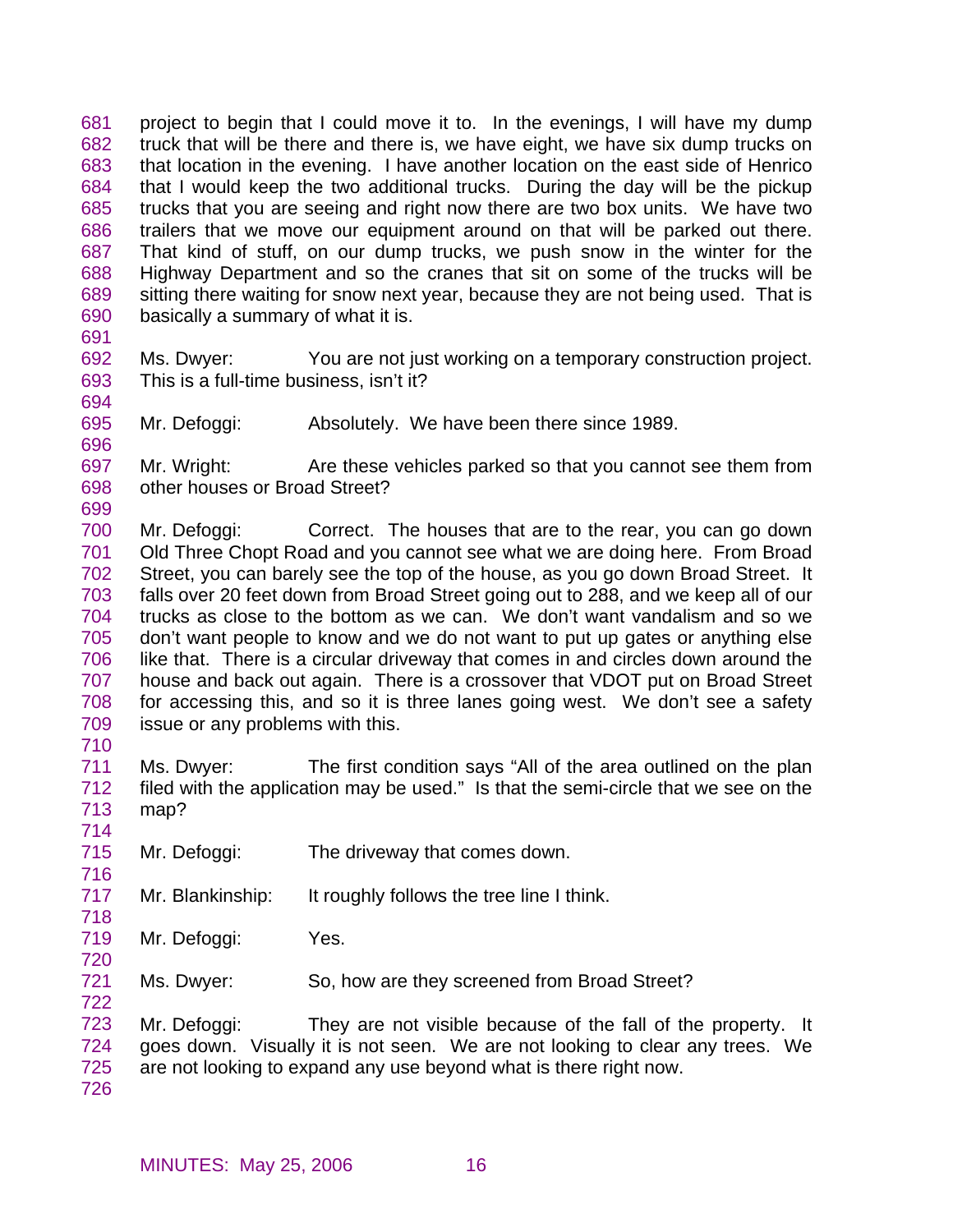| 727<br>728               | Ms. Dwyer:                                   | What is the nature of the complaints that arise?                                                                                                                                                                   |
|--------------------------|----------------------------------------------|--------------------------------------------------------------------------------------------------------------------------------------------------------------------------------------------------------------------|
| 729<br>730<br>731<br>732 | Mr. Defoggi:                                 | My understanding was Ms. Clements does not live there any<br>longer and had a running dispute with some neighbors, and just simply because<br>they saw that happening, they voiced a complaint is what I have had. |
| 733<br>734               | Ms. Harris:                                  | How long have you been using this facility?                                                                                                                                                                        |
| 735<br>736               | Mr. Defoggi:                                 | Since December.                                                                                                                                                                                                    |
| 737<br>738<br>739        | Ms. Harris:<br>End?                          | Before then, where did you house your trucks in the East                                                                                                                                                           |
| 740<br>741<br>742        | Mr. Defoggi:<br>tried to get away from that. | I left them on the side of the street wherever I could, so we                                                                                                                                                      |
| 743<br>744<br>745        | Ms. Dwyer:                                   | This is a full-time business; you don't have any approved M-<br>2 District that you can park your cars in.                                                                                                         |
| 746<br>747<br>748        | Mr. Defoggi:                                 | We are in the process of trying to buy real estate to have a<br>permanent location. This is only a temporary step towards that.                                                                                    |
| 749<br>750               | Mr. Wright:                                  | Obviously, within two years you've got to do that.                                                                                                                                                                 |
| 751<br>752<br>753        | Mr. Defoggi:<br>the two years.               | Yes, absolutely, and I believe that property will sell before                                                                                                                                                      |
| 754<br>755<br>756        | Mr. Nunnally:                                | Any other questions? Any one in opposition? Seeing none,<br>that concludes the case. Thank you, sir.                                                                                                               |
| 757<br>758               | <b>DECISION:</b>                             |                                                                                                                                                                                                                    |
| 759<br>760               | Mr. Wright:                                  | I move we approve it.                                                                                                                                                                                              |
| 761<br>762               | Ms. Harris:                                  | Second.                                                                                                                                                                                                            |
| 763<br>764<br>765        | Mr. Nunnally:<br>in favor say aye.           | Motion made by Mr. Wright and seconded by Ms. Harris. All                                                                                                                                                          |
| 766<br>767<br>768        | Ms. Dwyer:<br>a.m.                           | I think there was a request to change from 7:00 a.m. to 6:30                                                                                                                                                       |
| 769<br>770               | Mr. Nunnally:                                | You got that, didn't you, Mr. Blankinship?                                                                                                                                                                         |
| 771<br>772               | Mr. Blankinship:                             | Yes, sir.                                                                                                                                                                                                          |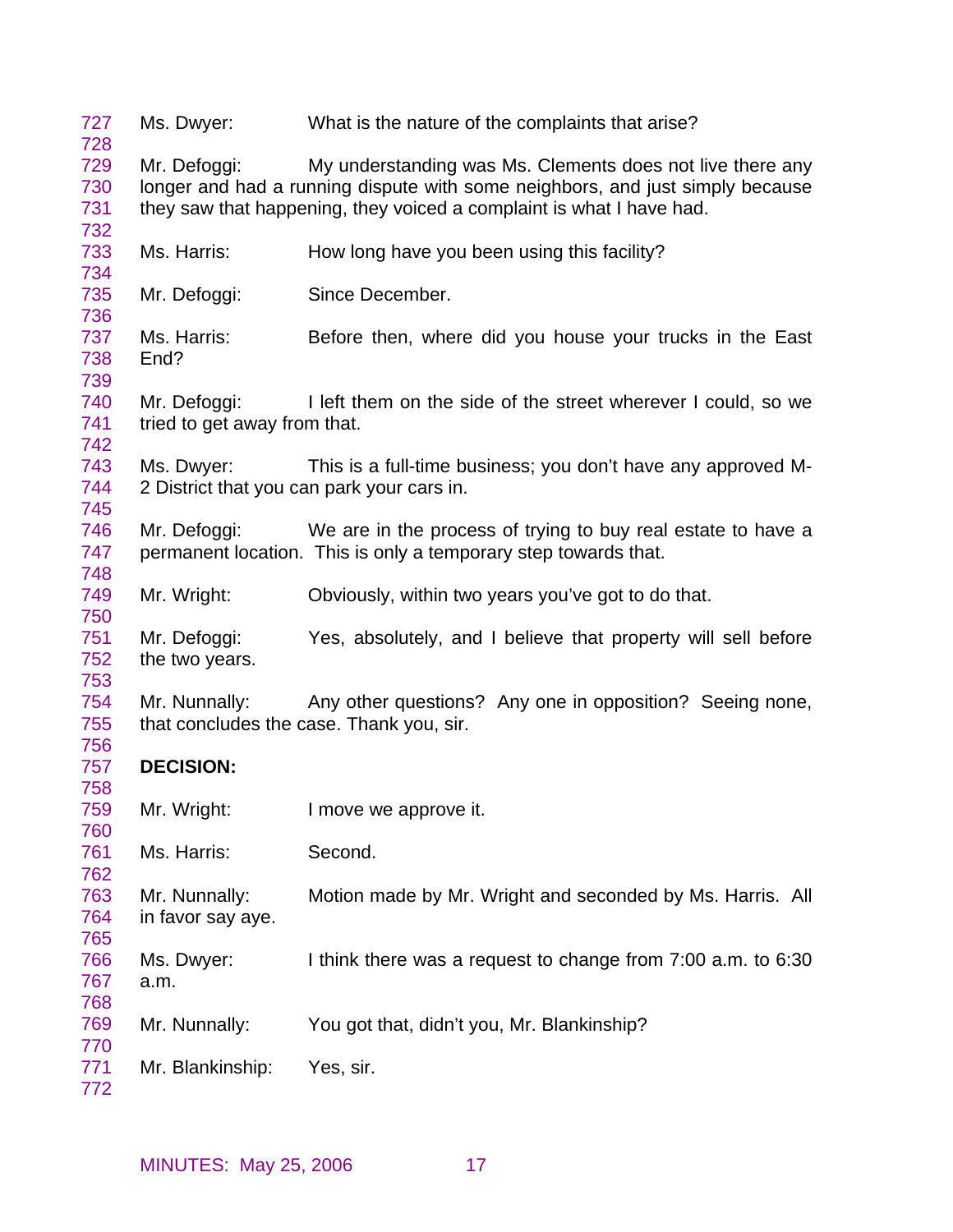773 774 Mr. Nunnally: All in favor say aye. The motion passes.

775 776 777 778 779 Mr. Wright: A simple use permit, I don't think it affects the traffic there. I don't think it imposes any problem on surrounding properties right there and I think that due to the fact that the equipment is not seen from Broad Street or the other houses, it would not cause any difficulty with the surrounding property.

780 781 782 Ms. Harris: I would like to add that this stands until 2008, for two years. If we have any problems, it can always be revisited or denied after the two-year period.

783

784 785 786 787 788 789 790 791 After an advertised public hearing and on a motion by Mr. Wright and a second by Ms. Harris, the Board **granted** application **UP-21-2006** a request for a temporary conditional use permit pursuant to Section 24-116(c)(1) to store contractor's equipment temporarily at 12120 West Broad Street (Parcel 733-765- 4819), zoned A-1, Agricultural District and WBSO, West Broad Street Overlay District (Three Chopt). The Board granted the temporary conditional use permit subject to the following conditions:

792 793 794 795 1. Only the area outlined on the plan filed with the application may be used pursuant to this approval. All other uses on the property shall comply with the applicable regulations of the County Code. Any substantial changes or additions may require a new conditional use permit.

796

797 798 799 800 2. [AMENDED] The hours of operation for the storage yard and the existing structure, shall be limited to 6:30 AM to 5:00 PM, Monday through Saturday. There shall be no exterior lights on the property other than security lighting.

801 802 803 804 3. The applicant shall submit the necessary information to the Department of Public Works to ensure compliance with the requirements of the Chesapeake Bay Preservation Act and the water quality requirements for Watershed Enhancement Areas.

806 807 808 4. Any process that could contaminate ground water or surface water, including the washing or maintenance of trucks or equipment, shall be conducted in accordance with plans approved by the Department of Public Works.

809

805

810 811 5. Any mud or debris tracked onto W Broad Street shall be cleaned daily, and immediately upon the request of a county inspector.

812

813 814 815 6. The applicant shall satisfy the Department of Public Works that adequate sight distance has been provided entering onto W Broad Street and adequate parking has been provided on the site.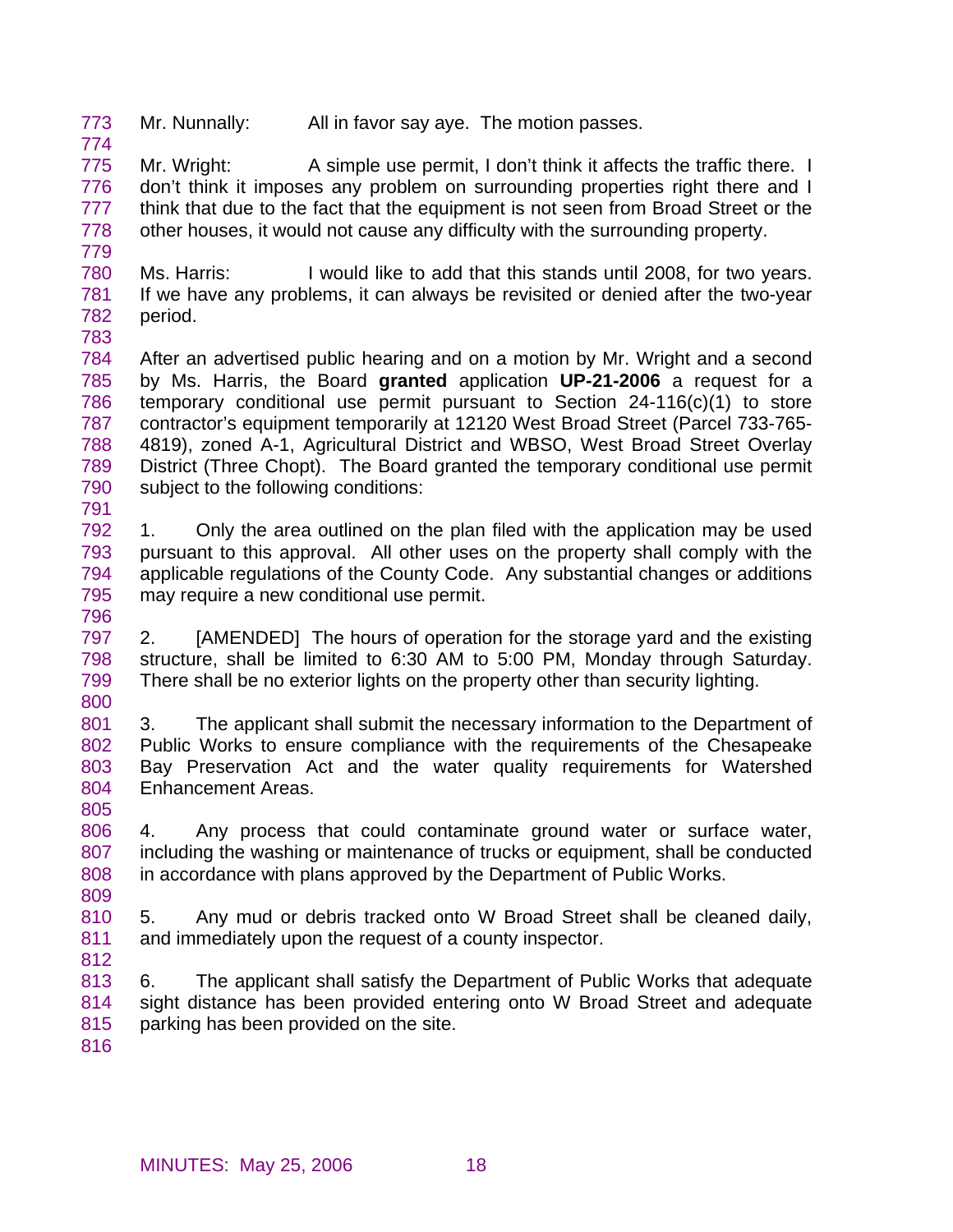817 818 819 820 7. The applicant shall contact the Henrico County Department of Public Works and the Virginia Department of Transportation to determine if road improvements are required.

821 822 823 8. All contractor's vehicles, equipment and supplies shall be removed from the property on or before May 25, 2008, at which time this permit will expire. This permit shall not be renewed.

| $-$ |                  |                                           |   |
|-----|------------------|-------------------------------------------|---|
|     | 826 Affirmative: | Dwyer, Harris, Kirkland, Nunnally, Wright | 5 |
|     | 827 Negative:    |                                           |   |
| 828 | Absent:          |                                           |   |
|     |                  |                                           |   |

829 830

824 825

> **UP-22-2006 D. O. Allen Homes, Inc.** requests a temporary conditional use permit pursuant to Section 24-116(c)(1) to place a temporary sales trailer at 12200 Church Road (Church Road Commons) (Parcel 736-755-5630 and 9422), zoned RTHC, Residential Townhouse District (Conditional) (Three Chopt).

831

842

- 832 833 834 Mr. Nunnally: Is there anyone else here who desires to speak on this case? If so, please stand and raise your right hand and be sworn.
- 835 836 837 Mr. Blankinship: Do you swear the testimony you are about to give us is the truth, the whole truth, and nothing but the truth so help you God?
- 838 Mr. Owens: I do.
- 839 840 841 Mr. Nunnally: Please state your name for the record, sir, and tell us what your questions are.

843 844 845 846 847 848 849 850 851 852 853 854 855 856 Mr. Owens: My name is Jeff Owens. I work for Ryland Homes. I am here today to request a special use permit to place this temporary sales trailer along Church Road and between Pump and Lauderdale. Currently, we are in the development phase of the project. We will be installing curb and gutter probably tomorrow. All of our utilities are in. Sanitary sewer is in and water and we will be doing the curb and gutter, and what we are trying to do is have a temporary sales trailer, much like you see on other job sites, which we can sell our homes out of until we can get the model home set and things like that. I have submitted in the drawings. We plan on having an ADA compliance entrance, landscaping around that entrance, flood lights on each end so when it gets darker during the evening, people will be able to see. We will have a gravel parking lot. As soon as you pull into the community, it will be right on your left, and we are going to build in a counter-clockwise manner, so that that will be the last piece of property that actually has a home to go up on it.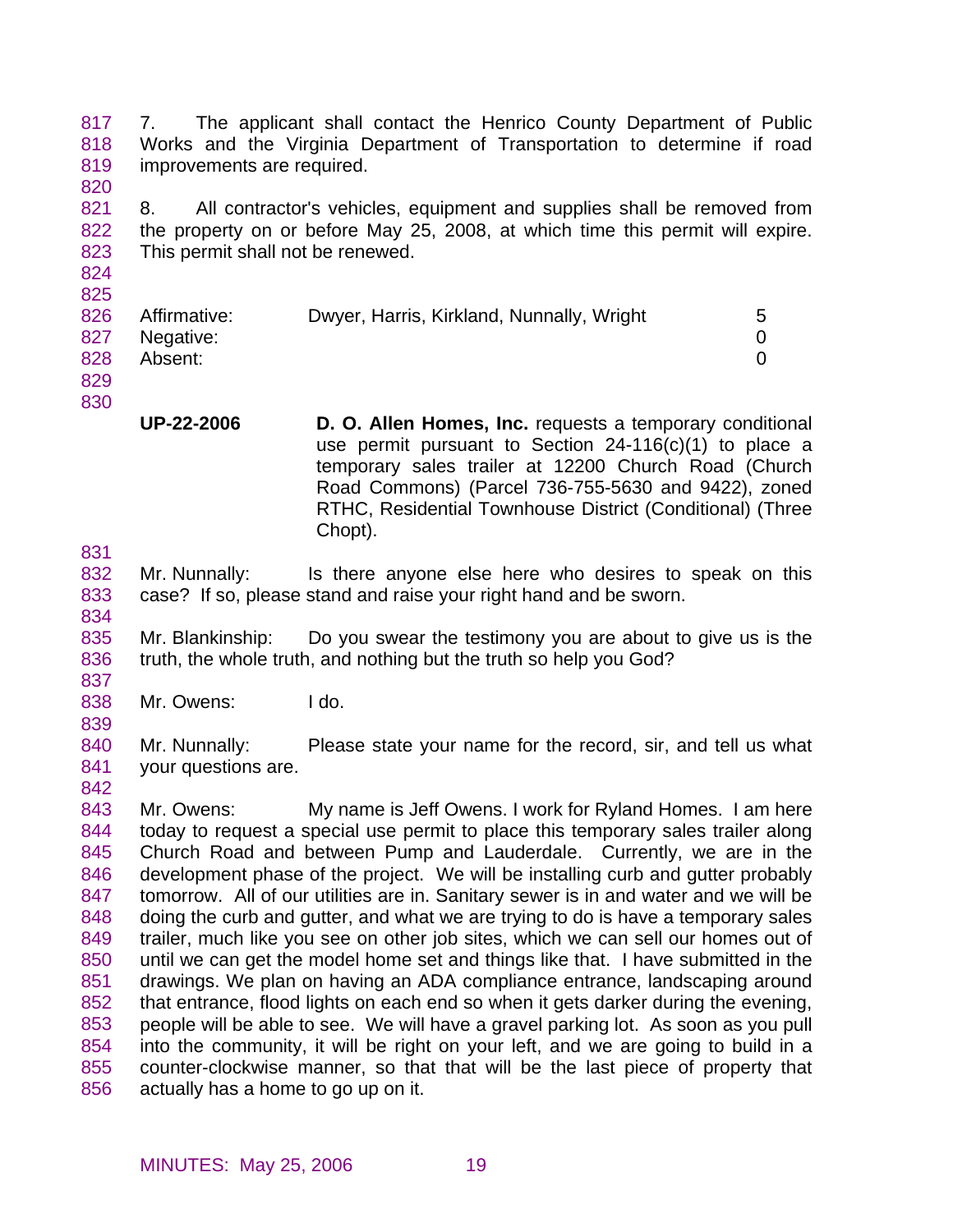857 858 859 Mr. Kirkland: Have you read the conditions proposed for this case?

860 861 862 863 864 Mr. Owens: Yes, sir, and they are all 100% fine. There is one thing that they stated in here. They said we had not decided on a manner of septic, but we have. It is just going to be a holding tank. I had to confirm with the trailer manufacturer there would be one held underneath the trailer that would be screened by the vinyl skirting that goes around it (unintelligible).

866 Mr. Blankinship: Does that mean you won't have a separate porta-john?

868 869 Mr. Owens: That is correct. And we've already got a contract with Virginia Way Services weekly for that.

871 Mr. Nunnally: You understand this would expire on April 30, 2007.

873 Mr. Owens: Yes, sir.

875 Mr. Nunnally: And you are in accord with that?

877 878 Mr. Owens: Yes, sir. Like I say, at that time we hope to be done. If not, we will have a spec home or a model home to be able to move into.

880 881 Mr. Nunnally: Any other questions? Hearing none, that completes the case. Thank you.

## 883 **DECISION:**

885 Mr. Wright: I move we approve.

887 Ms. Dwyer: Second.

889 890 891 Mr. Wright: They will comply with all of the conditions and, therefore, it will not be a detriment to the community and will not provide any problem or anything else.

892

895

865

867

870

872

874

876

879

882

884

886

888

893 894 Motion by Mr. Wright and seconded by Ms. Dwyer that we approve. All in favor say aye. The case is approved.

896 897 898 899 900 901 902 After an advertised public hearing and on a motion by Mr. Wright and a second by Ms. Dwyer, the Board **granted** application **UP-22-2006** a request for a temporary conditional use permit pursuant to Section 24-116(c)(1) to place a temporary sales trailer at 12200 Church Road (Church Road Commons) (Parcel 736-755-5630 and 9422), zoned RTHC, Residential Townhouse District (Conditional) (Three Chopt). The Board granted the temporary conditional use permit subject to the following conditions: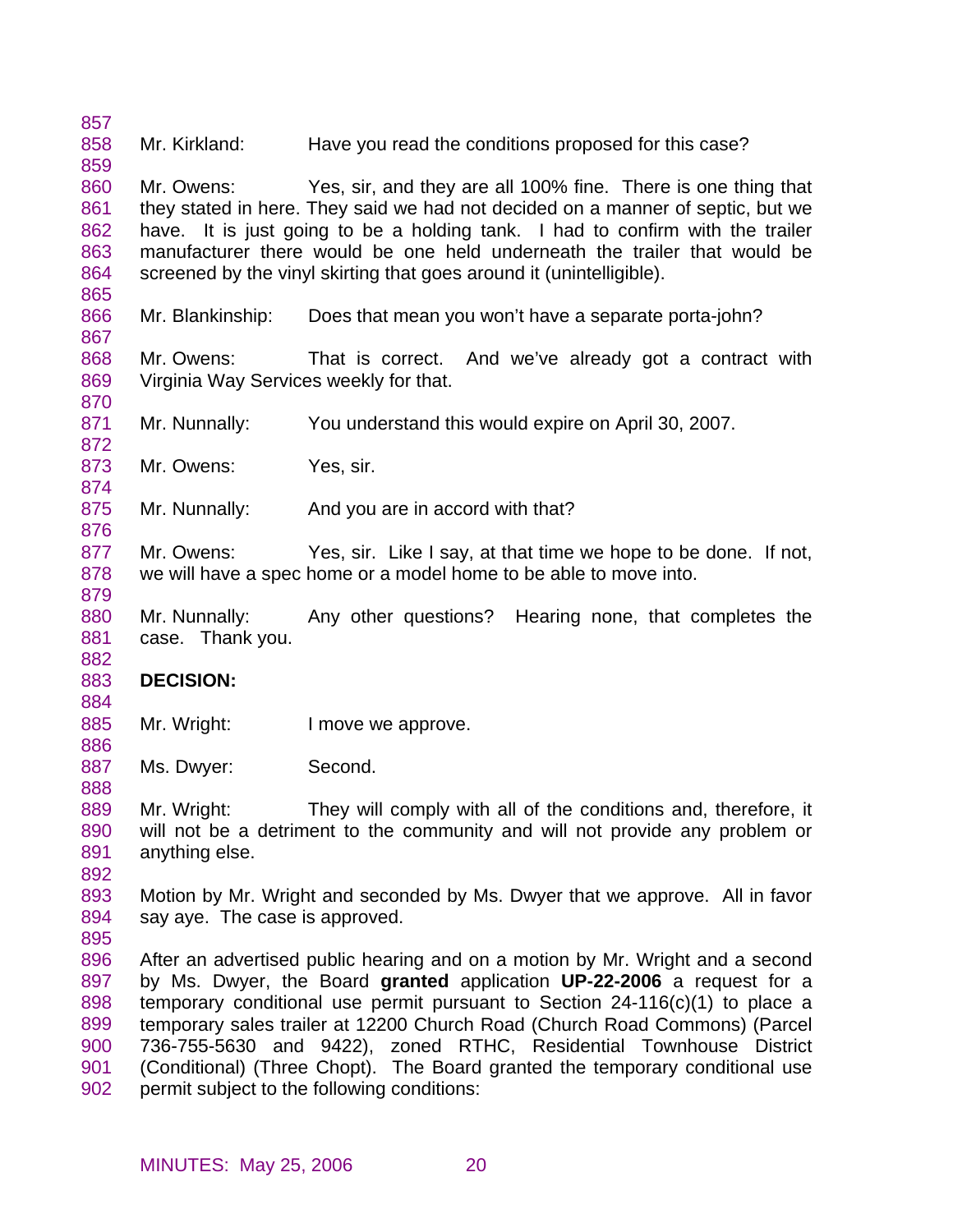903 904 905 906 907 908 909 1. Only the improvements shown on the plan filed with the application may be constructed pursuant to this approval. No substantial changes or additions to the layout may be made without the approval of the Board of Zoning Appeals. Any additional improvements shall comply with the applicable regulations of the County Code.

910 911 2. The trailer shall be skirted on all sides with a durable material as required by the building code for a permanent installation.

912

913 914 915 916 917 918 919 3. A detailed landscaping and lighting plan shall be submitted to the Planning Department with the building permit for review and approval. Approved landscaping shall be installed as soon as the weather permits. All landscaping shall be maintained in a healthy condition at all times. Dead plant materials shall be removed within a reasonable time and replaced during the normal planting season.

920 921 922 4. The trailer shall be removed from the property on or before April 30, 2007, at which time this permit shall expire.

923 924 925 5. Any portable toilet or holding tank placed on the site shall be located underneath or behind the sales trailer and shall be screened from view.

926 927 928 6. The applicant shall satisfy the Department of Public Works that adequate sight distance has been provided entering onto Church Road and adequate parking has been provided on the site.

929 930

|                      | 931 Affirmative: | Dwyer, Harris, Kirkland, Nunnally, Wright |  |
|----------------------|------------------|-------------------------------------------|--|
|                      | 932 Negative:    |                                           |  |
|                      | 933 Absent:      |                                           |  |
| $\sim$ $\sim$ $\sim$ |                  |                                           |  |

934 935

- **UP-23-2006 Andrew Edmunds** requests a conditional use permit pursuant to Section 24-95(i)(4) to build a barn and a shed in the front yard at 9510 Osborne Turnpike (Newstead Farms) (Parcel 806-672-0958) zoned A-1, Agricultural District (Varina).
- 936
- 937 Mr. Nunnally: Is there anyone else here that is interested in this case? If so, please stand and raise your right hand and be sworn.
- 938 939
- 940 941 Mr. Blankinship: Do you swear that the testimony you are about to give is the truth, the whole truth, and nothing but the truth so help you God?

942 943

Mr. Edmunds: I do.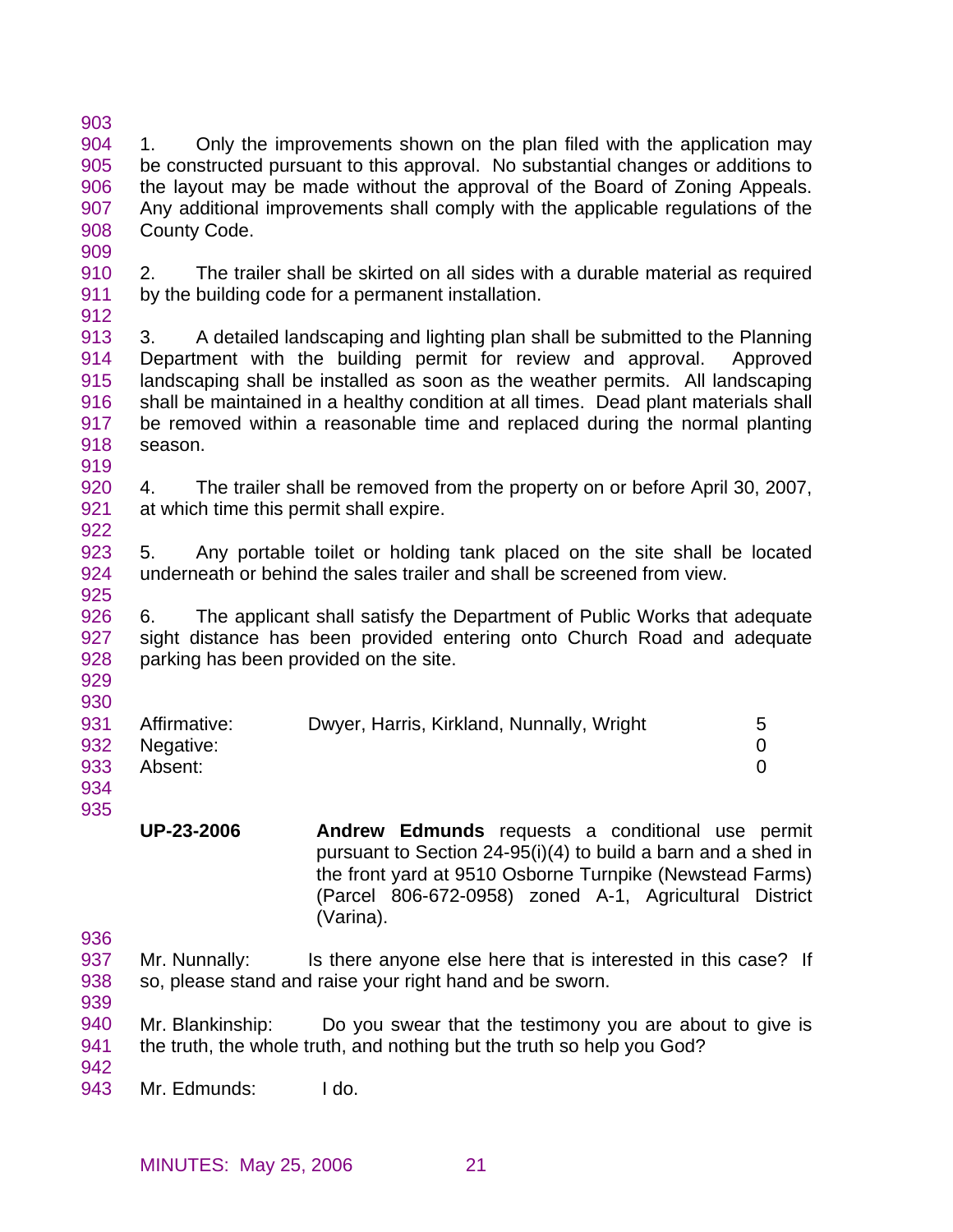945 946 Mr. Nunnally: Please state your name for the record, sir, and tell us what you are requesting.

947

944

948 949 950 951 952 953 954 955 956 957 958 959 960 961 962 963 964 965 966 967 968 969 970 971 972 973 974 975 976 977 978 979 980 981 982 983 984 985 986 987 988 989 Mr. Edmunds: My name is Andrew Edmunds. I live at 9510 Osborne Turnpike, and let me first say that I appreciate the role you all play in enforcing the zoning ordinances in the County. I head a community group out in the area called ROOT, which stands for Respect for Old Osborne Turnpike. We are very interested in the property development of Henrico's (unintelligible) Corridor. My property is 14 acres and I am fortunate enough to have lived there for 12 years. It is on the river and, first of all, there is one question, that one may argue is actually the front of the house faces the river, which is what many people used to think, but anyway I am requesting to build a barn and shed where it is located and the staff has very accurately depicted my topographical situation. The flood plain, of course, the river, there is nowhere to build a structure down there and they accurately depicted what that situation is. You can see that it goes down and you can't really build a structure down there. I totally agree with all of their points that they have made in their analysis of my situation. What I am trying to do though is, and it is a very legitimate question, "Why do I need the barn and why do I need something this size?" While we can't build a structure in the bottom, it is zoned agricultural and we do plan to farm down there, and what we plan to do is I am going to grow about seven acres of feed stock to produce bio-diesel fuel. For the past two years I have been very interested in alternative energy and I currently operate a car that runs on 100% bio-diesel. It is certainly suitable and produces no harmful emissions. In order to produce this with 67 acres, that is 3,000 gallons a year and I need the space to have my equipment to be able to perform the agricultural part of it, but also to process this as fuel. The fuel is also less toxic than table salt. It creates no problems with the environment whatsoever. Basically, vegetable oil is what it is, and I need the space inside to do this, because what my plan is in two years I will be able to use this fuel to not only operate my vehicle, but I will be able to operate a back-up diesel generator with this fuel, and also with this structure that I propose built into the metal panels on the roof, I want to have solar panels, because actually in two years not only will I be totally off the grid, I will be sending power back to Dominion Power. It will be self sufficient out there. That is my plan in two years. I am very concerned about the energy situation for my children and grandchildren. If I could, Mr. Blankinship, could I put this in. (Referring to rendering). Actually in the actual foot print where we want to build the structure, this is not exactly what we want to build, but proportionately is a perfect barn, and this is what, historically, existed on the site. Mr. Meade had owned all of this property and he had a huge dairy operation and this is what was on the actual site where I want to reconstruct a barn, and it won't be this big, but the proportional lines will be the same. I'd like to have a (unintelligible) on top and I want to build it out of very high quality materials with a brick foundation or stone foundation, Hardiplank, metal roof and actually have garage bays and the sides coming in. I think this is a very appropriate thing to do in the area, to build something that was historically there.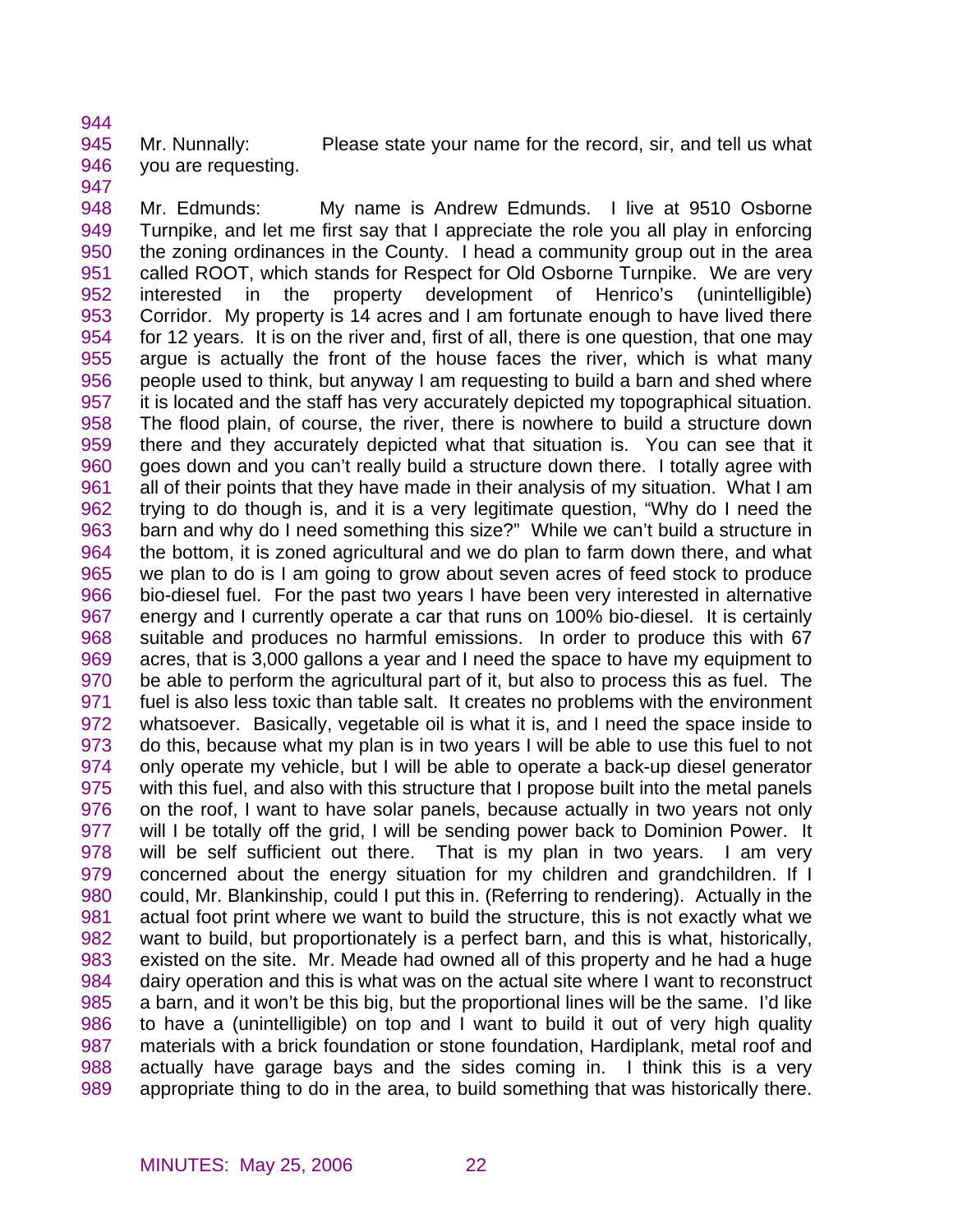990 991 992 993 994 995 996 997 998 999 So, I agree with all of the points that staff has made. One thing that I will be asking for, however, I don't understand all of the Code issues, but they have suggested, and I am reading this part of the Code, 15 foot height restrictions, which I thought I read somewhere in the Code that there was a way to get a special exception for the height restriction, because, obviously, with the 15 foot height restriction, I cannot get the scale with the dairy barn. With the 15-foot height restriction, it just can't be done. Plus, I need the surface area on the roof that a barn provides to solar collection to store in the batteries and heat the back of my house. So, this is my whole effort over the next couple of years, is to develop this, become energy self-sufficient.

1000

1002

1001

## Mr. Kirkland: What height do you need?

1003 1004 1005 1006 1007 1008 1009 1010 1011 1012 Mr. Edmunds: I think I am going to need 44 feet. Bob Seal is going to design this for me; He is a very qualified architect. It is going to be a pole barn basically, and I am zoned A-1, and as I was reading the Code then, I thought that it was A-1 and in agricultural you could build. You know, the height restrictions didn't apply, but I don't understand all of it. I would be willing to. You all were suggesting a 3-foot setback. I will actually put it 10-feet away from the property line if I can get a little more height out of it to get the right roof slope to collect what I need to do to have the room. You have to have a crest and you have to have a place to store the fuel. You have to be able to dispense the fuel, and it is kind of like a little drilling operation that requires a little bit of space to do so.

1013

1014 1015 1016 1017 1018 1019 1020 1021 Mr. Blankinship: I am sorry we didn't discuss this point more in advance. I understood from my conversations that the use of this building was going to be essentially an accessory to the house, to store personal vehicles and the sort of thing that is a garage, really. Using the word barn to describe the structure of it, but the use being more of a garage. If the use is agricultural, the purpose behind the building is primarily agricultural in nature, then it is not subject to that 15 foot height.

1022 1023 1024 1025 1026 1027 Mr. Edmunds: Oh, good, because my application does reference the storage of agricultural equipment is what I was requesting. I may not have been clear in the conversation, but it will be kind of mixed use. I will have to factor other equipment, processing equipment, probably my boat, so we will be in a mixed use, but I need to get enough room to kind of do all of that at the same time.

- 1028
- 1029 1030 1031 1032 1033 1034 1035 Mr. Blankinship: That is not really before the Board, but perhaps we can work that out later. And the condition that has been suggested, we will just delete the condition and just allow the code, and we can put that suggested condition #5 in there just to make sure everyone is aware of the height restrictions, but it doesn't have to be there. The height restriction of the Code is going to operate, so perhaps, it would be better Mr. Chairman, to remove that condition from here and let us work that out.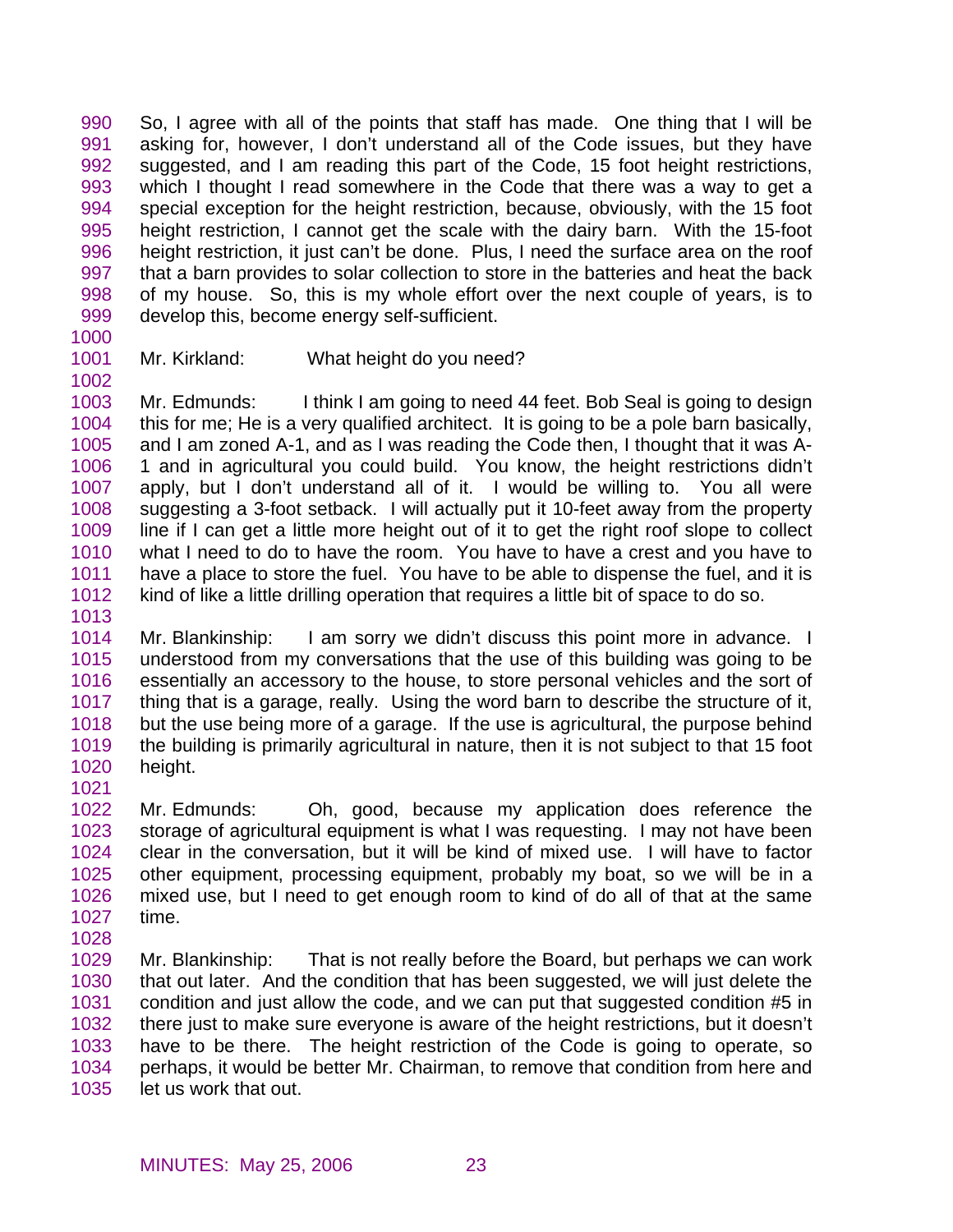- 1036
- 1037 1038 1039 1040 Mr. Edmunds: And I will also offer as a condition instead of a 3-foot setback, I am going to put 10 feet from the property line. I don't want it to be jammed up against the property line.
- 1041 Mr. Nunnally: Is this the same location that the barn was in before?
- 1042 1043 1044

1046

1052

1055

- Mr. Edmunds: Almost exactly, sir.
- 1045 Mr. Nunnally: So it has been there how long?

1047 1048 1049 1050 1051 Mr. Edmunds: It has been there – Mr. Meade, you know had his dairy operation there in the 1940s, 1950s. There were actually two barns, two huge dairy barns right there, one of them on the Park property and one of them on my property. They were parallel, and this site is exactly where that other barn used to be.

- 1053 1054 Ms. Dwyer: You are speaking of what is called 40 x 30 barns and you had really asked for two structures.
- 1056 1057 1058 1059 1060 1061 1062 Mr. Edmunds: I had. That is correct. I would like to put. First of all, these structures cannot be seen from the road. There are so many trees and everything, but I would like to have. This is a perfect spot when you come down my driveway to the left that I could put, and it matches the same metal roof, and I don't need the height restriction. Fifteen feet is fine for the height on this other structure. I just need a longer structure. I would like to put my boat actually in that structure. I can't get it anywhere else.
- 1063
- 1064 1065 1066 1067 1068 1069 Ms. Dwyer: I guess I don't have a concern so much about the barn that is closer to the house, but the one that is closer to the road, I do have some concerns about, because I know one of the first times I was on this Board I did have an issue with someone who had put a shed in the front of the yard, I think one of your neighbors and the other neighbors were concerned about it because they could see it.
- 1070
- 1071 1072 1073 1074 1075 1076 1077 Mr. Edmunds: I know exactly what you are talking about and my neighbor on this side, Mr. Price, he doesn't have a problem with it because he can't see it at all, but, obviously, he was concerned about the other one because I feel that whole constructed project was done inappropriately without proper permission and it was totally inappropriate for the area, and I wish it would have never been built. So, I have been trying to go through the process appropriately and get all the conditions and do exactly what I think is very appropriate for the area.
- 1079 1080 Ms. Dwyer: What will the pole shed look like? I am talking about the structure closer to the road.
- 1081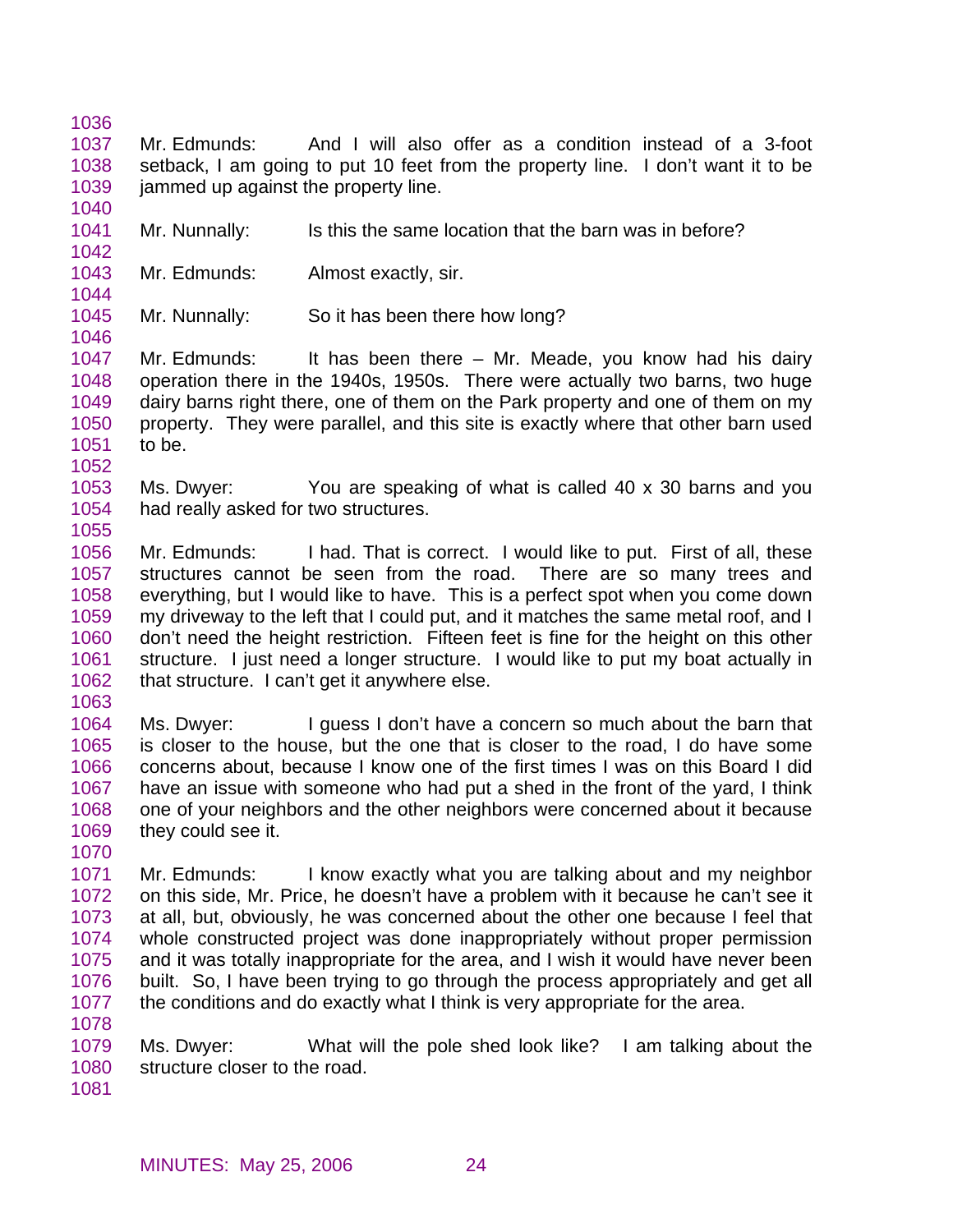1083 1084 1085 1086 1087 1088 1089 1090 1091 1092 1093 1094 1095 1096 1097 1098 1099 1100 1101 1102 Hardiplank siding on it. It may have matching metal siding, but it would basically be something I could back up into that would be screened by trees. And it will probably have swinging doors like a barn. Ms. Dwyer: Would it be enclosed? Mr. Edmunds: Yes, ma'am. Ms. Dwyer: And you need a 24 x 30 for a boat? Mr. Edmunds: I need 30. The boat is 48 feet long. I don't really need 24. I could probably get by with 15 or so, you know. That would be fine. I was just trying to get, while I am building, get as much as I possibly could to accommodate it. Mr. Blankinship: And you said you would abide by the 15-foot height limit for that structure? Mr. Edmunds: Yes, sir.

Mr. Edmunds: It would be a metal roof and it would probably have the same

1103 1104 1105 1106 Mr. Kirkland: If you could put the other photo, that rectangular shaped structure on the property adjacent to you, what is that? It would be right…right next to your, that building?

1107 1108 1109 Mr. Edmunds: That right there is actually the footprint, sir, of where the old barn used to be.

1110 Mr. Nunnally: So there is nothing there? Right.

1112 1113 1114 1115 1116 1117 1118 Mr. Edmunds: But now what they have built is behind that, that I can now see from my house is a utility structure that I believe runs the pumps and well system for the park over there. It is like some kind of utility building that I can actually hear and the light is kind of annoying coming from it, but it is so dark in my house, but yes. That is kind of a service structure there now. This other thing, my barn would block that view and that is good for me, because I won't be able to see it.

1120 1121 Mr. Nunnally: Now you say that neither one of these structures would be able to be seen from Osborne Turnpike?

1122

1119

1111

1082

1123 1124 1125 1126 1127 Mr. Edmunds: That is correct, sir. Well, when you are driving down Osborne coming from the south here, looking up, you will probably see maybe across that loop there behind these other trees. That is where I think it would be an added feature, really, if you are driving down Osborne. You can see the top of the barn and it will look like a rural part of the community, and to the right is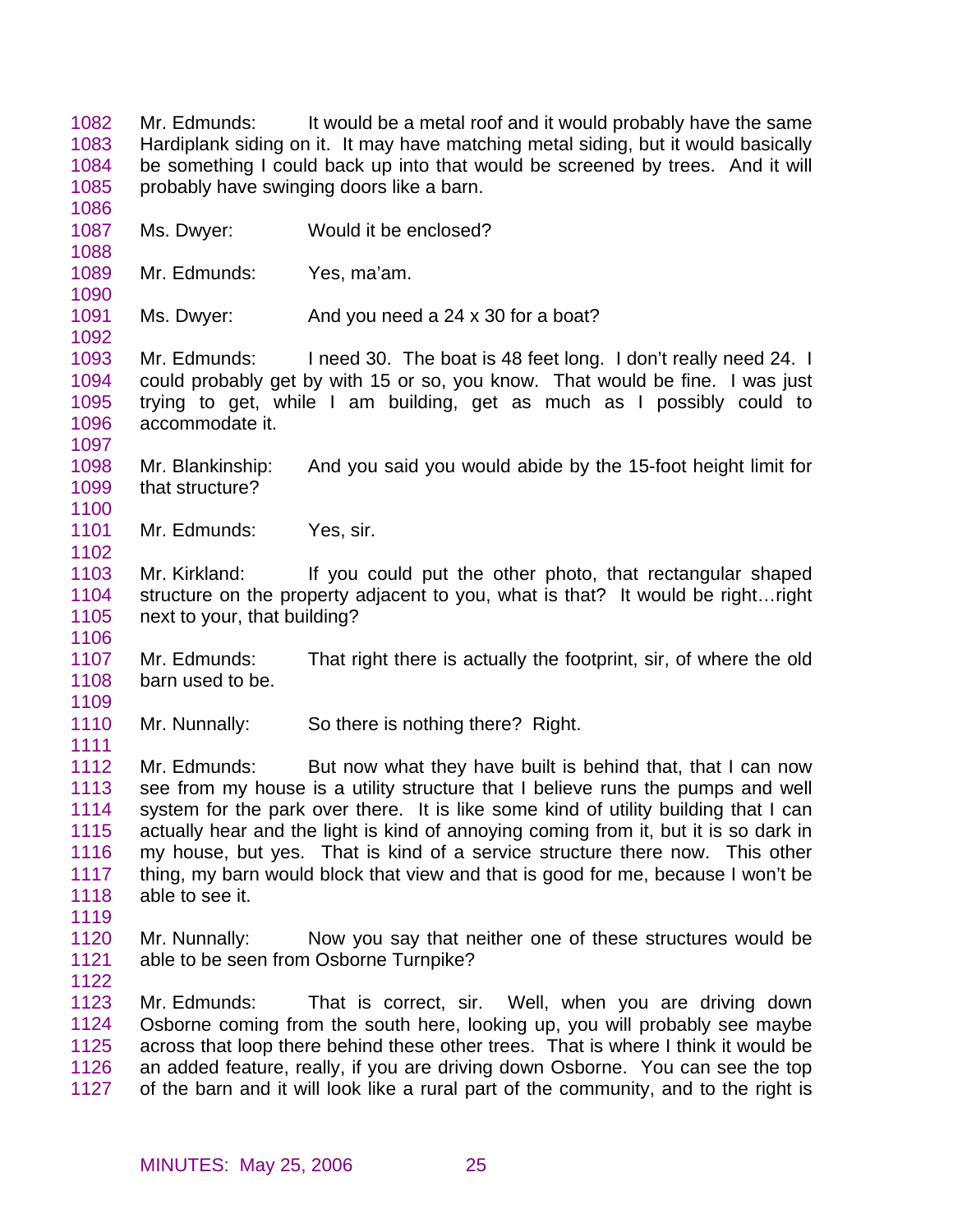1128 1129 this other field. There is a barn there. So it really is kind of an added feature, I think, for the drive along Osborne.

1130

1131 1132 Ms. Dwyer: In the winter won't you be able to see the pole shed that is close to the road?

1133

1134 1135 1136 1137 Mr. Edmunds: Well, there are two layers of trees. The trees right up to the entrance of my driveway, and then there is another layer of trees, two layers of trees beside that creek there, but you may be able to see something there, dead leaves. But there are some evergreens in there, too.

1138

1143

- 1139 1140 Ms. Dwyer: How far is the pole shed from Osborne?
- 1141 1142 Mr. Edmunds: It is about, I think it is about 125 feet. It actually may be more than that.
- 1144 Mr. Nunnally: Any other questions of Mr. Edmunds?
- 1145 1146 1147 Ms. Harris: Yes. This here, the bottom part. Do you have that in your packet?
- 1148
- 1149 1150 1151 1152 1153 1154 1155 1156 Mr. Edmunds: I do. Yes, ma'am. That is where I am actually working on my driveway there. I had a drainage problem from my garage where the skirt is going into my garage connected to my house. Can you see the reverse of that? The skirt is going toward the garage. When rain would come off of the house, it would actually take water into my garage, so while I was replacing that, while I was doing that work there I have tried to do some work on my road down to the river there, so this turns around by the river. So that is the site where I would like to put the barn, right there.
- 1158 1159 Mr. O'Kelly: Mr. Edmunds, you did indicate you would adjust your plans for Mr. Price?
- 1160 1161 1162 Mr. Edmunds: Oh, yes, sir. He is there in support of this effort and has no problem with it at all.
- 1163

1165

- 1164 Mr. Nunnally: That is #5 and we have talked about that.
- 1166 1167 1168 1169 1170 1171 1172 1173 Mr. Edmunds: Yes, that is the only one I had a problem with and I will closely work with you guys on the materials as we develop, because the metal roof, the solar panels I want to put in. They are not panels that stick out from the roof. Actually, they are flush with the roof, but there are other materials that are actually like shingles that you roll out in solar panels that collect more energy. So, as we move toward the development of this building, we may discuss it and say, "Guys, what do you think about this? These shingles entirely cover the structure and they all collect energy." We would be able to discuss that.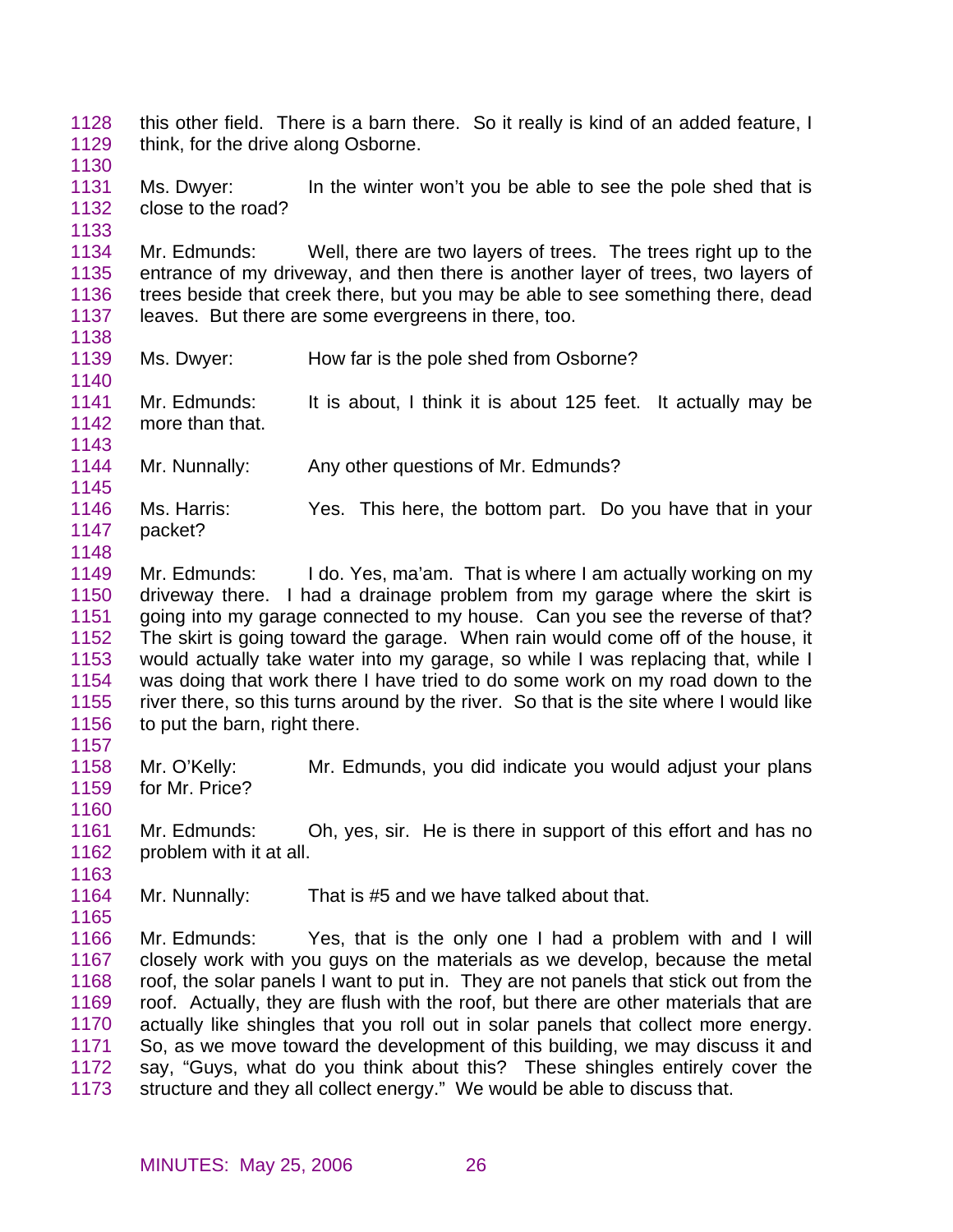| 1174<br>1175<br>1176<br>1177         | Mr. Blankinship:<br>stands.                       | If the Board approves that condition, then that condition                                                                                                                                                                                                                                                                       |
|--------------------------------------|---------------------------------------------------|---------------------------------------------------------------------------------------------------------------------------------------------------------------------------------------------------------------------------------------------------------------------------------------------------------------------------------|
| 1178<br>1179<br>1180                 | Mr. Edmunds:<br>by Planning staff?                | Well, could I put then a metal roof or other material approved                                                                                                                                                                                                                                                                  |
| 1181<br>1182<br>1183                 | Ms. Harris:<br>materials?                         | Do both buildings, the garage and the shed have the same                                                                                                                                                                                                                                                                        |
| 1184<br>1185<br>1186                 | Mr. Edmunds:<br>material on the shed.             | Yes, ma'am. Whatever I put on the barn, I will put the same                                                                                                                                                                                                                                                                     |
| 1187<br>1188                         | Ms. Harris:                                       | Are you saying now that it may not be metal?                                                                                                                                                                                                                                                                                    |
| 1189<br>1190<br>1191<br>1192<br>1193 | Mr. Edmunds:<br>to do some more (unintelligible). | I am just saying if I could put in there "Metal roof or materials<br>approved by the Planning staff," because as we develop it, we may determine<br>that shingles that roll out are connected to the grid. It might be a better solution                                                                                        |
| 1194<br>1195                         | Mr. Nunnally:                                     | Any other questions for Mr. Edmunds?                                                                                                                                                                                                                                                                                            |
| 1196<br>1197<br>1198                 |                                                   | Ms. Dwyer: On condition 3 you said you would agree to change the three<br>foot setback to 10 foot for both buildings? Does that apply to both buildings?                                                                                                                                                                        |
| 1199<br>1200<br>1201<br>1202<br>1203 | Mr. Edmunds:                                      | Well, it depends if I am able to get the, if I have 15 feet from<br>the property line there going back 30 feet. I might need the 3 foot setback to the<br>property line for that front building because of where it is. I may need the 3 foot<br>requirements, but I could the 10 foot on the barn. That wouldn't be a problem. |
| 1204<br>1205<br>1206                 | Ms. Dwyer:<br>shed?                               | And you have agreed to height limits for what is labeled the                                                                                                                                                                                                                                                                    |
| 1207<br>1208<br>1209                 | Mr. Nunnally:<br>case. Thank you, sir.            | Any other questions? Hearing none, that concludes the                                                                                                                                                                                                                                                                           |
| 1210<br>1211                         | Mr. Edmunds:                                      | Thank you for your time and consideration. I appreciate it.                                                                                                                                                                                                                                                                     |
| 1212<br>1213<br>1214<br>1215         | Ms. Dwyer:                                        | Mr. Chairman, I just wanted to clarify one thing. Since we<br>can't impose conditions unless the applicant agrees, would you agree to a metal<br>roof, or would you only agree to any material approved by Planning staff?                                                                                                      |
| 1216<br>1217<br>1218<br>1219         | Mr. Edmunds:                                      | I will agree to any materials. A metal roof, I think would be<br>the ultimate situation to have as far as value and looks, but I mean, I don't think<br>Planning staff would object to a metal roof, but whatever the Planning staff<br>agrees to. I may propose to them, "Can we use this?" and if they say no, I will         |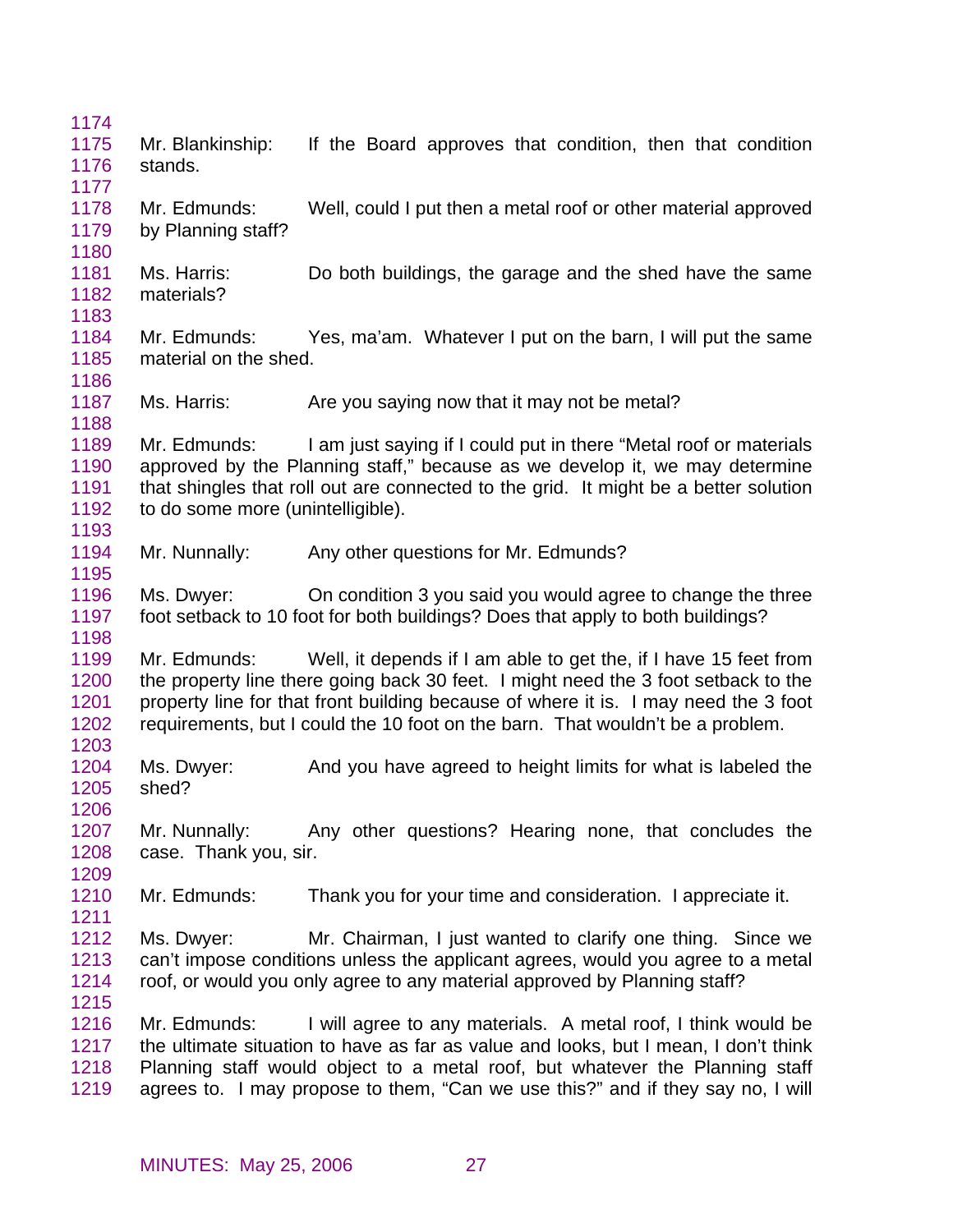have to do the metal roof, but integrated into the metal roof there needs to be solar connection in flux with the metal roof. You know? Is that clear? I am sorry. Ms. Dwyer: If we decide that it needs to be metal, then you would agree to that? Mr. Edmunds: Yes, ma'am. Ms. Dwyer: That is not how I understood that. Mr. Edmunds: Thank you very much. Mr. Nunnally: Thank you, sir. Next case, Mr. Blankinship **DECISION:**  Ms. Harris: I move we approve with standard conditions Nos. 3. We want to have a minimum of 10 feet for the barn or garage and 3 feet for the shed. Condition No. 5 we want to omit that altogether and Condition No. 6, all material approved by the Planning staff. That is my motion. Ms. Dwyer: I think they also agreed to the condition about the 15 foot height limitations for the tool shed, but not the barn. Ms. Harris: I think Mr. Blankinship said we would delete #5 altogether Ms. Dwyer: It wouldn't apply on the pole shed either. Mr. Blankinship: Yes, it is a requirement of the Code. Mr. Nunnally: So you would leave it in. How about the other… Mr. Blankinship: If he is going to actually use it as an agricultural building, then the 15 feet would not apply, but the other he is going to store his boat in. Mr. Nunnally: I thought 15 feet would apply for that with respect to the shed. Mr. Blankinship: It is better to leave it in... Ms. Dwyer: Because he agreed to that, too. Mr. Blankinship: Not the barn, but the shed. Mr. Nunnally: Motion by Ms. Harris with the conditions she just stated. Do I have a second?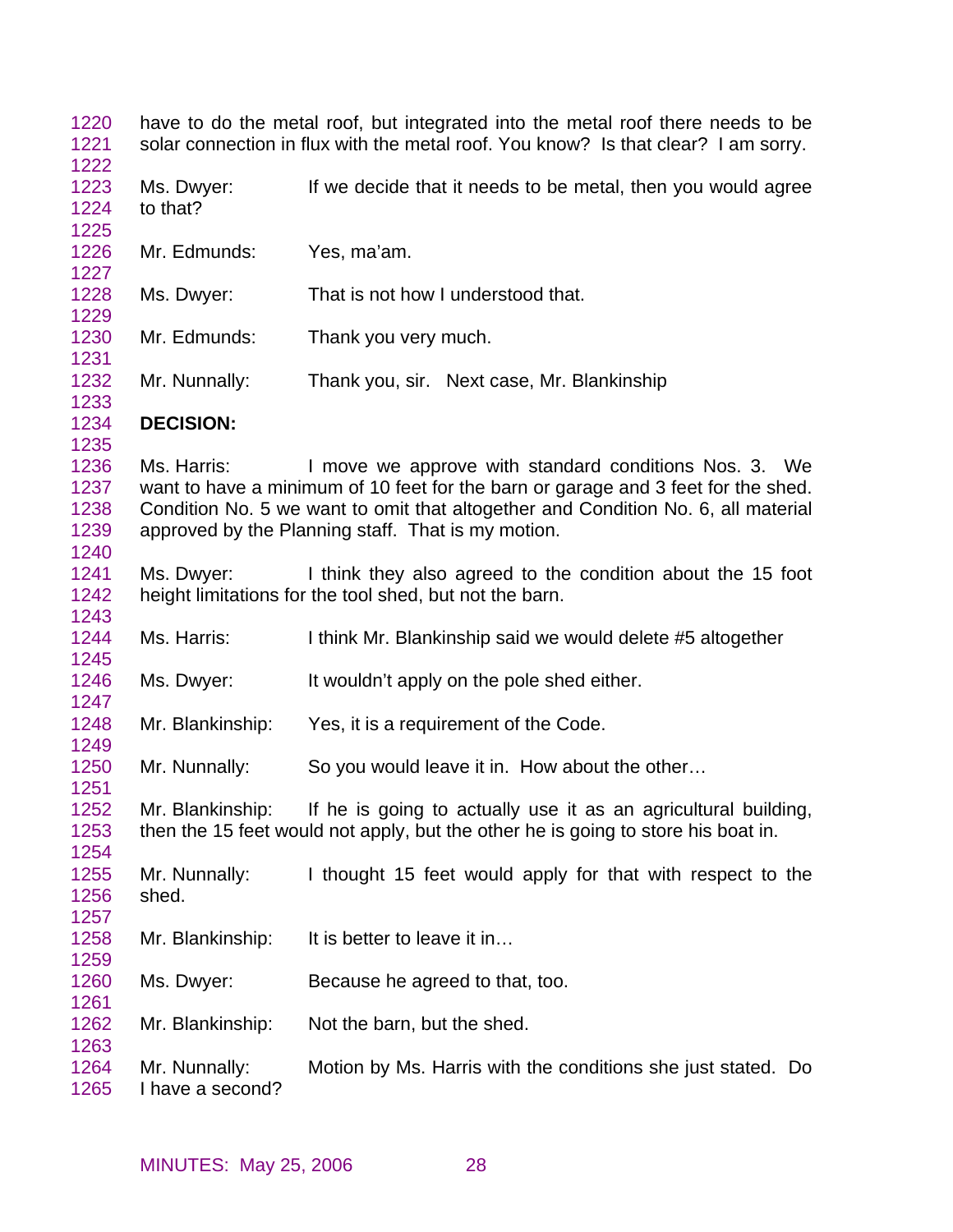| 1266         |                        |                                                                                    |
|--------------|------------------------|------------------------------------------------------------------------------------|
| 1267         | Mr. Kirkland:          | Second.                                                                            |
| 1268         |                        |                                                                                    |
| 1269         | Mr. Nunnally:          | Second by Mr. Kirkland. All in favor                                               |
| 1270         |                        |                                                                                    |
| 1271         | Ms. Dwyer:             | Can we have some discussion before we vote?<br><b>Does</b>                         |
| 1272         |                        | anyone have a concern about location of the pole barn being close to Osborne       |
| 1273         |                        | Turnpike? The barn is closer to the house and quite far back and, particularly, in |
| 1274         |                        | light of the other cases we have had that have the shed so close to Osborne        |
| 1275         |                        | Turnpike and the neighbors had some issues. This is quite a bit closer to          |
| 1276         | Osborne.               |                                                                                    |
| 1277         |                        |                                                                                    |
| 1278         | Mr. Nunnally:          | Well, the barn has been there for years.                                           |
| 1279         |                        |                                                                                    |
| 1280         | Ms. Dwyer:             | The barn is not a problem. I agree. But the shed is closer to                      |
| 1281         |                        | Osborne Turnpike and I think it would be visible in the winter time.               |
| 1282         |                        |                                                                                    |
| 1283         | Mr. Nunnally:          | The shed is 15 feet tall, right?                                                   |
| 1284         |                        |                                                                                    |
| 1285<br>1286 | Ms. Dwyer:             | It is 15 feet tall, and                                                            |
| 1287         | Ms. Harris:            | It has to be 100 feet from Osborne.                                                |
| 1288         |                        |                                                                                    |
| 1289         | Mr. Nunnally:          | It will be and he said it is visible at times, but it is not clearly               |
| 1290         |                        | visible. There are evidently trees aligned around it.                              |
| 1291         |                        |                                                                                    |
| 1292         | Ms. Dwyer:             | I just raised that as a concern.                                                   |
| 1293         |                        |                                                                                    |
| 1294         | Mr. Nunnally:          | Is there any other discussion? Motion made by Ms. Harris                           |
| 1295         |                        | and seconded by Mr. Kirkland to approve. All in favor say aye. Opposed say no.     |
| 1296         | The case was approved. |                                                                                    |
| 1297         |                        |                                                                                    |
| 1298         |                        | After an advertised public hearing and on a motion by Ms. Harris and a second      |
| 1299         |                        | by Mr. Kirkland, the Board granted application UP-23-2006 a request for a          |
| 1300         |                        | conditional use permit pursuant to Section 24-95(i)(4) to build a barn and a shed  |
| 1301         |                        | in the front yard at 9510 Osborne Turnpike (Newstead Farms) (Parcel 806-672-       |
| 1302         |                        | 0958) zoned A-1, Agricultural District (Varina). The Board granted the             |
| 1303         |                        | conditional use permit subject to the following conditions:                        |
| 1304         |                        |                                                                                    |
| 1305         | 1.                     | This approval is only for the location of two accessory buildings in the front     |
| 1306         |                        | and side yard. All other applicable regulations of the County Code shall remain    |
| 1307         | in force.              |                                                                                    |
| 1308         |                        |                                                                                    |
| 1309         | 2.                     | Only the improvements shown on the plan filed with the application may             |
| 1310         |                        | be constructed pursuant to this approval. Any additional improvements shall        |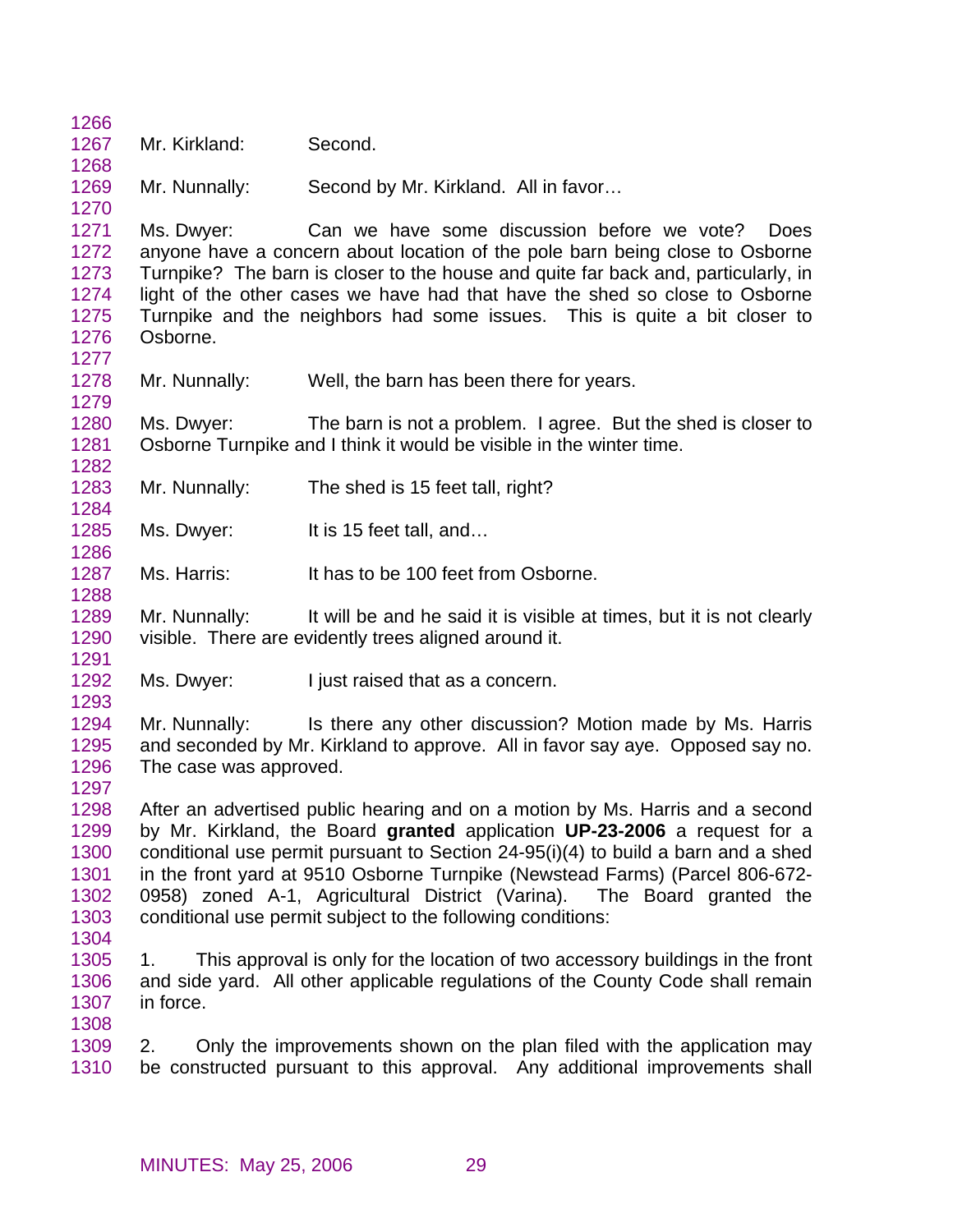1311 1312 1313 1314 1315 1316 1317 1318 1319 1320 1321 1322 1323 1324 1325 1326 1327 1328 1329 1330 1331 1332 1333 1334 1335 1336 1337 1338 1339 1340 1341 1342 1343 1344 1345 1346 1347 1348 1349 1350 1351 comply with the applicable regulations of the County Code. Any substantial changes or additions may require a new conditional use permit. 3. [AMENDED] The structures shall be set back at least 100 feet from the right-of-way of Osborne Turnpike. The 30' X 40' barn will be set back at least 10 feet from all other property lines. The 24' X 30' pole shed will be set back at least 3 feet from all other property lines. 4. With the exception of dead, dying or diseased trees, the existing trees shielding the proposed structures from Osborne Turnpike shall be preserved. 5. [AMENDED] The 24' X 30' pole shed shall not exceed 15 feet in height as defined by Code. 6. [AMENDED] The accessory buildings shall have exterior walls of hardiplank or stone and a metal roof, or other materials as approved by the Director of Planning. Affirmative: Harris, Kirkland, Nunnally, Wright 4 Negative: Dwyer 2009 Development of the UNESCONDING 1 Absent: 0 **UP-24-2006 Mike and Peggy Crowley** request a conditional use permit pursuant to Section 24-95(i)(4) to build a pool in the side yard at 901 South Gaskins Road (West Knoll) (Parcel 739- 733-2504), zoned R-0, One-family Residence District (Tuckahoe) Mr. Nunnally: Is there anyone here who desires to speak on this case? If so, will you please stand and raise your right hand and be sworn? Mr. Blankinship: Do you swear the testimony you are about to give is the truth, the whole truth, and nothing but the truth, so help you God? Mr. Crowley: I do. Mr. Nunnally: Please state your name for the record and tell us what you are requesting. Mr. Crowley: Mike Crowley and Peggy Crowley are requesting a conditional use permit to build a pool in the side yard at 901 South Gaskins Road. I would like to point out in requesting that where we are requesting the pool that we stated in the staff report plus the support from some letters that you have a record of. The Club owns the property to the north and that property will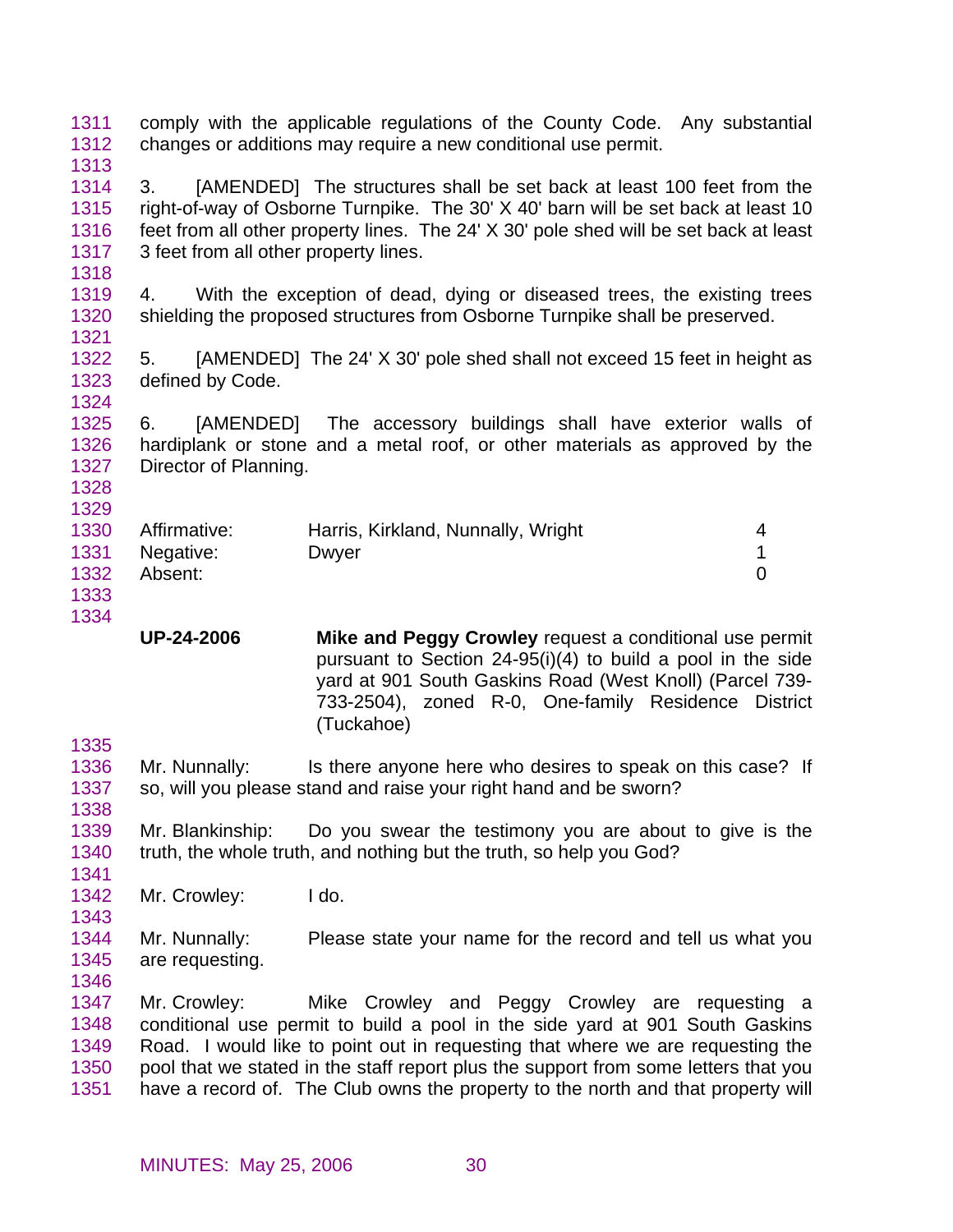1352 1353 1354 1355 1356 1357 1358 1359 1360 1361 1362 1363 1364 1365 1366 1367 1368 1369 1370 1371 1372 1373 1374 1375 1376 1377 1378 1379 1380 1381 1382 1383 1384 1385 1386 1387 1388 1389 1390 1391 1392 1393 1394 1395 1396 1397 never be developed and with the extra green space, you will not be able to see the pool from their property, but they are supportive. I also own the property in the front. You say 1-1/2 acres. My property is 2-1/4 on the lot in front, the pool cannot be seen anywhere from Gaskins Road and a good friend of mine owns the property to the south, which is totally undeveloped and you cannot see the pool from his property. So, the only place you can see the pool is from the golf course. I can see a screen and the Club is still supportive of this. As a matter of fact, they were over there again the other day, hoping that we would get approved and asking if they should come, and we told them no, because you all got a letter from them. Mr. Kirkland: Is this the exact same plan we have heard before? Mr. Crowley: Yes. Mr. Blankinship: Is there a building proposed with this, like a little pool house? Mr. Crowley: We would intend to probably build a pool house, but the pool house would be behind the setback of the back line of the house. It would not be in violation and we would not need a variance for that. Ms. Dwyer: The rear yard, in other words. Mr. Crowley: It would be between where the pool is actually shown and the pool would run diagonally beside the house, and it would be a small pool house if we decide to do one. It would be behind the rear of our house, but would not be in violation of any ordinance. Ms. Dwyer: Well, we have a plan in our packet from Dalrymple. Mr. Crowley: Yes, that plan right there would be consistent with what we plan to do. Ms. Harris: I remember this case very vividly, but I just don't remember the answer to it. Who will provide the screen between the golf course and the pool? Mr. Crowley: There is already a screen there. It is 20 foot trees and shrubs…(unintelligible) and the house that you have in there has been there for years. Ms. Crowley: Then out front we have about 20 boxwoods that are planned to be moved around. If you look at the other side of my house, I have a perennial garden surrounded by English boxwoods and from the golf course you can't even tell there are any flowers in there. The first map that you had shows the house too far I think from the north side, but anyway, it will be totally screened with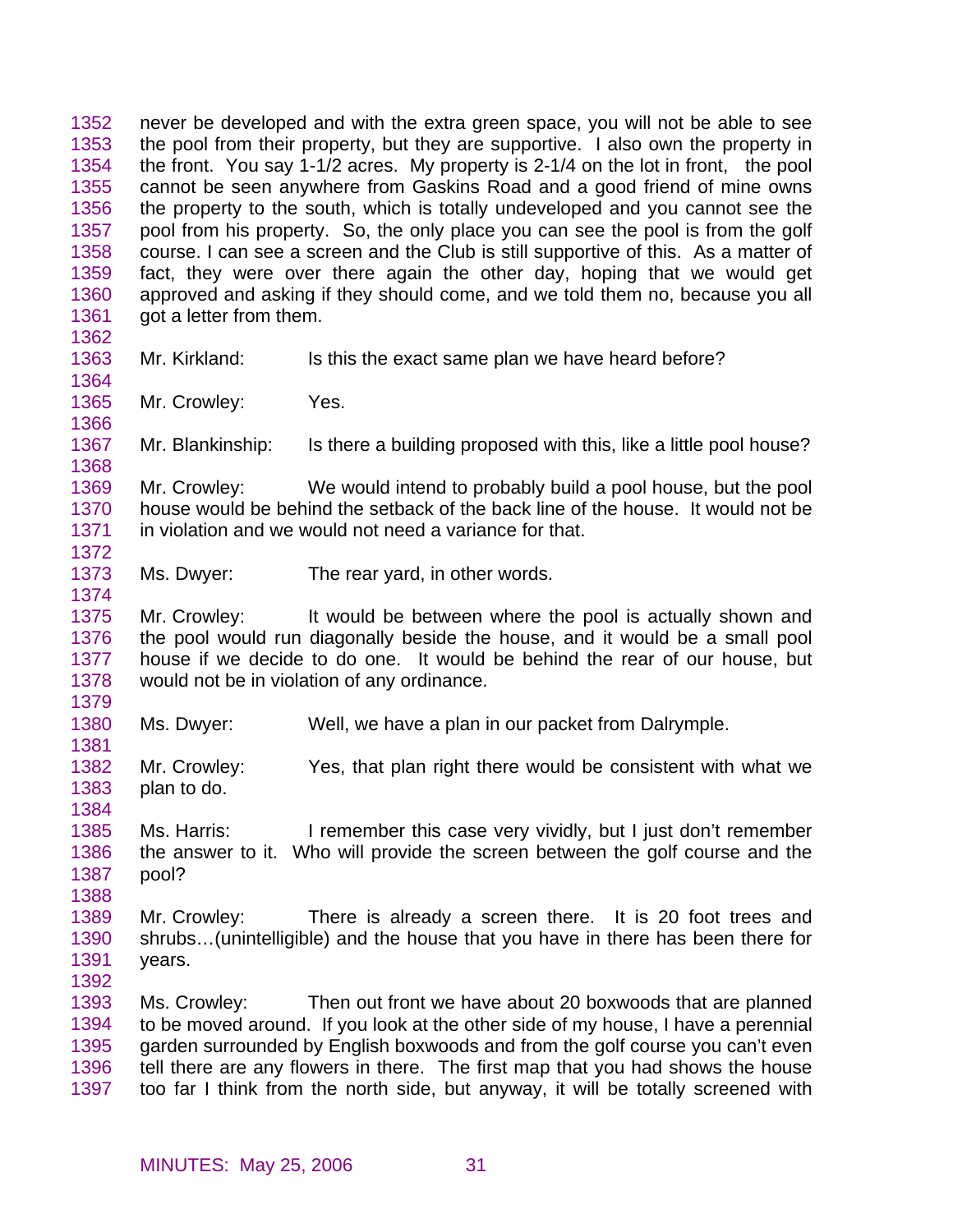- 1398 1399 boxwood all around the pool. There will be, obviously, fencing, but there will be enough boxwoods that you will hardly even see the back.
- 1400

1412

1415

1418

1420

1422

1401 1402 Mr. Crowley: And there is already a brick wall in existence to the north end to…

1403

1404 1405 Mr. Nunnally: Any other questions of Mr. and Mrs. Crowley?

1406 1407 1408 1409 1410 1411 Mr. Crowley: You can see part of the brick wall right there in that picture. That was screened. And the Club's property, the side property, is to the north of that and it must be maintained according to regulations and agreements with the property years ago when Gaskins Road was cut that has to be maintained between the space because there will never be another structure on that property.

- 1413 1414 Ms. Dwyer: Do we have letters from the neighbors besides what was in there and your attorney?
- 1416 1417 Mr. Crowley: All of the neighbors are in support of this. There has been no resistance to it whatsoever, and nobody can see the pool except us.
- 1419 Mr. Nunnally: You had these letters twice before, didn't you?
- 1421 Mr. Crowley: Yes, twice before.

1423 1424 Mr. Nunnally: Any other questions? Hearing none, that concludes the case. Thank you very much.

1425

## 1426 **DECISION:**

1427

1428 1429 1430 1431 1432 1433 1434 1435 1436 1437 1438 1439 1440 1441 Ms. Dwyer: I move that this request for conditional use permit be approved. It is a required consideration to look at the condition of this structure and adjacent property and how this structure would affect the property, and it seems clear that the adjacent property of the Country Club of Virginia would bound this property on two sides, and if we approve this we'd prefer to have it on the side or set it in the rear yard as they stated in their letter that is part of the record. So, that is a particularly compelling argument. It is a pool. It is not going to be visible from the road because the house is some 300 feet from the road and any residence that would be built on the other side of the house would be unaffected, because the house would block their view of the pool. It seems to be a side yard setback of 71 feet, which is considerable from the adjacent property. So, for all of those reasons, I believe it would not have a negative impact on the surrounding properties and would actually have a positive effect on health, safety and welfare of surrounding properties.

1442

1443 Mr. Nunnally: Do I have a second?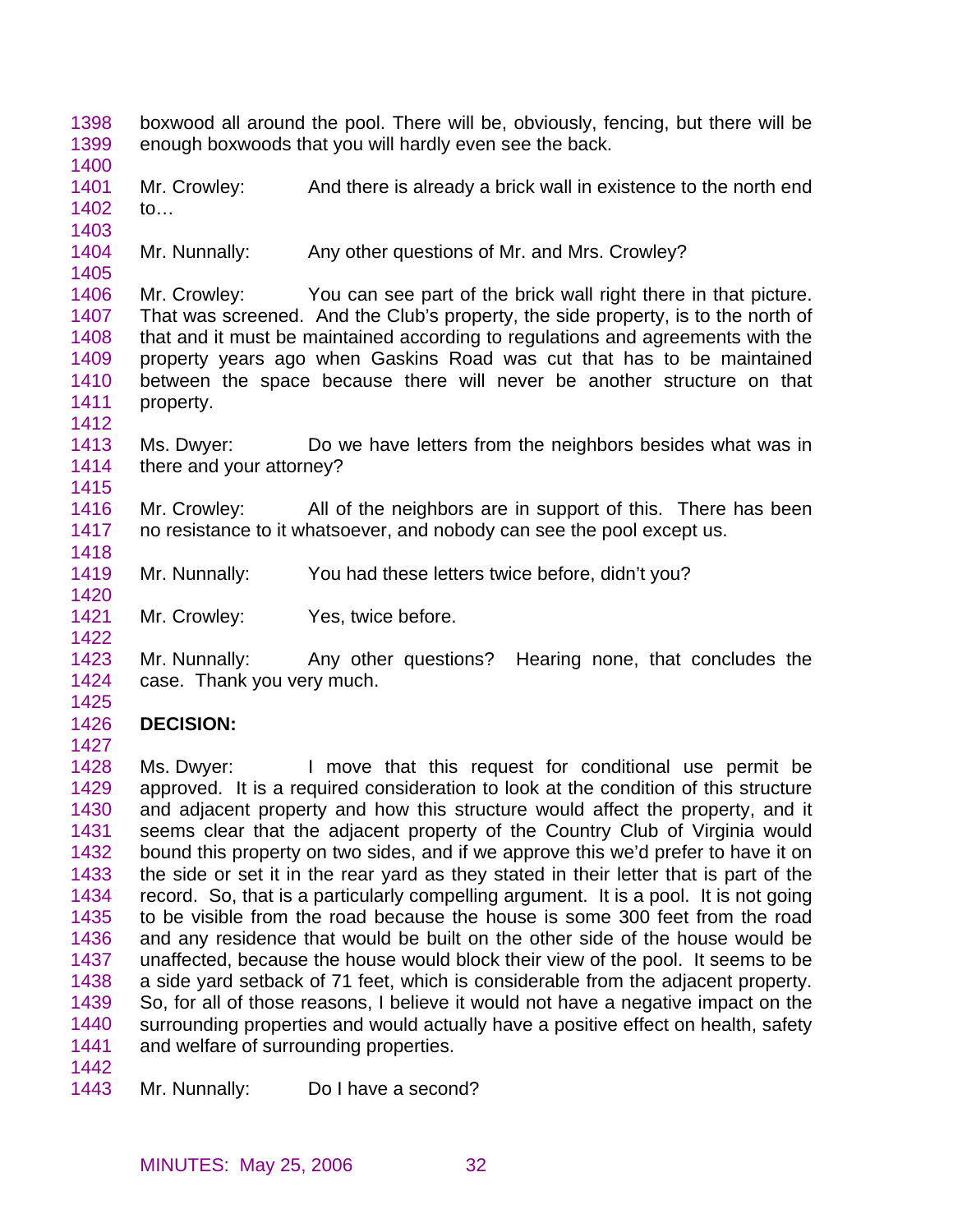1444 1445 Mr. Kirkland: Second.

1447 1448 1449 1450 1451 Ms. Harris: I do feel this couple needs to be commended because they did, they started a long journey. I believe it was last year and they followed the necessary route by going through the various boards to get various things accomplished, and it is good to meet people who are like that, taxpayers who follow the code of law. I think they are a prime example.

1453 1454 1455 Mr. Nunnally: On UP-24-2006 there was a motion by Ms. Dwyer and a second by Mr. Kirkland to approve. All in favor say aye. The case is approved.

1456 1457 1458 1459 1460 1461 1462 After an advertised public hearing and on a motion by Ms. Dwyer and a second by Mr. Kirkland, the Board **granted** application **UP-24-2006** a request for a conditional use permit pursuant to Section 24-95(i)(4) to build a pool in the side yard at 901 South Gaskins Road (West Knoll) (Parcel 739-733-2504), zoned R-0, One-family Residence District (Tuckahoe). The Board granted the conditional use permit subject to the following conditions:

1463 1464 1465 1. This approval is only for the location of a swimming pool in the side yard. All other applicable regulations of the County Code shall remain in force.

1466 1467 1468 1469 2. Only the improvements shown on the plan filed with the application may be constructed pursuant to this approval. Any additional improvements shall comply with the applicable regulations of the County Code. Any substantial changes or additions may require a new conditional use permit.

1470 1471

1446

1452

|      | 1472 Affirmative: | Dwyer, Harris, Kirkland, Nunnally, Wright |  |
|------|-------------------|-------------------------------------------|--|
|      | 1473 Negative:    |                                           |  |
| 1474 | Absent:           |                                           |  |
|      |                   |                                           |  |

1475 1476

> **A-21-2006 Andrew P. Radvany** requests a variance from Section 24- 95(b)(8) to build a one-family dwelling at 7896 Battlefield Park Road (Parcel 808-689-0421), zoned A-1, Agricultural District (Varina). The lot width requirement is not met. The applicant has 90 feet lot width, where the Code requires 150 feet lot width. The applicant requests a variance of 60 feet lot width.

1477 Mr. Nunnally: Is there anyone else here who desires to speak on this case.

1478 If so, will you please stand and raise your right hand and be sworn.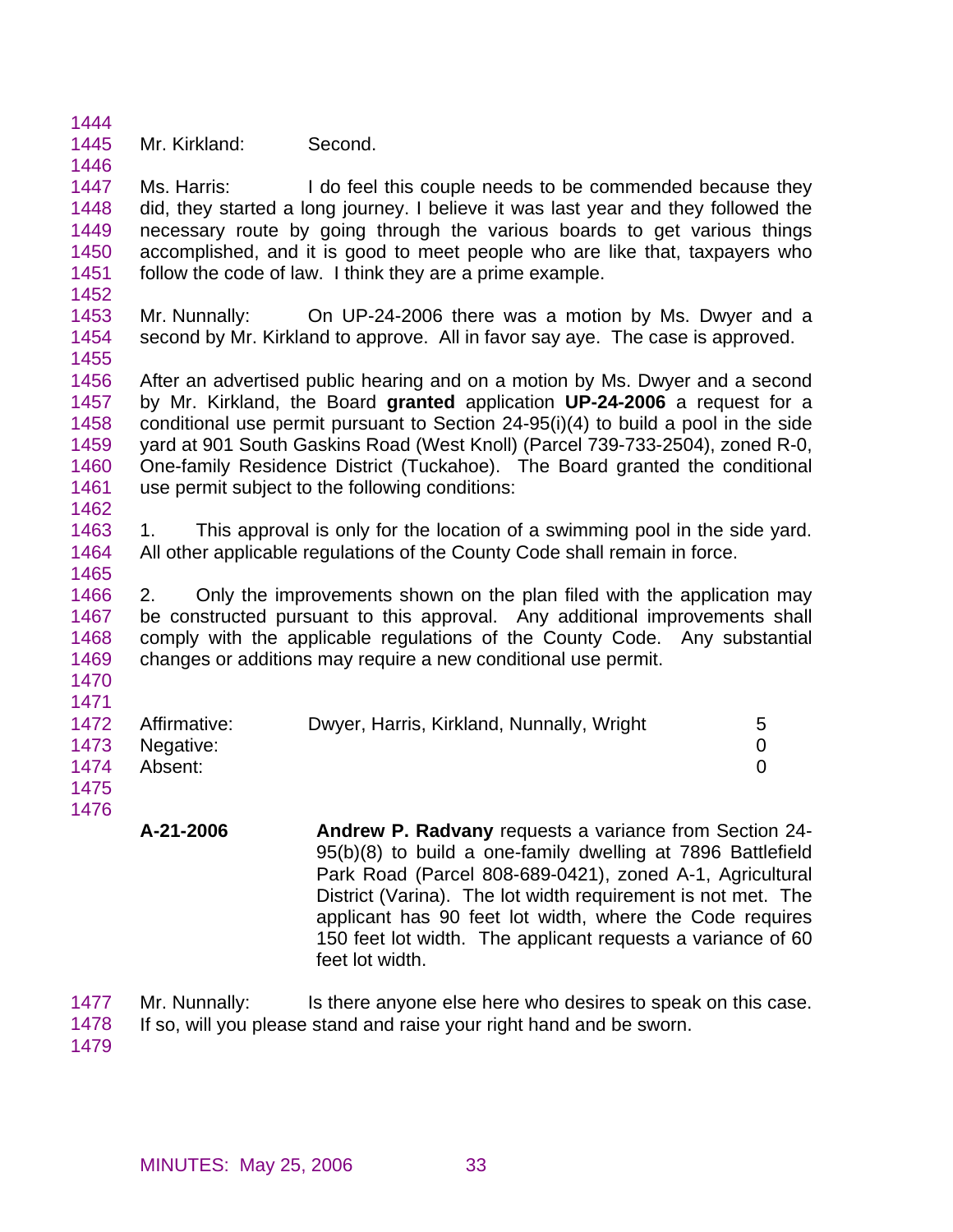1480 1481 1482 1483 1484 1485 1486 1487 1488 1489 1490 1491 1492 1493 1494 1495 1496 1497 1498 1499 1500 1501 1502 1503 1504 1505 1506 1507 1508 1509 1510 1511 1512 1513 1514 1515 1516 1517 1518 1519 1520 1521 1522 1523 1524 1525 Mr. Blankinship: Raise your right hand please. Do you swear the testimony you are about to give us is the truth, the whole truth, and nothing but the truth so help you God? Mr. Radvany l do. Mr. Nunnally: Please state your name for the record, sir, and tell us what you are requesting. Mr. Radvany: My name is Andrew P. Radvany and I am requesting a variance of 60 feet lot width. My lot has 90 feet lot width now and the Code requires 150 feet lot width. That is the only thing I am requesting. Ms. Dwyer: Mr. Radvany, this property is owned by someone else. Is that right? Mr. Radvany: That is correct. Ms. Dwyer: Mrs. Pridgen. Mr. Radvany: Yes. Ms. Dwyer: And do you know when these lots were created, to be too small to be developed under the current Code? Mr. Radvany: I would say, I live at 7884 Battlefield Park, and I would say back in maybe the 1950s, 1960s, somewhere around there. I am not too sure. Ms. Dwyer: Does Ms. Pridgen own all of these lots? Mr. Radvany: No. She just owns that one. Ms. Dwyer: Just 7896, because 7884, I think is the one you developed earlier, and you received a variance on that. Did she own that at that time? Mr. Radvany: No, she didn't. Mr. Wright: Have you tried to buy any property from the owner at 7900 to meet the requirement or to buy that lot? Mr. Radvany: Yes, I have. They did not want to sell at this time, and I also tried 7902, also. I wanted to get those two lots along with this one, to make one complete lot, and Ms. Pridgen was the only person who wanted to sell at this time. Mr. Kirkland: Did you develop the one at 7884?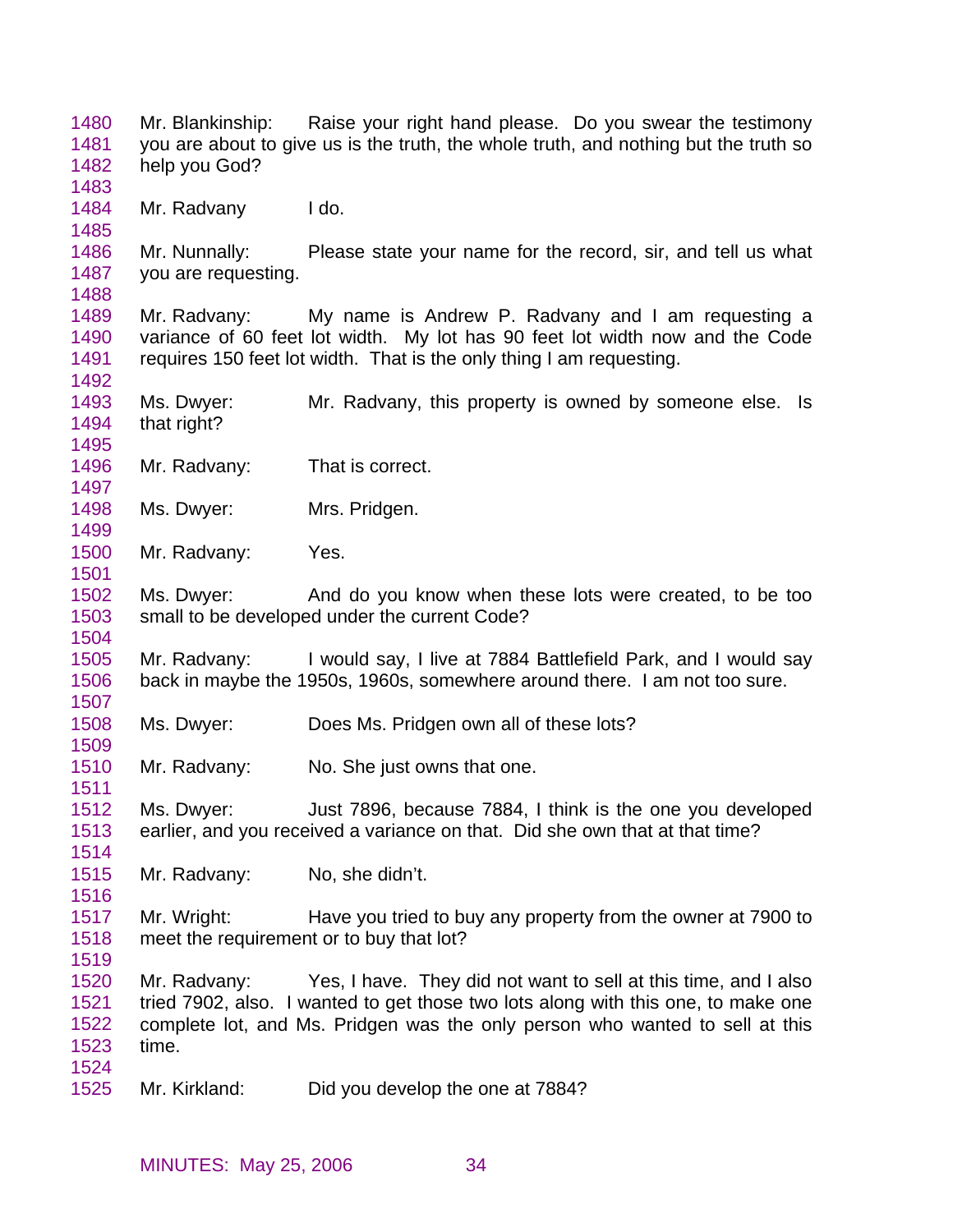| 1526         |                                       |                                                             |
|--------------|---------------------------------------|-------------------------------------------------------------|
| 1527         | Mr. Radvany:                          | Yes, sir.                                                   |
| 1528         |                                       |                                                             |
| 1529         | Mr. Kirkland:                         | That you had a variance on?                                 |
| 1530         |                                       |                                                             |
| 1531         | Mr. Radvany:                          | Yes, sir.                                                   |
| 1532         |                                       |                                                             |
| 1533         | Mr. Kirkland:                         | You put a home on that?                                     |
| 1534         |                                       |                                                             |
| 1535         | Mr. Radvany:                          | Yes, sir.                                                   |
| 1536         |                                       |                                                             |
| 1537         | Ms. Dwyer:                            | What is the square footage of that home?                    |
| 1538         |                                       |                                                             |
| 1539         | Mr. Radvany:                          | It is 1,040 square feet.                                    |
| 1540         |                                       |                                                             |
| 1541         | Mr. Kirkland:                         | What was the variance that you gave on that particular lot, |
| 1542         | 7884?                                 |                                                             |
| 1543         |                                       |                                                             |
| 1544         | Mr. Blankinship:                      | I remember it was lot width. I don't remember if there was  |
| 1545<br>1546 | anything in addition.                 |                                                             |
| 1547         | Mr. Kirkland:                         | It was a lot more than this one.                            |
| 1548         |                                       |                                                             |
| 1549         | Mr. Radvany:                          | The lot width on 7884 was 70 foot, which was the actual lot |
| 1550         | width compared to that one.           |                                                             |
| 1551         |                                       |                                                             |
| 1552         | Ms. Harris:                           | Do you have a copy of a letter from the land owners?        |
| 1553         |                                       |                                                             |
| 1554         | Mr. Blankinship:                      | I just faxed it to him. He hasn't had a chance to read it.  |
| 1555         |                                       |                                                             |
| 1556         | Ms. Harris:                           | We don't have addresses for these. Are you familiar with    |
| 1557         | these persons who signed this letter? |                                                             |
| 1558         |                                       |                                                             |
| 1559         | Mr. Radvany:                          | Yes, ma'am, I am.                                           |
| 1560         |                                       |                                                             |
| 1561         | Ms. Harris:                           | They are your neighbors?                                    |
| 1562         |                                       |                                                             |
| 1563         | Mr. Radvany:                          | Yes, ma'am.                                                 |
| 1564         |                                       |                                                             |
| 1565         | Ms. Harris:                           | Do you know why they are so unequivocally opposed to your   |
| 1566         | receiving a variance?                 |                                                             |
| 1567         |                                       |                                                             |
| 1568         | Mr. Radvany:                          | This is the first I have seen this.                         |
| 1569         |                                       |                                                             |
| 1570         | Ms. Harris:                           | They did not like the house you built when you received the |
| 1571         | other variance?                       |                                                             |
|              |                                       |                                                             |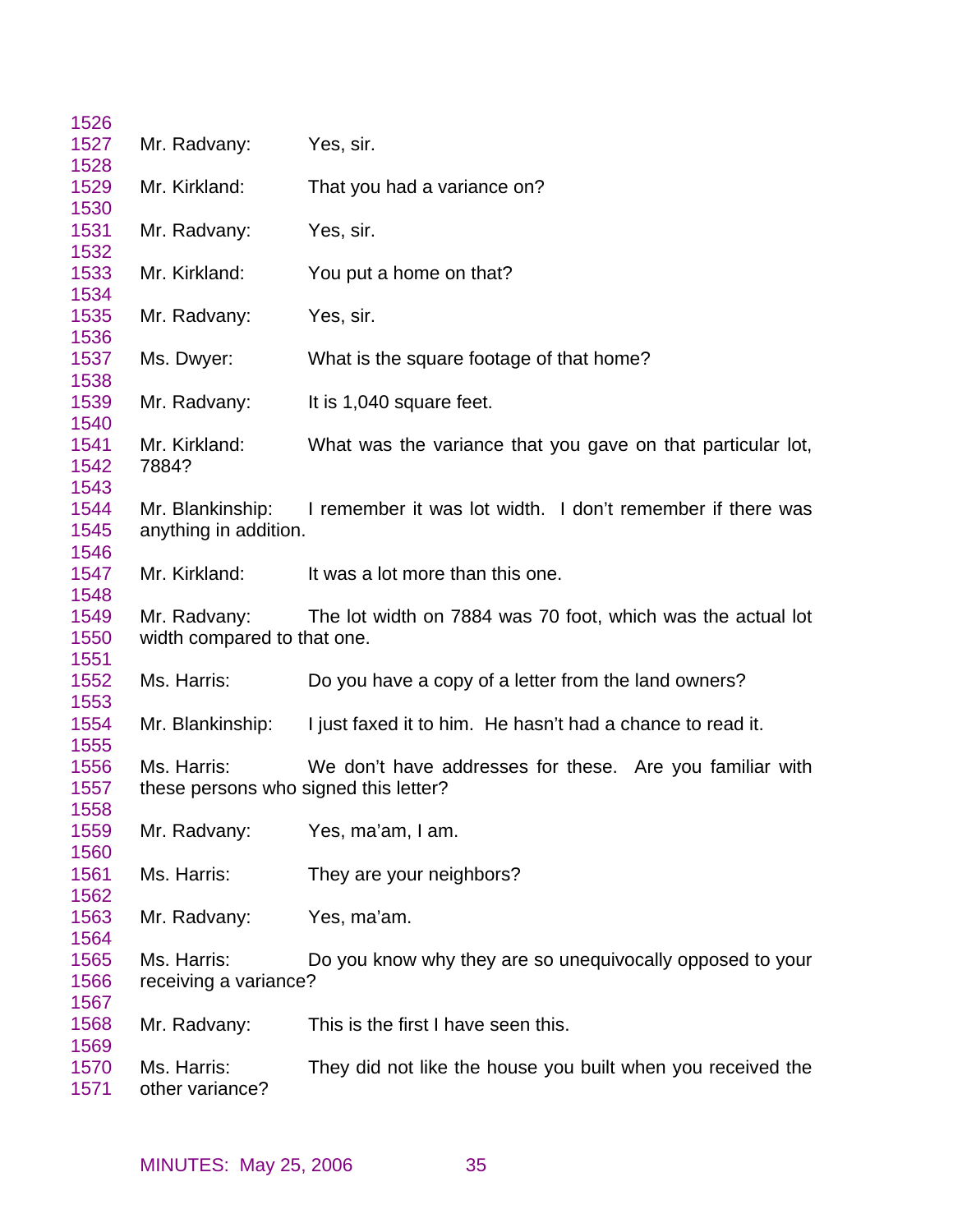| 1572         |                  |                                                                                         |
|--------------|------------------|-----------------------------------------------------------------------------------------|
| 1573         | Mr. Radvany:     | Ms. Fields, Ms. Walker, I am going to be renting the house to                           |
| 1574         |                  | her niece. It is all family that lives in there. I don't understand.                    |
| 1575         |                  |                                                                                         |
| 1576         | Ms. Dwyer:       | I am sorry none of them are here, because they don't say                                |
| 1577         | why.             |                                                                                         |
| 1578         |                  |                                                                                         |
| 1579         | Mr. Radvany:     | They didn't understand what was going on.                                               |
| 1580         |                  |                                                                                         |
| 1581         | Mr. Blankinship: | They don't give any reasons for their                                                   |
| 1582         |                  |                                                                                         |
| 1583         | Mr. Radvany:     | (Unintelligible) that I know of. I don't know.                                          |
| 1584         |                  |                                                                                         |
| 1585         | Mr. Nunnally:    | We don't know even where they live.                                                     |
| 1586         |                  |                                                                                         |
| 1587         | Mr. Radvany:     | All of these are right next to me.                                                      |
| 1588         |                  |                                                                                         |
| 1589         | Mr. Nunnally:    | All of these people.                                                                    |
| 1590         |                  |                                                                                         |
| 1591         | Mr. Radvany:     | Yes.                                                                                    |
| 1592         |                  |                                                                                         |
| 1593         | Ms. Dwyer:       | Each is owner of abutting property and property immediately                             |
| 1594         |                  | across the road from this, adjacent to across the street, but we don't know their       |
| 1595<br>1596 | addresses.       |                                                                                         |
| 1597         | Mr. Radvany:     | I am very familiar with Ms. Walker at 7892 and I have met                               |
| 1598         |                  | the other neighbors at 7874, and I have never had any complaints or anything.           |
| 1599         |                  | Ms. Walker has been very helpful with me as far as construction of my house.            |
| 1600         |                  |                                                                                         |
| 1601         | Mr. Nunnally:    | Where do you propose to locate the house on this property?                              |
| 1602         |                  |                                                                                         |
| 1603         | Mr. Radvany:     | I am going to have that house back                                                      |
| 1604         |                  |                                                                                         |
| 1605         | Mr. Nunnally:    | Is it going to be 250 feet from the road?                                               |
| 1606         |                  |                                                                                         |
| 1607         | Mr. Radvany:     | Yes, sir.                                                                               |
| 1608         |                  |                                                                                         |
| 1609         | Mr. Nunnally:    | I asked before if we had any opposition on this case. We                                |
| 1610         |                  | have several, I think, that are against it. Did any one of you sign this letter, in the |
| 1611         |                  | audience today? OK, go ahead. Any other questions?                                      |
| 1612         |                  |                                                                                         |
| 1613         | Mr. O'Kelly:     | Sir, could you tell us the process for applying for the National                        |
| 1614         |                  | Park Service for driveway entrances to this property?                                   |
| 1615         |                  |                                                                                         |
| 1616         | Mr. Radvany:     | Yes, I went to the National Park Service before I came to the                           |
| 1617         |                  | Board for the variance, and he said they require access every 500 feet, and if I        |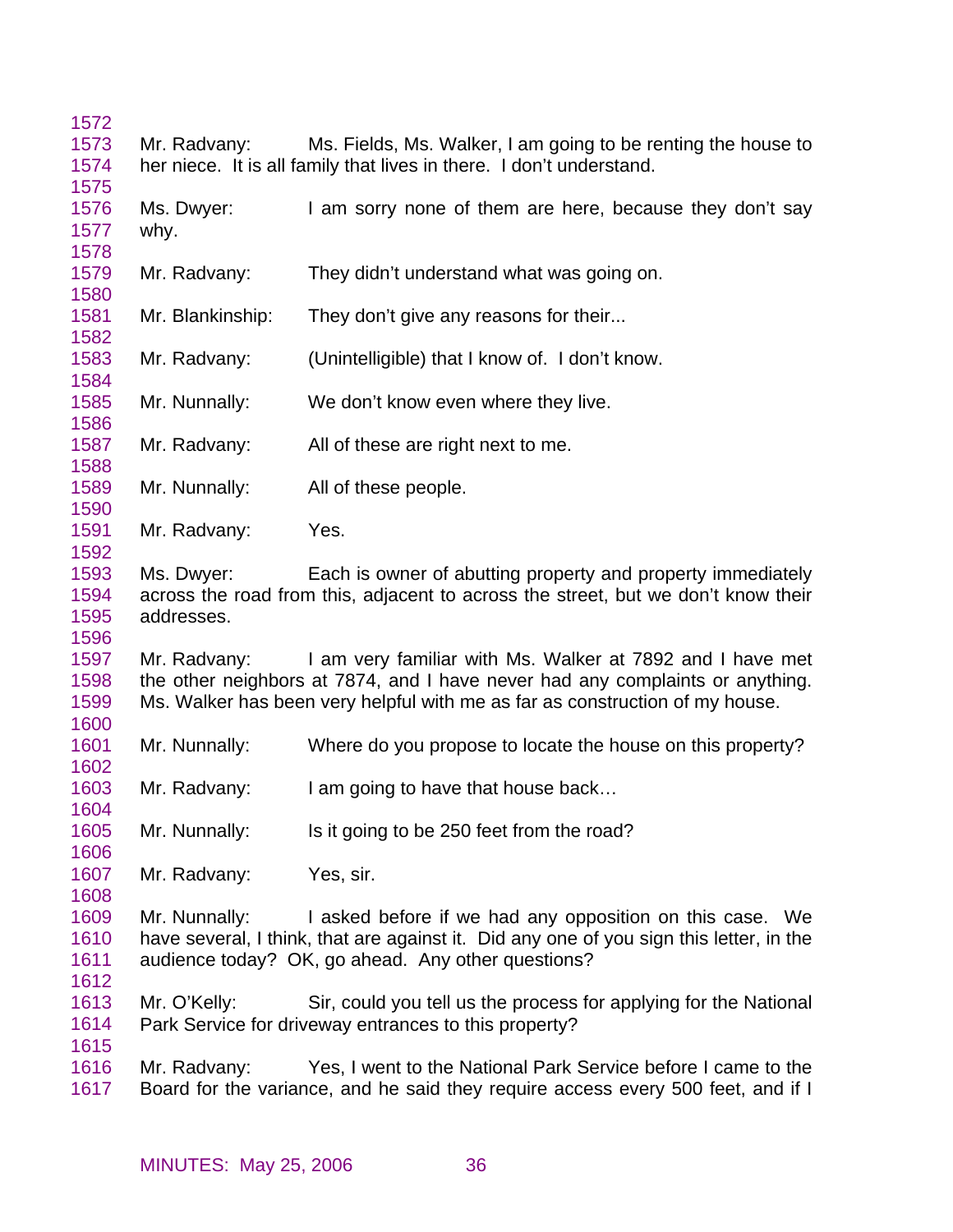can get access through 7892, then I would be fine, and I talked with Mr. Ken Marr with the Park Service and he said that would be fine with him, and I can get something on paper. Mr. Wright: So, 7892 is going to give you access to the property or is he opposed to you doing the project. Mr. Radvany: This is the first I have heard of that. Mr. Wright: I just want to make sure it is in the record. Mr. Radvany: Yes. Mr. Blankinship: Four of these names appear to match people that received notices of the case, for whatever that is worth. Mr. Wright: What was that? Mr. Blankinship: Four of the names on the list appear to match the names to which we sent notice letters. We have a different first name, but we did send a notice to a Field, so I am assuming that is related to the two that signed here. Of course, again it is a different first name and Walker. Ms. Dwyer: Mrs. Walker lives at 7892? Mr. Radvany: Yes, I am more familiar with her than any of the other ones. I know the names, but I don't know the other names from the other side. Ms. Dwyer: That would be Edith B. Walker? Mr. Radvany: Yes. Ms. Dwyer: You haven't made any agreements to get access from her property to your property. Anything in writing? Mr. Radvany: I can get something in writing. I have already spoken to her. She said it wasn't any problem at all. Ms. Dwyer: She has changed her mind. Mr. Nunnally: It seems if she doesn't give you access, then it is all a no deal because the Park Service won't allow you to use the property. Is that correct? Mr. Radvany: That is correct.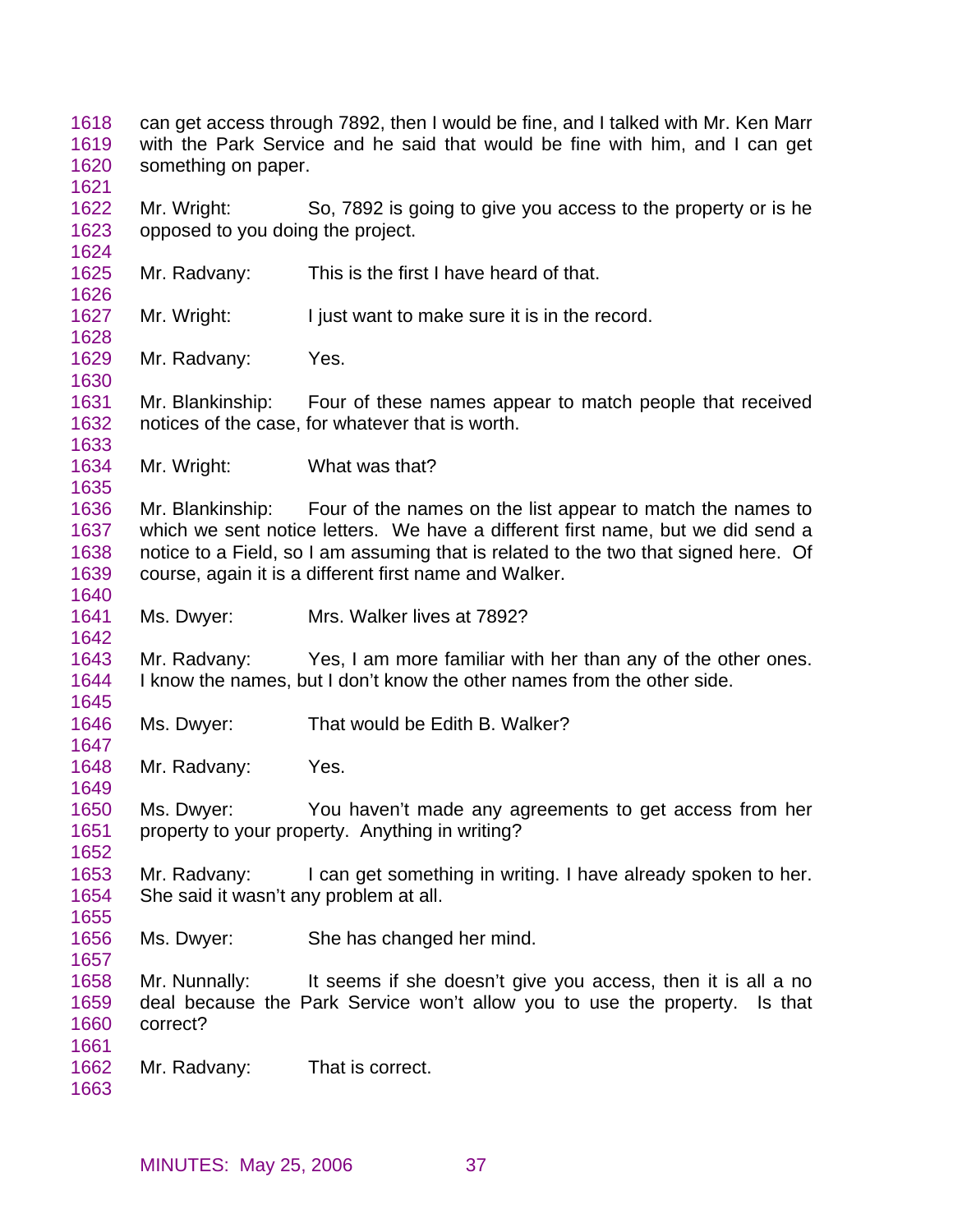| 1664<br>1665<br>1666                                 | Mr. Nunnally:<br>of this case proposed by the staff? | And you have read the other condition, all of the conditions                                                                                                                                                                                                                                                                                                                                                                                                                                                                                                                      |
|------------------------------------------------------|------------------------------------------------------|-----------------------------------------------------------------------------------------------------------------------------------------------------------------------------------------------------------------------------------------------------------------------------------------------------------------------------------------------------------------------------------------------------------------------------------------------------------------------------------------------------------------------------------------------------------------------------------|
| 1667<br>1668                                         | Mr. Radvany:                                         | What are the other conditions?                                                                                                                                                                                                                                                                                                                                                                                                                                                                                                                                                    |
| 1669<br>1670<br>1671                                 | Mr. Nunnally:<br>of them.                            | Well, there are four of them. I didn't know if you had read all                                                                                                                                                                                                                                                                                                                                                                                                                                                                                                                   |
| 1672<br>1673                                         | Mr. Radvany:                                         | Oh, yes.                                                                                                                                                                                                                                                                                                                                                                                                                                                                                                                                                                          |
| 1674<br>1675<br>1676                                 | Mr. Nunnally:<br>case.                               | Any other questions?<br>Hearing none, that completes the                                                                                                                                                                                                                                                                                                                                                                                                                                                                                                                          |
| 1677<br>1678                                         | <b>DECISION:</b>                                     |                                                                                                                                                                                                                                                                                                                                                                                                                                                                                                                                                                                   |
| 1679<br>1680                                         | Mr. Nunnally:                                        | Do I have a motion on A-21-2006, Andrew P. Radvany?                                                                                                                                                                                                                                                                                                                                                                                                                                                                                                                               |
| 1681<br>1682                                         | Ms. Dwyer:                                           | I move we deny it.                                                                                                                                                                                                                                                                                                                                                                                                                                                                                                                                                                |
| 1683<br>1684<br>1685                                 | Mr. Nunnally:<br>discussion?                         | Motion by Ms. Dwyer to deny. Is there a second to that or                                                                                                                                                                                                                                                                                                                                                                                                                                                                                                                         |
| 1686<br>1687                                         | Ms. Dwyer:                                           | Did we have a second?                                                                                                                                                                                                                                                                                                                                                                                                                                                                                                                                                             |
| 1688<br>1689                                         | Mr. Nunnally:                                        | No. Do we have a motion to be approved?                                                                                                                                                                                                                                                                                                                                                                                                                                                                                                                                           |
| 1690<br>1691                                         | Mr. Wright:                                          | I move we approve it.                                                                                                                                                                                                                                                                                                                                                                                                                                                                                                                                                             |
| 1692<br>1693                                         | Mr. Kirkland:                                        | Second.                                                                                                                                                                                                                                                                                                                                                                                                                                                                                                                                                                           |
| 1694<br>1695<br>1696                                 | Mr. Nunnally:<br>Kirkland.                           | A motion by Mr. Wright to approve and a second by Mr.                                                                                                                                                                                                                                                                                                                                                                                                                                                                                                                             |
| 1697<br>1698<br>1699<br>1700<br>1701                 | Cochran decision for us to approve it.               | The grounds of approval under the Cochran case is this property cannot be used<br>unless we specify they could not acquire property on either side. Therefore, the<br>lot is unbuildable and I think that creates a hardship and is a reason under the                                                                                                                                                                                                                                                                                                                            |
| 1702<br>1703<br>1704<br>1705<br>1706<br>1707<br>1708 | Ms. Dwyer:                                           | I think this creates an interesting dilemma for us because<br>anybody can divide their property anyway they want to and create a lot. That<br>was done in this case and the lot that was created did not meet the required lot<br>width for road frontage, and just because someone creates a lot, doesn't mean<br>that they can sort of do the backdoor or to hoodwink us into having to approve it,<br>because they can't use it otherwise. It just seems to me that is a way of getting<br>around the requirement of the ordinance, creating a lot that is too small, and then |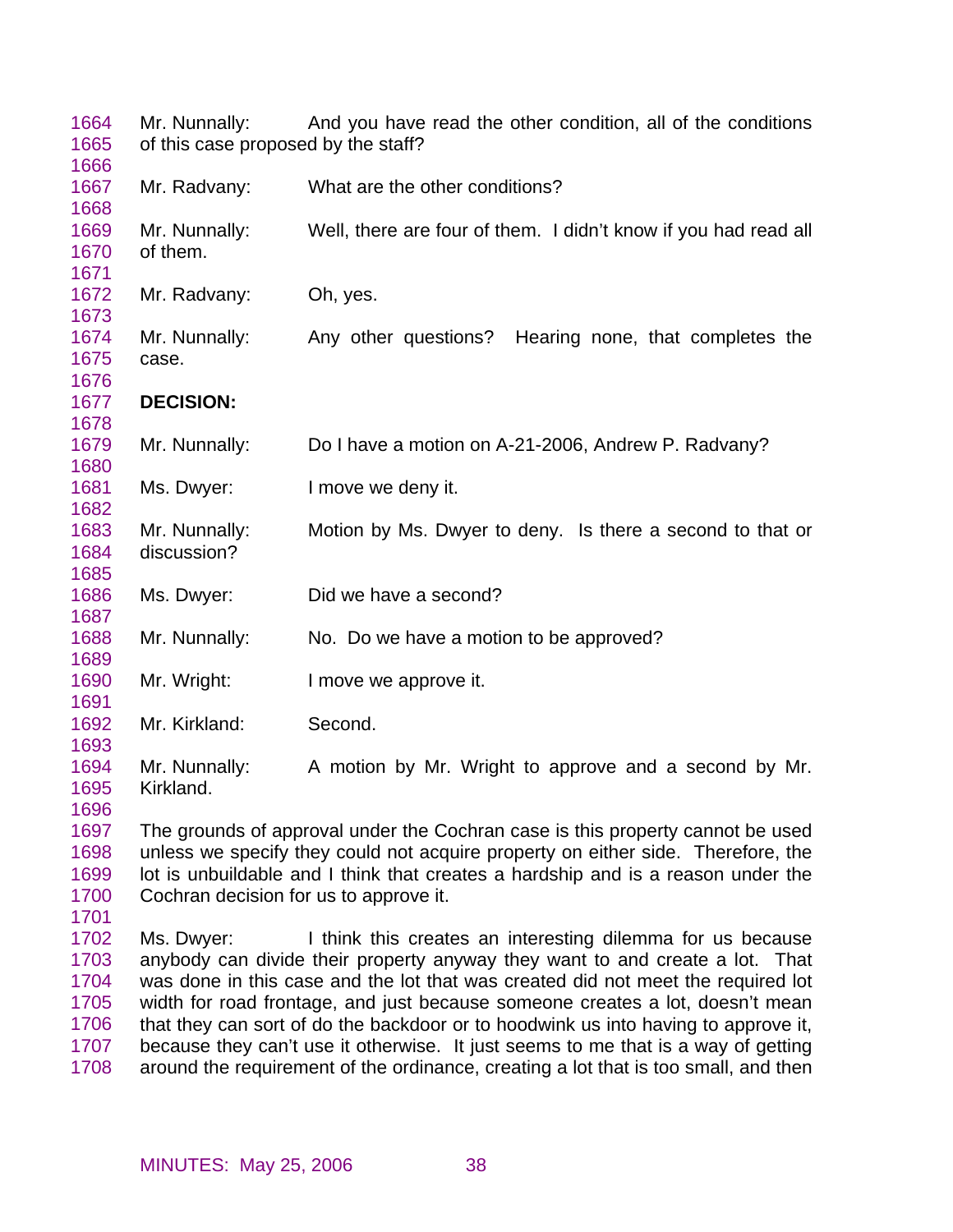1709 1710 you come back and say, "Well, I can't use it because it is too small and I need a variance."

1711

1724

1733

1741

1746

1750 1751

1712 1713 Mr. Nunnally: He doesn't do that.

1714 1715 1716 1717 1718 1719 1720 1721 1722 1723 Ms. Dwyer: He didn't individually do that, because he is the contract purchaser who wants to build a house on it, and I think he could probably acquire property. It is not impossible because lot 7900 is not developed. It may just be a disagreement about how much the cost would be, so it is not like the other case in which the person couldn't acquire property for legitimate reasons. We don't know what the reasons are here. I just think that there are two reasons that we could deny this under Cochran and one would be that we could consider the property as a whole, as the property before it was divided, and the second is a self-imposed hardship that these lots were created too small under the ordinance. That would be another way of looking at it.

- 1725 1726 1727 Mr. Nunnally: Motion by Mr. Wright to be approved and seconded by Mr. Kirkland. All in favor say aye. All opposed say no. The case is approved.
- 1728 1729 1730 1731 1732 After an advertised public hearing and on a motion by Mr. Wright and a second by Mr. Kirkland, the Board **granted** application **A-21-2006** a request for a variance from Section 24-95(b)(8) to build a one-family dwelling at 7896 Battlefield Park Road (Parcel 808-689-0421), zoned A-1, Agricultural District (Varina). The Board granted the variance subject to the following conditions:
- 1734 1735 1736 1. This variance applies only to the lot width requirement. All other applicable regulations of the County Code shall remain in force.
- 1737 1738 1739 1740 2. Approval of this request does not imply that a building permit will be issued. Building permit approval is contingent on Health Department requirements, including, but not limited to, soil evaluation for a septic drainfield and reserve area, and approval of a well location.
- 1742 1743 1744 1745 3. At the time of building permit application, the applicant shall submit the necessary information to the Department of Public Works to ensure compliance with the requirements of the Chesapeake Bay Preservation Act and the code requirements for water quality standards.
- 1747 1748 1749 4. At the time of building permit application, the applicant must submit a copy of an entrance permit from the National Park Service, granting permission for the lot's driveway to access Battlefield Park Road.

| .<br>1752 | Affirmative: | Harris, Kirkland, Nunnally, Wright |  |
|-----------|--------------|------------------------------------|--|
| 1753      | Negative:    | Dwyer                              |  |
| 1754      | Absent:      |                                    |  |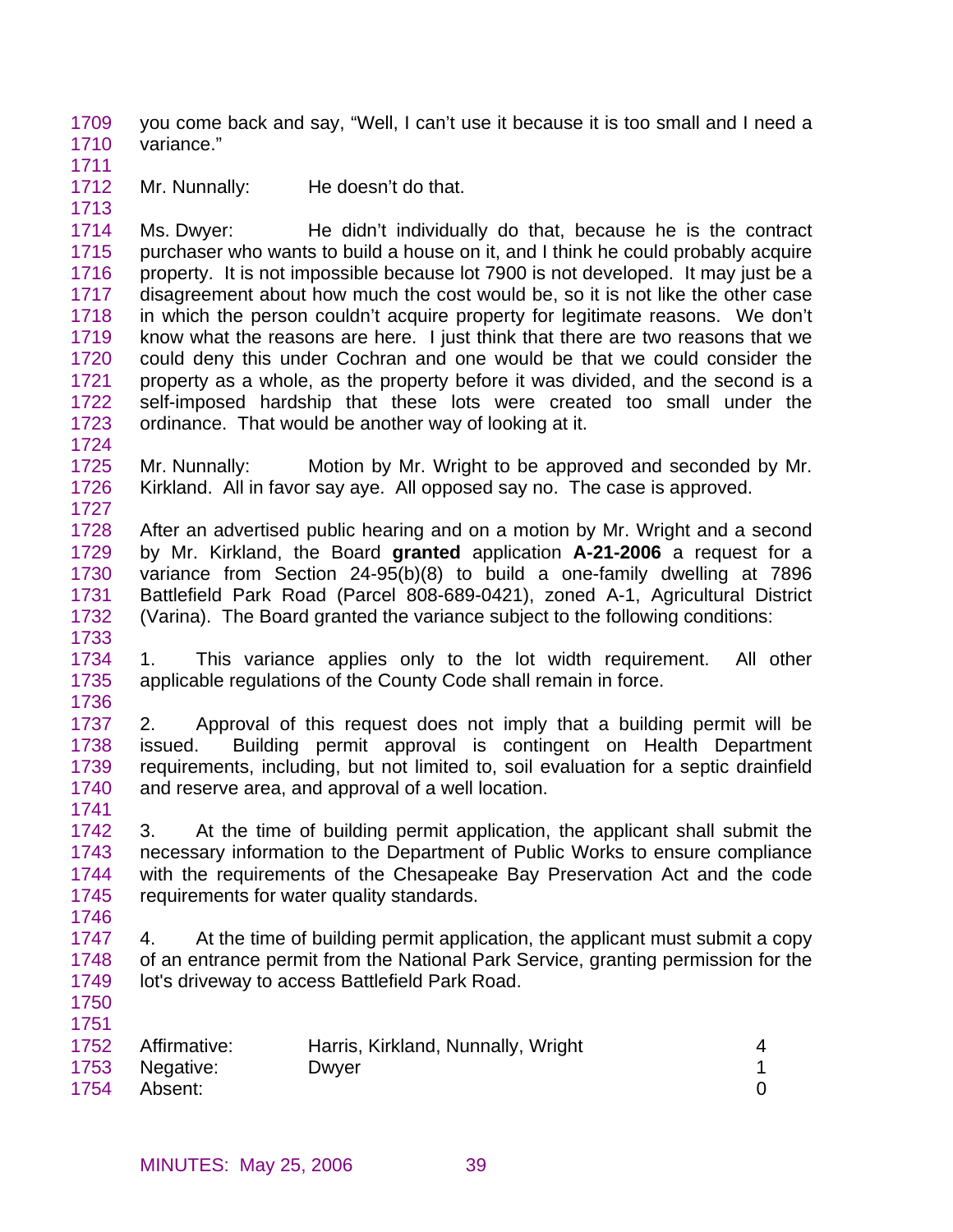**A-22-2006 Sandra Davis** requests a variance from Section 24-95(b)(8) to build a one-family dwelling at 6969 Strath Road (Parcels 817-698-2010, 1628 and 0449), zoned A-1, Agricultural District (Varina). The lot width requirement is not met. The applicant has 142 feet lot width, where the Code requires 150 feet lot width. The applicant requests a variance of 8 feet lot width.

1757 1758 Mr. Nunnally: Is there anyone here interested in this case? If so, raise your hand and be sworn in.

1759

1764

1767

1756

1755

1760 1761 1762 Mr. Blankinship: Do you swear that the testimony you are about to give us is the truth, the whole truth, and nothing but the truth so help you God?

1763 Mr. Hopper: I do.

1765 1766 Mr. Nunnally: Please state your name for the record, sir, and tell us what you are requesting.

1768 1769 1770 1771 1772 1773 1774 1775 1776 1777 1778 1779 1780 1781 1782 1783 1784 1785 1786 1787 1788 Mr. Hopper: My name is Cameron Hopper and we are also requesting a lot width variance. We have actually have to have 150 foot setback and it is 142.752, so we are requesting a 7.25 foot variance. Basically what we did was Mr. George Davis has died and Ms. Sandra Davis is the executor of the estate and at this point she is trying to settle the estate, so what we have done is we have combined three pieces of property, that little shoe kind of thing up there is three pieces of property. We have combined all three pieces of property to make it 2.42 acres, and we are going to build one building which you see up here. That is the accurate size house, and there are some wet areas on that first piece, but we will be able to set the driveway up along the right-hand side of that road and make a cut of one piece. We are not sure if that stream is here or not, but it would be in compliance with all of the ordinances for getting driveways through there and we would not touch the wetlands, if they do deem them wetlands, in a very limited fashion. I did look into the right-hand side of the property, but, of course, it is a piece of property over there would kind of infringe on a couple of the outbuildings that they have, and there was a piece of property on the lefthand side that doesn't have enough road frontage as it is, so I think the property, just because it is at a time when 150 foot setback was different. I think they have owned the property for 45 years, so it was a different setback. And we can purchase property on either side, so we are left with that particular setup.

1789

1790

Mr. Nunnally: What size home are you planning on putting here?

1791 Mr. Hopper: I think I applied for a 1,300 square foot ranch-style home.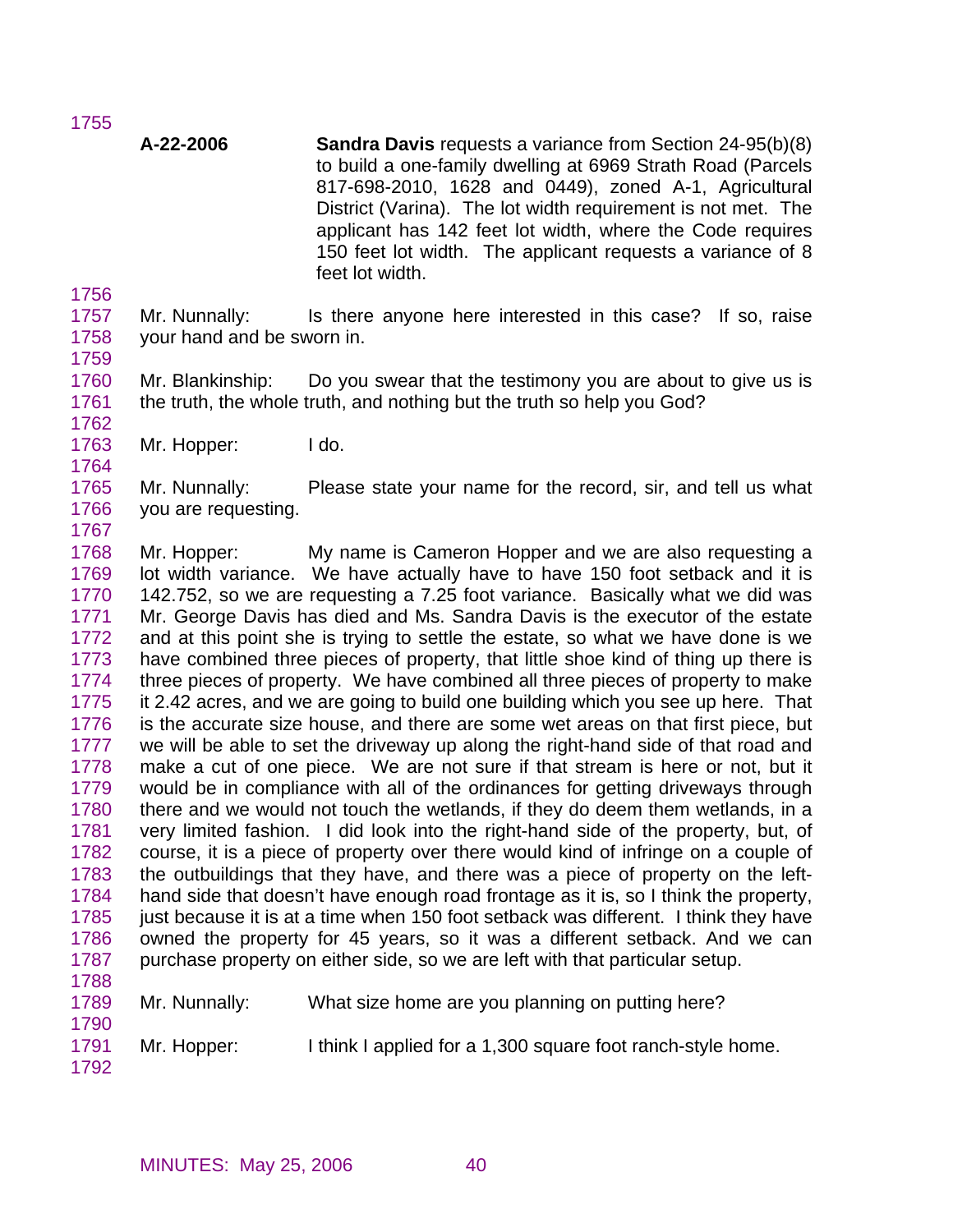1793 1794 Mr. Nunnally: And this is the only home that is going to be built on that piece of land, 2.42 acres?

1796 Mr. Hopper: That is all they are going to allow me to build.

1798 Ms. Dwyer: Is that because of septic?

1800 1801 1802 1803 1804 1805 1806 Mr. Hopper: It is because of septic and also road frontage, and that first lot is coming in quite wet and I talked to the Planning staff and they said they are not going to really allow for anything in there, but then we don't have another 150 feet to allow for another house. The only thing we could do, we could potentially propose a development, which would not be economically feasible. And that 1,300 square foot house is in keeping with the houses that are right in that general area.

1808 Mr. Nunnally: Any other questions of Mr. Hopper?

1810 Ms. Dwyer: You are asking for an 8 foot variance. Is that right?

1812 Mr. Radvany: Yes, 7.25, but 8 feet is what we wanted.

1814 Mr. Blankinship: Yes, we round it up just in case of survey error.

1816 Ms. Dwyer: This says 7 feet here...

1818 1819 Mr. Blankinship: It looks like we changed the width, but we didn't change the request. For us to get 141 (unintelligible). Sorry about that.

1821 1822 1823 Mr. Nunnally: Any other questions? All right. You have a seat sir and we will hear from the opposition and you will have time for rebuttal. Oh, OK. That concludes the case. Do you have anything to add?

1825 **DECISION:** 

1827 Ms. Dwyer: I move we approve.

1829 Mr. Wright: Second.

1831 1832 Mr. Nunnally: Motion by Ms. Dwyer and second by Mr. Wright. All in favor say aye. The case is approved.

1834 1835 1836 Ms. Dwyer: I am going to retract my motion. We need to change the application from a 7 foot variance to an 8 foot variance. That would be part of my motion if everyone agrees.

1837

1795

1797

1799

1807

1809

1811

1813

1815

1817

1820

1824

1826

1828

1830

1833

1838 Mr. Nunnally: That is fine.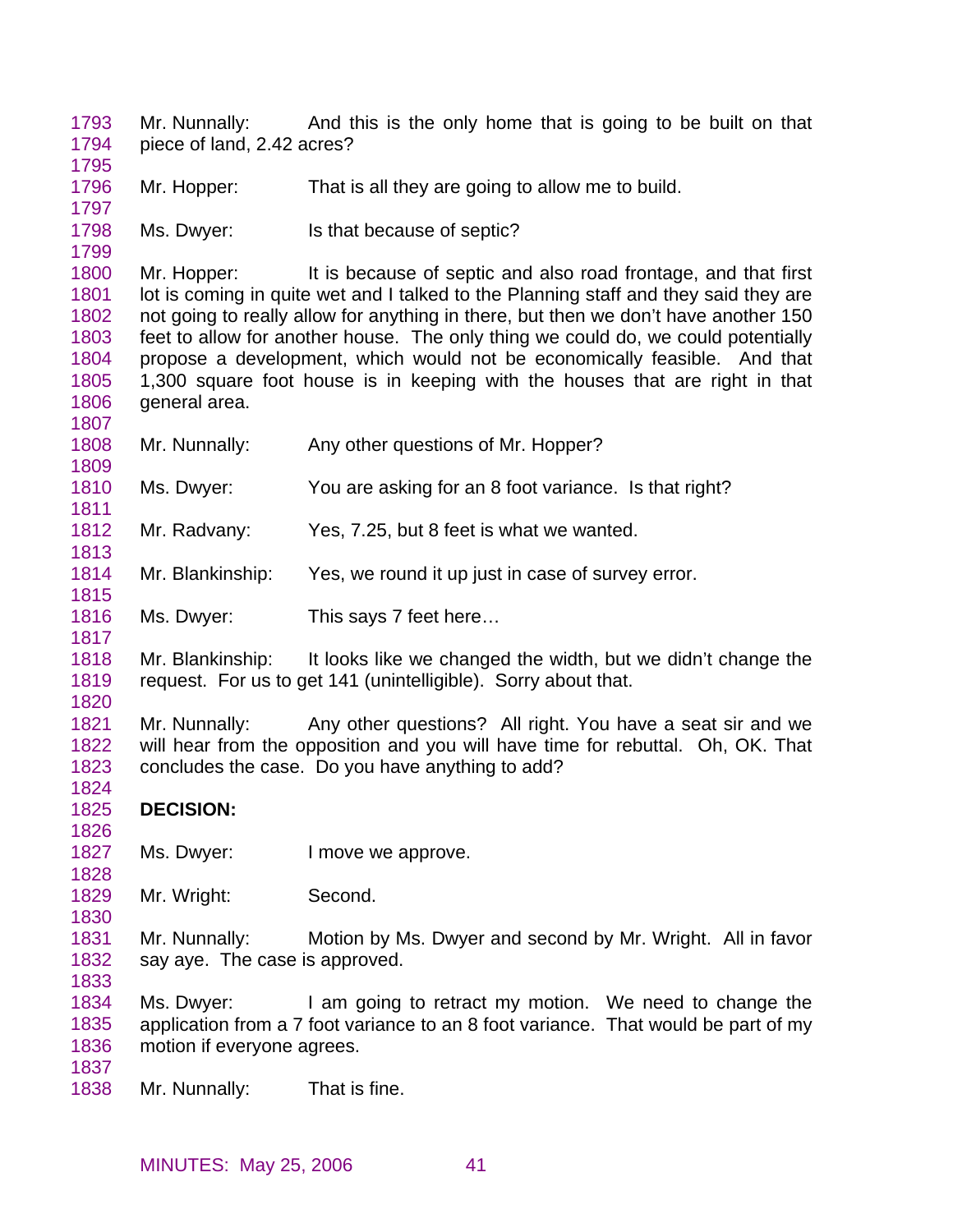1839 1840 1841 1842 1843 1844 1845 1846 1847 Ms. Dwyer: This is different to me in my mind from the other case, because instead of dividing a piece of property so the lots are too small, this person is consolidating three lots, two of which have no road frontage, and the other lot has so many wetlands that it couldn't be developed on its own, so it appears to me that it is opposite of the case we just heard. We are creating a larger parcel through undevelopable parcels and one parcel that may be short road frontage, but it couldn't be developed otherwise.

- 1848 1849 1850 Mr. Nunnally: This you would say is the true meaning of the Cochran decision.
- 1851 1852 1853 Ms. Dwyer: I think this is a good example of Cochran that was intended to allow us to approve a variance.

1854 1855 1856 1857 1858 After an advertised public hearing and on a motion by Ms. Dwyer and on a second by Mr. Wright, the Board **granted** application **A-22-2006** a request for a variance from Section 24-95(b)(8) to build a one-family dwelling at 6969 Strath Road (Parcels 817-698-2010, 1628 and 0449), zoned A-1, Agricultural District (Varina). The Board granted the variance subject to the following conditions:

1860 1861 1. This variance applies only to the minimum lot width requirement. All other applicable regulations of the County Code shall remain in force.

1863 1864 1865 1866 2. Approval of this request does not imply that a building permit will be issued. Building permit approval is contingent on Health Department requirements, including, but not limited to, soil evaluation for a septic drainfield and reserve area, and approval of a well location.

1867

1872

1875 1876

1881

1859

1862

1868 1869 1870 1871 3. At the time of building permit application, the applicant shall submit the necessary information to the Department of Public Works to ensure compliance with the requirements of the Chesapeake Bay Preservation Act and the code requirements for water quality standards.

1873 1874 4. The three parcels shall be combined into one prior to the issuance of a building permit.

| 1877<br>1878<br>1879 | Affirmative:<br>Negative:<br>Absent: | Dwyer, Harris, Kirkland, Nunnally, Wright | 5 |
|----------------------|--------------------------------------|-------------------------------------------|---|
| 1880                 |                                      |                                           |   |

1882 1883 1884 **A-23-2006 Prospect Homes** requests a variance from Section 24-94 to allow a one-family dwelling to remain at 4201 Palomill Circle in Hillcrest Farms, zoned R-2C, One-Family Residence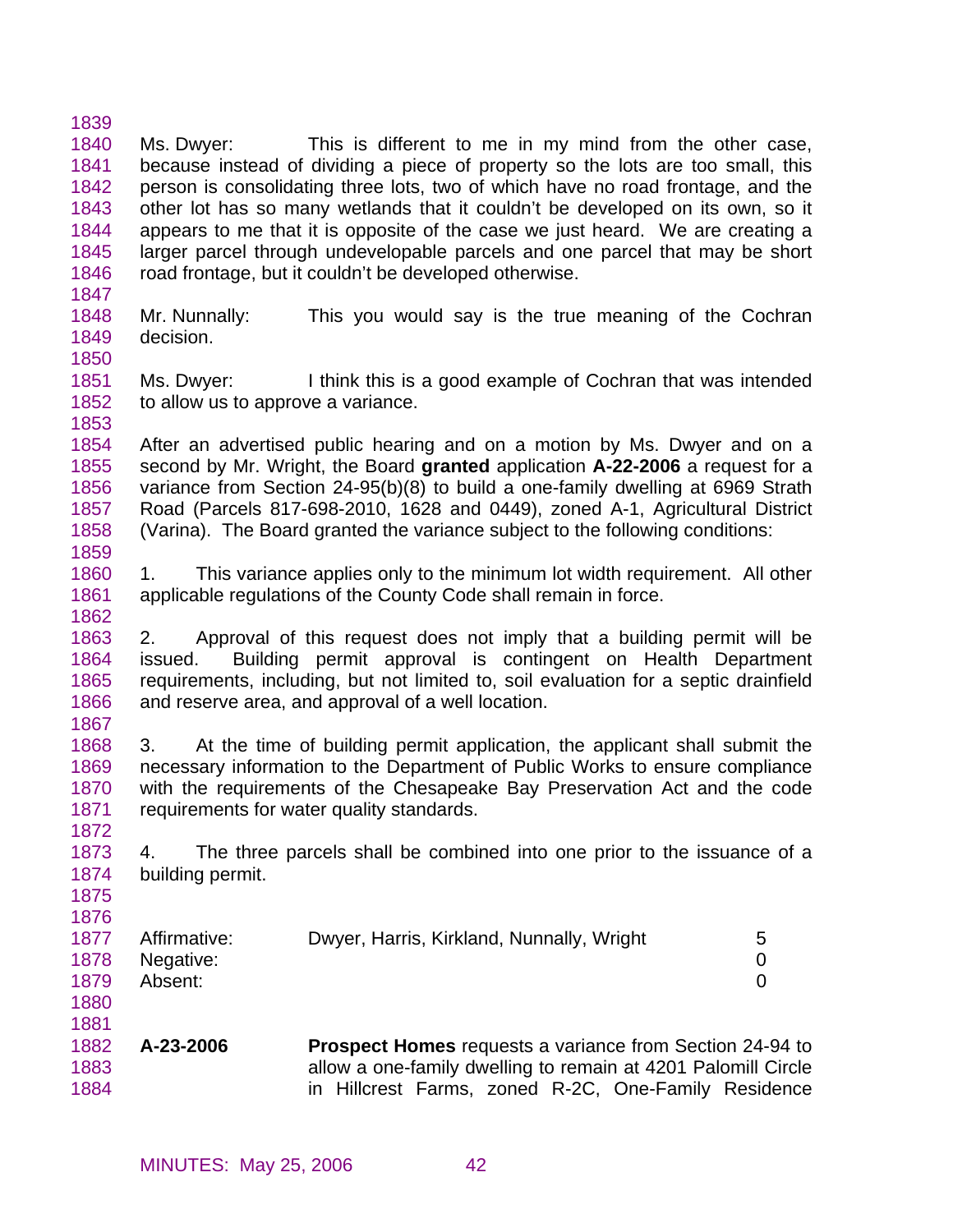1885 1886 1887 1888 District, Conditional (Fairfield). The front yard setback is not met. The applicant has 36 feet front yard setback, where the Code requires 45 feet front yard setback. The applicant requests a variance of 9 feet front yard setback.

1890 1891 Mr. Nunnally: Is there anyone here interested in this case. If so, please stand and raise your right hand and be sworn.

1893 1894 Mr. Blankinship: Do you swear the testimony you are about to give is the truth, the whole truth, and nothing but the truth, so help you God?

1895 1896

1897

1889

1892

Mr. Evan Paner: I do.

1898 1899 1900 Mr. Nunnally: Please state your name for the record, sir, and tell us what you are requesting.

1901 1902 1903 1904 1905 Mr. Paner: Mr. Chairman and members of the Board, my name is Evan Paner and I am representing Prospect Homes. As the staff report indicates, we are requesting a variance of 8.5 feet from the front yard setback on the subject parcel. I want to quickly summarize how we got here today and maybe see what we can figure out here.

1906

1907 1908 1909 1910 1911 1912 1913 1914 1915 1916 1917 1918 1919 On this lot, Prospect Homes is constructing, in order to be given to St. Jude's Children's Hospital, where they would sell raffle tickets and give this house away the first week in August of this year. This is our second year that we have worked with St. Jude's. Our first one was in Chesterfield County last year. It has been a very good success for St. Jude's and for the community and we wanted to do everything we could to stay a part of that. With that, in order for scheduling and being able to deliver a lot on time, this was an opportunity for us to continue that relationship, so Prospect Homes applied for a building permit back on December 29, 2005. Now this was prior to recordation of the subdivision and Prospect Homes employees worked with the County on agreeing to review the permit and try to get us to the point where upon recordation of the subdivision that permit would be ready and we could, as quickly as possible, look towards completion of that house.

1920

1921 1922 1923 1924 1925 1926 1927 With the help and support of the County staff, we did receive a building permit on April 5, 2006, and we did, as the staff report indicates, we did pour the footings one week prior to final approval of that building permit, and that was with the understanding and knowledge of Greg Revels, the Building Official, that should any setbacks have to be changed, once the final building permit was approved, that we would relocate those footings. We had all of the proper inspections and the County officials were aware of that.

1928

1929 1930 Regarding the setbacks that they were shown, the setbacks that we poured these footings on we received an approved building permit on April 5, 2006 and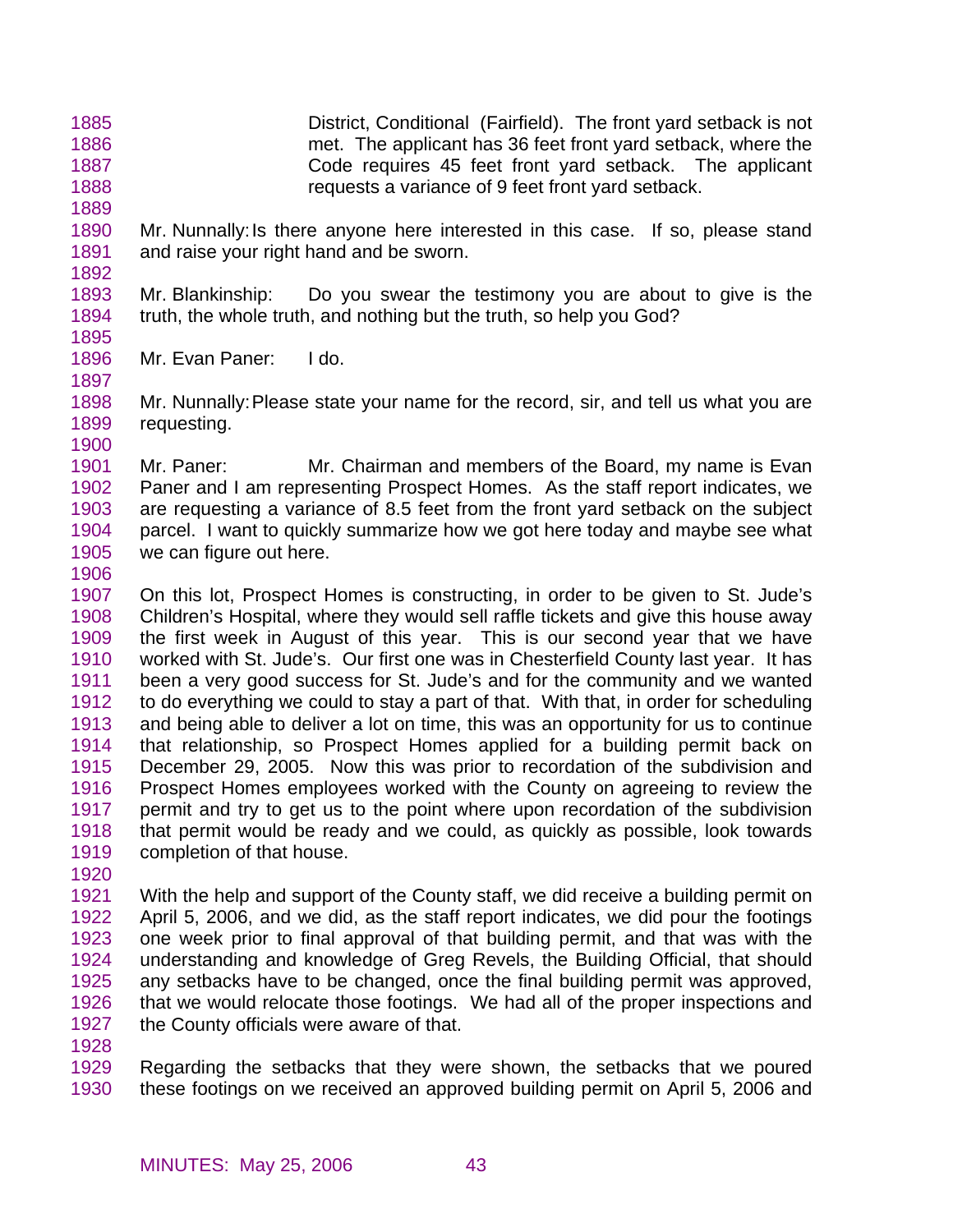1931 1932 1933 1934 1935 1936 1937 1938 1939 1940 1941 1942 1943 1944 were incorrect. They were 36-1/2 feet narrow. There was no revised plot plan that we ever submitted that did show a 45 foot front yard. I believe the staff report was indicating that there was, that they didn't find, but we never did prepare any plat, and we certainly would have had we been aware of the front yard setbacks. I am quick to acknowledge that there is room on this lot to put that house, but we were working in good faith and did receive an approved building permit for the setbacks that did not meet the minimum requirements. We discovered this issue on April 13 when we were preparing (unintelligible). By that time the subdivision plat had been recorded and we were preparing our other building permits for the subdivision, and that is when we realized that while the 45 is the front yard setback, how did we get a 37 foot front yard on the first permit. So, we notified the County, and the County issued a stop work order. We met with the County and I think the mutual recommendation at that point was to come and present our case to you guys here at this hearing.

1945

1946 1947 1948 1949 1950 1951 1952 1953 1954 1955 1956 1957 1958 1959 1960 1961 1962 1963 Now regarding your three threshold questions on the Board, I do acknowledge again that the lot is large enough to accommodate this dwelling with the correct setback, but I have to disagree that the hardship was self-imposed. We were not hiding anything from the staff. We received approval of the building permit and began construction on the house based on that approved building permit. Pouring the footings in prior to approval of the permit was agreed to by County officials. I think based on this unique situation, I believe that the BZA is well within its rights to approve the requested variance. This house is on a cul-de-sac lot. There won't be any break or invisible line nor appear to be any major discrepancies on front-yard setbacks between this lot and the other lots we have in the neighborhood. With that, I do have today two representatives from Prospect Homes who were involved in the day to day permit review work with the County staff, where they both tried to do everything. The staff was very helpful with us throughout the process, and I think, unfortunately, that an error occurred prior to (unintelligible), but I think that denying this variance is unreasonably restricting and does create a hardship that again was not self imposed by us, so thank you for that, and I will be available to answer any questions, and I think some other people want to talk. I don't know if you want to.

1964

1965 1966 1967 1968 1969 Mr. Nunnally: I want to get clear on one thing. What does the fact that the footings were poured a week before have to do with it. That shouldn't have been done, but you stated that the house was built pursuant to a building permit issued by the County. Is that right?

1970 1971 Mr. Paner: Yes, sir. With the setbacks 8-1/2 feet below the minimum setback.

1973 1974 1975 Mr. Nunnally: How does that happen, Mr. Blankinship? Do we have any explanation of how the building permit was issued with a front yard setback eight (8) feet too close to the road?

1976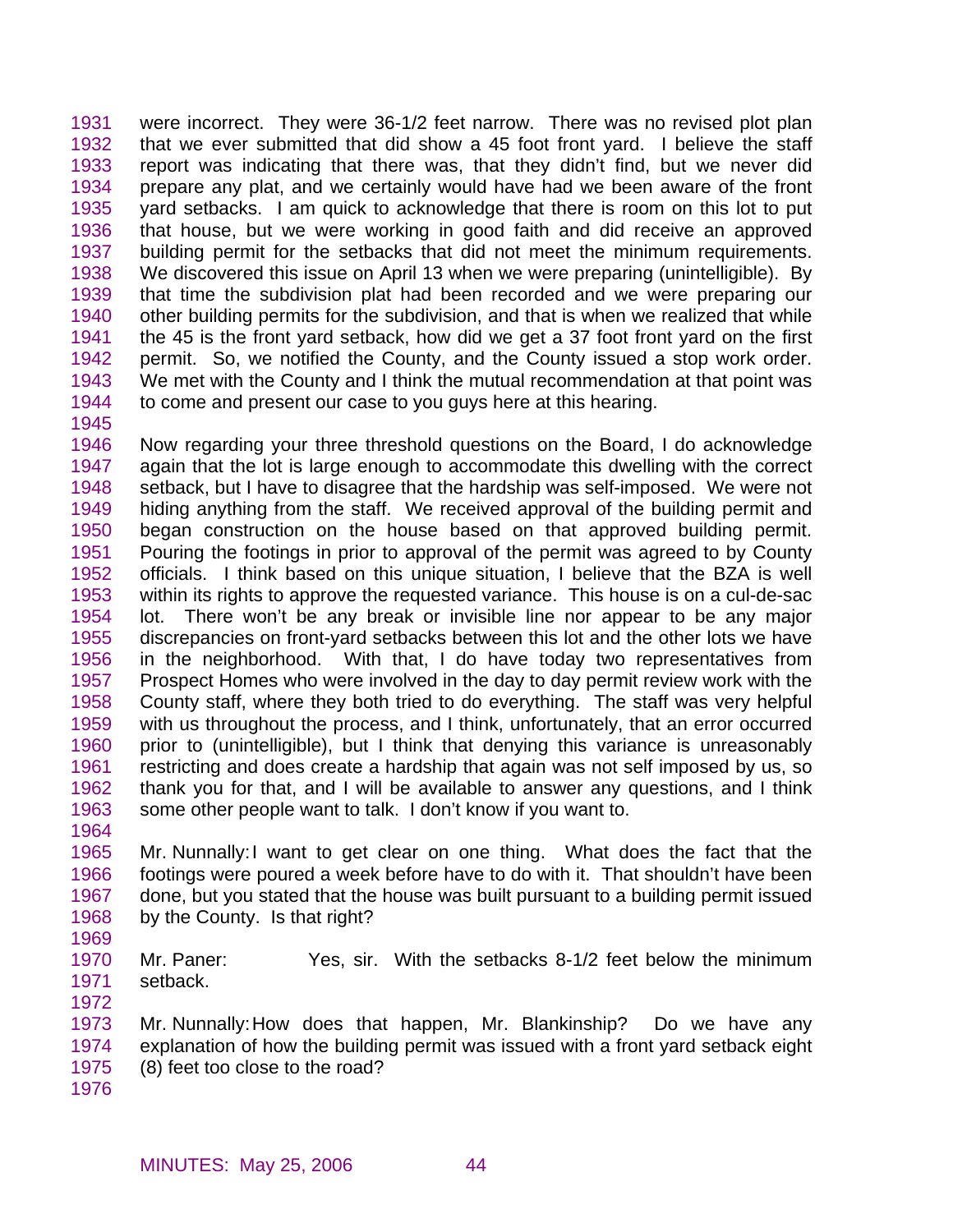1977 1978 Mr. Blankinship: Mr. Overmann, in the Permit Center, is here. He was sworn and he probably is the best person to answer that.

1979

1981

1985

1987

1990

1993

1995

1997

2000

2002

2011

2014

1980 Mr. Nunnally: OK. But he has an answer to that.

1982 1983 1984 Ms. Dwyer: Mr. Paner, you stated that when the footings were poured a week before you actually got the building permit, that someone agreed to that from the County?

1986 Mr. Paner: The Building Official, Mr. Revels.

1988 1989 Ms. Dwyer: And then you also said that if there were a problem with the footings, you would move them?

1991 1992 Mr. Paner: Right, based on the approved permit, which we then received one week later.

- 1994 Ms. Dwyer: And the approved permit...
- 1996 Mr. Paner: The approved permit matched...
- 1998 1999 Ms. Dwyer: Appeared to match where you had already poured the footings?
- 2001 Mr. Paner: Yes.

2003 2004 2005 2006 Ms. Harris: I do have a question. We have in our staff report that the applicant was asked to submit the necessary revisions, so you were aware that you had submitted revisions.

2007 2008 2009 2010 Mr. Paner: We worked, and again, I think something that (unintelligible) and Gregory can answer as far as the interaction in the month. If you look, I do have a copy of the comments from the internet from the building permit. There was no mention from anyone here regarding the front yard setbacks.

2012 2013 Ms. Dwyer: So we don't know where the idea came from that there was a revised plan?

- 2015 2016 2017 2018 2019 2020 Mr. Paner: That was something that when we met on April 17 with the County staff, they indicated that they knew they had seen a revised plot plan that we had submitted but they could not locate their copy. And I can tell you and everybody that we did not do one, and had that been the case, believe me, I don't want to be here anymore than you want me to. I would have loved to have been correct.
- 2021
- 2022 Mr. Nunnally: When was the error detected?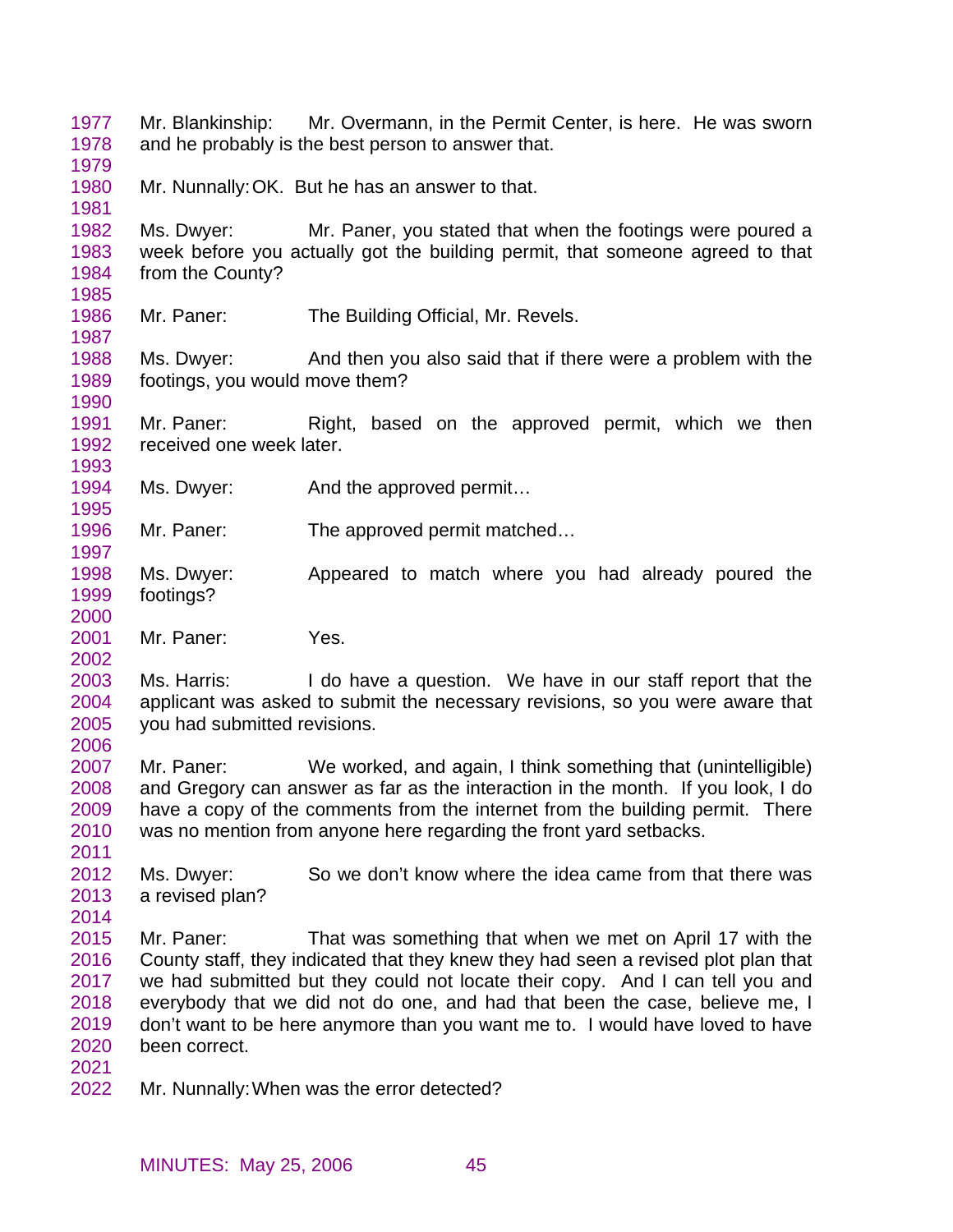| 2023 |                 |                                                                                    |
|------|-----------------|------------------------------------------------------------------------------------|
| 2024 | Mr. Paner:      | It was detected on April 13.                                                       |
| 2025 |                 |                                                                                    |
| 2026 |                 | Mr. Nunnally: When was the house construction begun?                               |
| 2027 |                 |                                                                                    |
| 2028 | Mr. Paner:      | Well, we did the footings                                                          |
| 2029 |                 |                                                                                    |
| 2030 |                 | Mr. Nunnally: I am talking about the house.                                        |
| 2031 |                 |                                                                                    |
| 2032 | Mr. Paner:      | The house we started framing it on or about April 5.                               |
| 2033 |                 |                                                                                    |
| 2034 |                 | Mr. Nunnally: How much was done by April 13? That is just a week, eight days       |
| 2035 | later.          |                                                                                    |
| 2036 |                 |                                                                                    |
| 2037 | Mr. Paner:      | Yes, sir, and again, I think Rob and Helen can answer some                         |
| 2038 |                 | of that better than I can. We had an extremely tight schedule on that and we had   |
| 2039 | multiple shifts |                                                                                    |
| 2040 |                 |                                                                                    |
| 2041 |                 | Mr. Nunnally: But when there was an error detected, why didn't you stop            |
| 2042 | construction?   |                                                                                    |
| 2043 |                 |                                                                                    |
| 2044 | Mr. Paner:      | We did. We notified the County and they issued a stop work                         |
| 2045 | order that day. |                                                                                    |
| 2046 |                 |                                                                                    |
| 2047 |                 | Mr. Nunnally: Well, isn't the house completed now?                                 |
| 2048 |                 |                                                                                    |
| 2049 | Mr. Paner:      | No, sir. It has been in the same position.                                         |
| 2050 |                 |                                                                                    |
| 2051 |                 | Mr. Nunnally: I thought it was completed.                                          |
| 2052 |                 |                                                                                    |
| 2053 | Mr. Paner:      | That is the way it has been since April 13 or thereabouts.                         |
| 2054 |                 |                                                                                    |
| 2055 |                 | Mr. Nunnally: You stopped when they told you.                                      |
| 2056 |                 |                                                                                    |
| 2057 | Mr. Paner:      | Yes, sir.                                                                          |
| 2058 |                 |                                                                                    |
| 2059 | Mr. O'Kelly:    | Mr. Chairman, may I make a comment, please. I am the                               |
| 2060 |                 | person that approved the building permit application for zoning for this dwelling. |
| 2061 |                 | Based on the circumstances and the charitable nature of the proposal and the       |
| 2062 |                 | fact that the subdivision plat had not been recorded, I was working with Mr.       |
| 2063 |                 | Paner to expedite the permit, and I wasn't sure that the permit did meet the       |
| 2064 |                 | zoning requirements of the Permit Center. I didn't actually look at it personally, |
| 2065 |                 | but I did approve the plat, or did approve the application.                        |
| 2066 |                 |                                                                                    |
| 2067 | Mr. Paner:      | I did talk to Mr. O'Kelly because I was trying to rush the                         |
| 2068 |                 | recordation of the subdivision plat through so we could get that permit, and Mr.   |
|      |                 |                                                                                    |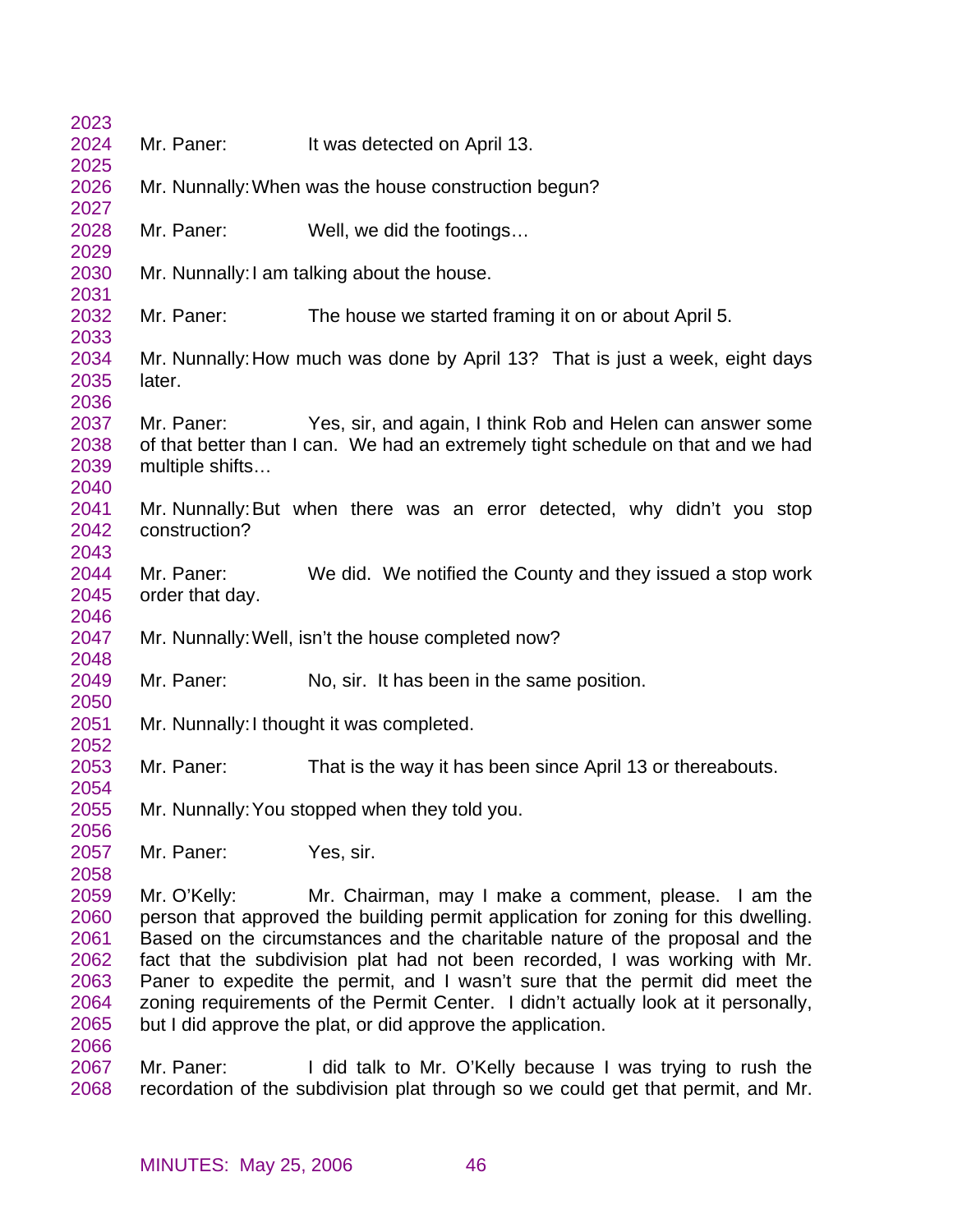2069 2070 2071 O'Kelly and I kind of had an agreement that if everything was good on the permit, he would go ahead and approve the permit prior to recordation, and absolutely no good deed goes unpunished.

2073 2074 2075 2076 2077 2078 Ms. Harris: Do we have a copy in our records of the revised information or revisions, because I can see that was received before the permit was issued on April 6, according to this report. Once the revisions and additional information was received, the permit was issued. So, there is a report of revisions with some information on revisions, is there not, that the staff should be aware of and the developer should be aware of. Do we have anything in our records for that?

2080 2081 Mr. Blankinship: I think that is a point of contention here. I think Mr. Overmann would be the best one to address that.

2083 2084 2085 Mr. Nunnally: Are there any other questions for Mr. Paner? Is anyone else here to speak for this case? You have to come down to the microphone and be sworn in.

2087 2088 Mr. Blankinship: Do you swear the testimony is the truth, the whole truth, and nothing but the truth, so help you God.

2090 Mr. Coney: I do.

2092 Mr. Blankinship: State your name please.

2094 2095 2096 2097 2098 Mr. Coney: Charles A. Coney. I am a professional engineer and the firm that inspected the footings for the County on the  $31<sup>st</sup>$  before the permit was issued. Then, I was the one, if you saw the letter that was submitted, that came back out on the  $10<sup>th</sup>$  and re-inspected it to make sure that it applied with the approved set of County prints.

2100 Mr. Nunnally: The 10<sup>th</sup> of April?

2102 2103 2104 2105 2106 2107 2108 2109 2110 2111 2112 Mr. Coney: Yes. I believe that was the date. Yes. It was the 31<sup>st</sup> of March when they started excavation and the concerns that the Building Permit Department had at the time was whether or not there was any fill, because we had some swells on site that weren't recorded that needed to be recorded in order to get the plat approved by the  $4<sup>th</sup>$  and when the approved set of prints were sent out on the  $4<sup>th</sup>$ , I went out a week later on the 10<sup>th</sup> and did a – the reason why they were at such a fast past is because this is a St. Jude's house and they are trying to expedite this. I went out on the  $10<sup>th</sup>$  and noticed that everything was done by the approved set of prints, the footer, the foundation was all done by the approved set of prints, even the setbacks that were on the set of prints.

2113

2072

2079

2082

2086

2089

2091

2093

2099

2101

2114 Mr. Nunnally: So you pulled a line for the case to make sure…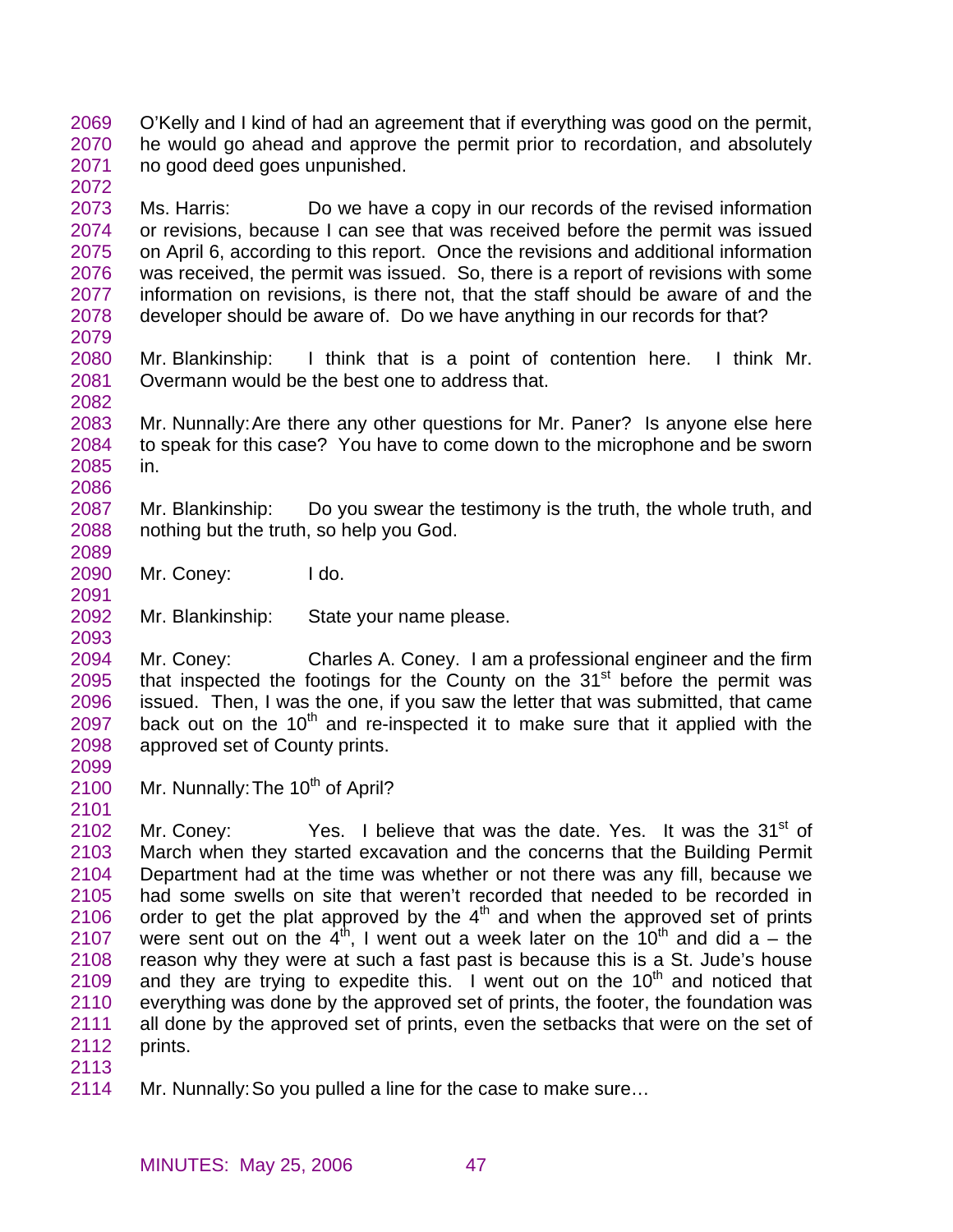2115 2116 2117 2118 2119 2120 Mr. Coney: No. I am not required in this County to pull a tape. I am required to, in this County, to just make observations, but they don't require us to say it meets the setbacks or anything like that, because they send independent people out, which came out three days later and actually pulled the tape and found the 8 foot difference than what you all had.

- 2122 Ms. Dwyer: Was that a County person who discovered that on the  $13<sup>th</sup>$ ?
- 2124 Mr. Coney: Yes, it was.
- 2126 Ms. Dwyer: Was it an inspector or...

2128 2129 2130 2131 2132 2133 Mr. Coney: I believe it was. Your question was it at such a fast pace, and it was because they had people who were trying to move in somewhere, I think, along in June, so they had asked all of the subcontractors and everybody that was involved, including the County, if they could put it on a fast track to help them expedite it along.

- 2134 2135 Ms. Dwyer: So the plans you were looking at, well you didn't measure actually the setback in the front?
- 2136 2137

2138

2121

2123

2125

2127

Mr. Coney: No, ma'am. I did not.

2139 2140 Ms. Harris: Were you aware that there were revisions? Were you aware that there was a revised report?

2141

2142 2143 2144 2145 2146 Mr. Coney: No. I was not aware. I was aware in talking with Greg Revels, I was aware that there were some issues in the Utility Department, and there were some issues with the swells and the drainage. That is where the issues were. As far as the building setback itself, there has never been any comment that hasn't already been answered.

- 2147
- 2148 2149 2150 Mr. Nunnally: Any other questions for Mr. Coney? Does anyone else want to speak for the case?

2151 2152 2153 2154 2155 2156 2157 2158 2159 2160 Mr. Helland: My name is Robert Helland, Prospect Homes. The revision that is being talked about was actually a revision to the plan itself, not the plan, although we did have to get another plat. We received the plat back and we went back in for a revised plat because it had an incorrect front, so it was about four inches difference. That is what the revision was. We used the same setback as the first plat. We looked up on the County records and there was no record of saying you didn't meet the setbacks, so what we did was, we went ahead and got with our engineer, revised the plat for the four inches of brick, asked what the revision was. We took it in and moved it. The comment that is on the print out as far as we can't change making the revisions themselves, the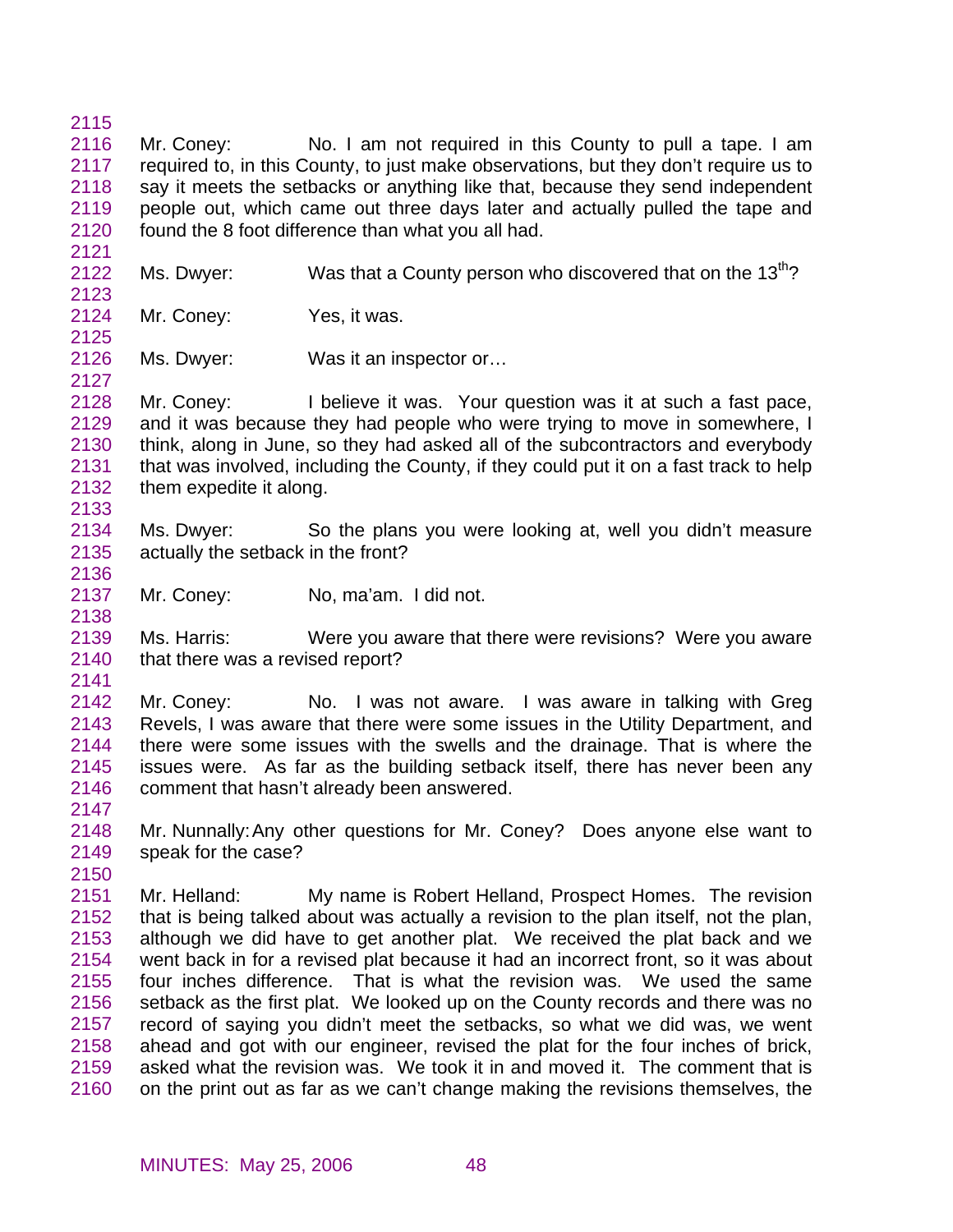2161 2162 2163 2164 2165 2166 2167 2168 2169 2170 2171 2172 2173 2174 2175 2176 permit was accepted because of the brick front, so when they told us it was recorded, we got a new plat. We brought it in to Permitting for review. They reviewed it that day and we thought we were going to get the permit back that day and I had two of my staff sitting in there ready to pick up the permit, which didn't happen because it was in Planning at that particular point. Mr. Coney was there on a different matter. I talked to Greg Revels. He then went to get, I believe, Harold, and then they went back to Planning and they signed off on that, and that is how we got the permit. When we got back to the job site, the plat that we had with the approved set of permit prints was exactly the same as what we had out in the field and built that house accordingly. As stated by Evan, we discovered the error by, when we were going in with our engineer putting in new permits that the permits had a 45 foot setback, and he said, "Wait a second. Why is this 38 and this is 45?" That is when we contacted the County and within the next day or so met with Laurie and Charles Coney out on the site with two staff, one from Review and one from Planning, and that is when the stop work order came and we have not done anything to that house since.

- 2178 2179 2180 Mr. Wright: How did this happen? A house is laid out. Usually it is checked by a surveyor who checks the distance from the roads to the house. An error, how did it happen? The County didn't lay it out.
- 2182 2183 Mr. Nunnally: They were relying on somebody's statement that there was adequate frontage on the building permit.

2185 2186 2187 2188 2189 2190 2191 2192 2193 2194 Mr. Coney: The building permit was submitted without the approved set. We tried to get it in while we were working at the County. We got the permit in along with a preliminary plat that would be before the subdivision was recorded. When the subdivision is recorded, which had it at roughly 38 feet, 37 feet, they then went through the review process. The subdivision got recorded. We checked on line if there was anything that we needed to do since we put the original permit in. It wasn't there. Nothing was there. Everything was ready to go. That is when Evan got involved and said we need your help. Everything appears to be OK, ready to go. We got the permits back. It matched what we had. That is how we started building a house.

- 2196 Mr. Nunnally: Who laid it out?
- 2198 2199 2200 Mr. Coney: The engineer laid it out according to the approved plat at that time.
- 2201 Mr. Nunnally: And the distance was 45 feet.
- 2203 Mr. Coney: No. It is exactly what the permit says.
- 2205 Mr. Nunnally: Why wasn't it 45 feet when he laid it out?
- 2206

2202

2204

2177

2181

2184

2195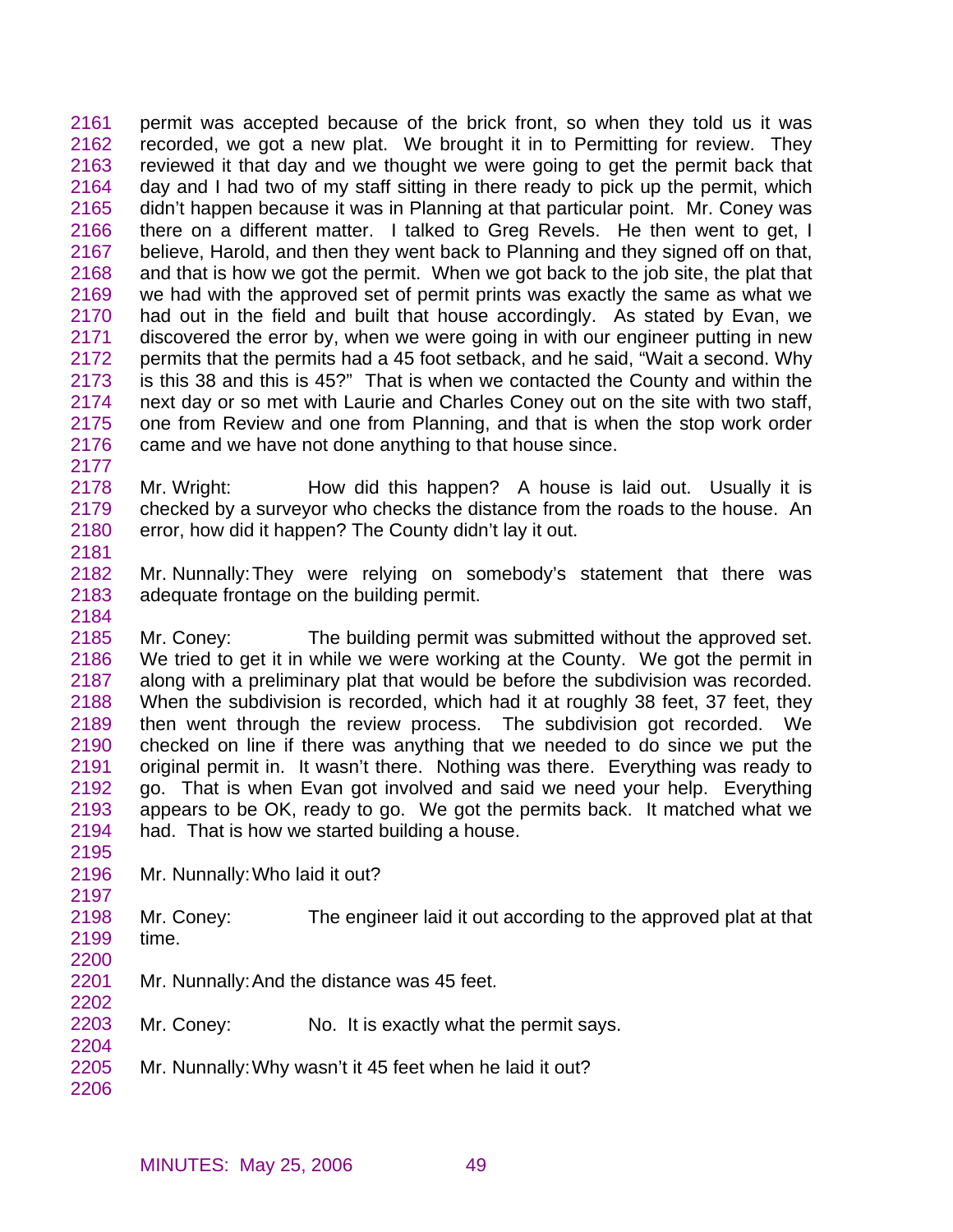| 2207<br>2208                                 | Mr. Coney:                                          | Because that is what he had on the permit.                                                                                                                                                                                                                                                                                                                                          |
|----------------------------------------------|-----------------------------------------------------|-------------------------------------------------------------------------------------------------------------------------------------------------------------------------------------------------------------------------------------------------------------------------------------------------------------------------------------------------------------------------------------|
| 2209<br>2210                                 | Mr. Helland:                                        | Because the subdivision plan had not been approved.                                                                                                                                                                                                                                                                                                                                 |
| 2211<br>2212                                 | Mr. Coney:                                          | That is correct.                                                                                                                                                                                                                                                                                                                                                                    |
| 2213<br>2214                                 |                                                     | Mr. Nunnally: So you didn't know where the street was?                                                                                                                                                                                                                                                                                                                              |
| 2215<br>2216<br>2217                         | Mr. Coney:<br>That is what the engineer laid out.   | The streets were in. We had a plat that showed 37 feet.                                                                                                                                                                                                                                                                                                                             |
| 2218<br>2219                                 |                                                     | Mr. Nunnally: Didn't the engineer know he needed 45 feet frontage?                                                                                                                                                                                                                                                                                                                  |
| 2220<br>2221<br>2222<br>2223<br>2224         | Mr. Coney:                                          | Not at that particular time. He had it at 37 feet. It had been<br>approved by the County. That is what he went in for. He did not discover 45 feet<br>until he went, until we were getting ready to go in with new permits that it was 45<br>feet. He was the one that threw up the red flag.                                                                                       |
| 2225<br>2226<br>2227                         | Ms. Dwyer:<br>zoning classification?                | The engineer didn't know what the setback was for that                                                                                                                                                                                                                                                                                                                              |
| 2228<br>2229                                 | Mr. Coney:                                          | At that particular time, yes, there was not an approved set                                                                                                                                                                                                                                                                                                                         |
| 2230<br>2231<br>2232<br>2233                 | Ms. Dwyer:<br>engineer didn't know that apparently. | You don't have to have an approved set to say what the law<br>was. Whatever zoning classification it is, you have a primary setback, so the                                                                                                                                                                                                                                         |
| 2234<br>2235                                 | Mr. Coney:                                          | Apparently not.                                                                                                                                                                                                                                                                                                                                                                     |
| 2236<br>2237<br>2238                         | Ms. Dwyer:<br>subdivision?                          | Were there any other errors anywhere else in the                                                                                                                                                                                                                                                                                                                                    |
| 2239<br>2240<br>2241<br>2242<br>2243<br>2244 | Mr. Coney:                                          | No. There was, when we had it "as built" the quarter of the<br>house, the left-hand corner, I believe, is roughly 2-1/2 feet from making the 45<br>feet. The right-hand corner of the home is roughly 4-1/2 feet short of making the<br>grade and, which doesn't show here. We do have one that is "as built" basically.<br>What throws it off is the covered stoop and bay window. |
| 2245<br>2246<br>2247                         | Ms. Dwyer:<br>setback except this one?              | So every other lot in this whole subdivision has a 45 foot                                                                                                                                                                                                                                                                                                                          |
| 2248<br>2249                                 | Mr. Coney:                                          | That is correct.                                                                                                                                                                                                                                                                                                                                                                    |
| 2250<br>2251                                 | Ms. Dwyer:                                          | And we really don't know why this one does not.                                                                                                                                                                                                                                                                                                                                     |
| 2252                                         | Mr. Coney:                                          | Right.                                                                                                                                                                                                                                                                                                                                                                              |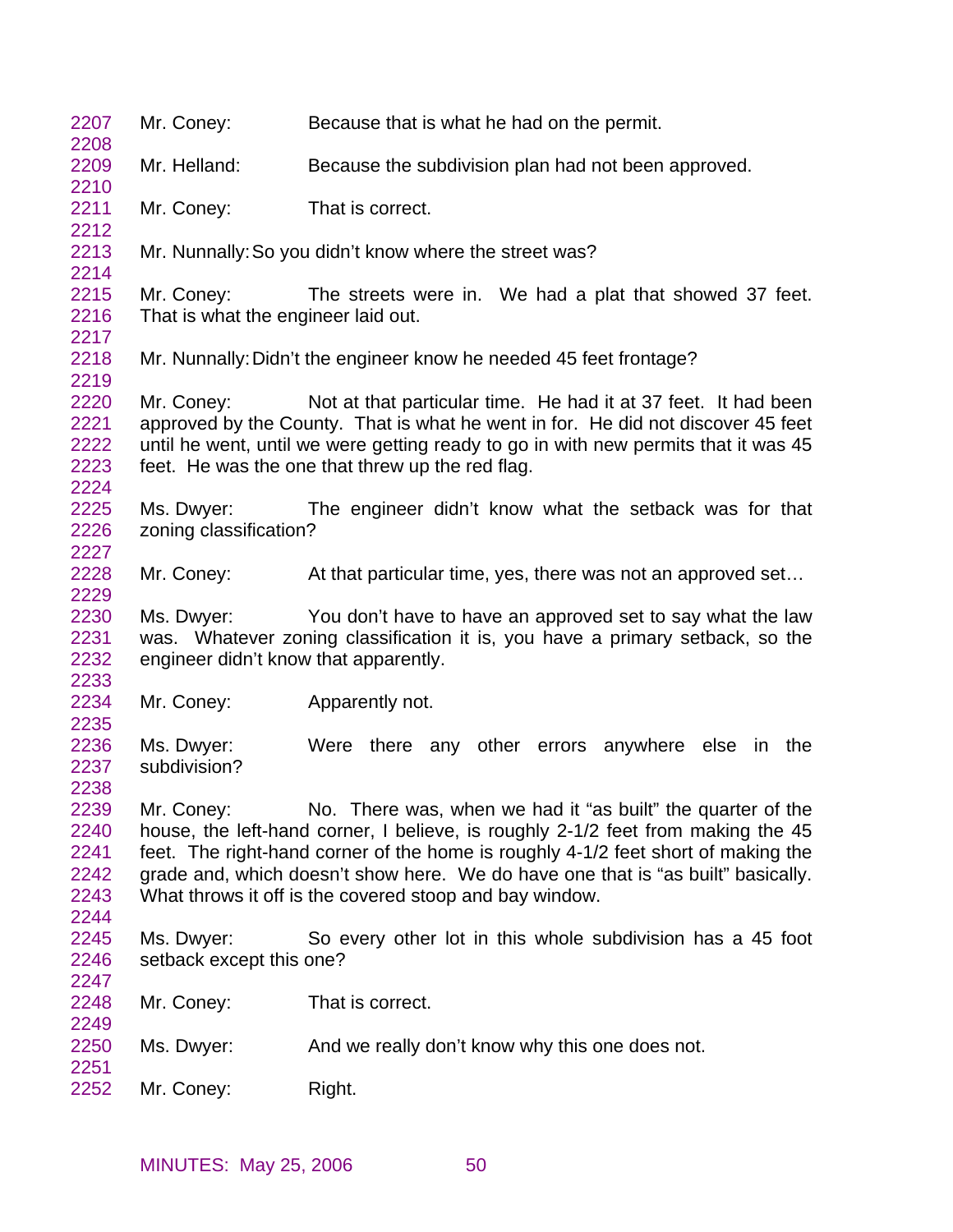| 2253 |                                    |                                                                                    |
|------|------------------------------------|------------------------------------------------------------------------------------|
| 2254 | Ms. Dwyer:                         | The engineer not knowing that this zoning classification calls                     |
| 2255 |                                    | for a 45 foot setback does not really make sense, especially when every other lot  |
| 2256 | has that.                          |                                                                                    |
| 2257 |                                    |                                                                                    |
| 2258 | Mr. Coney:                         | Correct.                                                                           |
| 2259 |                                    |                                                                                    |
| 2260 |                                    | Mr. Nunnally: Well, when the building permit was issued, did it show 38 feet?      |
| 2261 |                                    |                                                                                    |
| 2262 |                                    |                                                                                    |
|      | Mr. Coney:                         | It showed this right here (referring to rendering).                                |
| 2263 |                                    |                                                                                    |
| 2264 |                                    | Mr. Nunnally: The County issued a building permit based on that survey?            |
| 2265 |                                    |                                                                                    |
| 2266 | Mr. Coney:                         | That is correct, and those are their writing. The finished first                   |
| 2267 |                                    | floor elevations had to be graveledthat is not our                                 |
| 2268 |                                    |                                                                                    |
| 2269 |                                    | Mr. Nunnally: Who is going to tell us from the County why the County approved a    |
| 2270 | building permit that was in error? |                                                                                    |
| 2271 |                                    |                                                                                    |
| 2272 | Mr. Coney:                         | Mr. Helland.                                                                       |
| 2273 |                                    |                                                                                    |
| 2274 | Ms. Harris:                        | Mr. Helland, are you the contractor?                                               |
| 2275 |                                    |                                                                                    |
| 2276 | Mr. Helland:                       | I am the Director of Productions for Prospect Homes.                               |
| 2277 |                                    |                                                                                    |
| 2278 |                                    | Mr. Nunnally: All right. Any other questions for Mr. Helland? Is there anyone to   |
| 2279 |                                    | speak for it? All right, now we will hear from the opposition.                     |
| 2280 |                                    |                                                                                    |
| 2281 |                                    |                                                                                    |
|      | Mr. Blankinship:                   | Mr. Chairman, I would like to hear from Mr. Overmann from                          |
| 2282 | the Permit Center.                 |                                                                                    |
| 2283 |                                    |                                                                                    |
| 2284 |                                    | Mr. Nunnally: Good morning, sir. I am sure he can shed some light on that.         |
| 2285 |                                    |                                                                                    |
| 2286 | Mr. Overmann:                      | Good morning Mr. Chairman, Vice Chairman, members of                               |
| 2287 |                                    | the Board, my name is Fred Overmann, Director of Community Development and         |
| 2288 |                                    | I oversee the Permit Center. There are a few pieces of information that was left   |
| 2289 |                                    | out of statements that you have heard earlier, and is part of the package that Ben |
| 2290 |                                    | Blankinship got, stating that they never received information pertaining to the    |
| 2291 |                                    | setback issues. They received a fax on January 3, 2006 with the original building  |
| 2292 |                                    | permit stating those statements that it did not meet it. When they sent in the     |
| 2293 |                                    | revised house plans with the brick front, that was done on March 28 and they       |
| 2294 |                                    | received another rejection stating they did not meet the setbacks. I just want the |
| 2295 |                                    | records to be straight that they did receive that information. We have copies of   |
| 2296 |                                    | that as part of Mr. Blankinship's information.                                     |
| 2297 |                                    |                                                                                    |
| 2298 |                                    | Mr. Nunnally: Mr. Wright, do you have that?                                        |
|      |                                    |                                                                                    |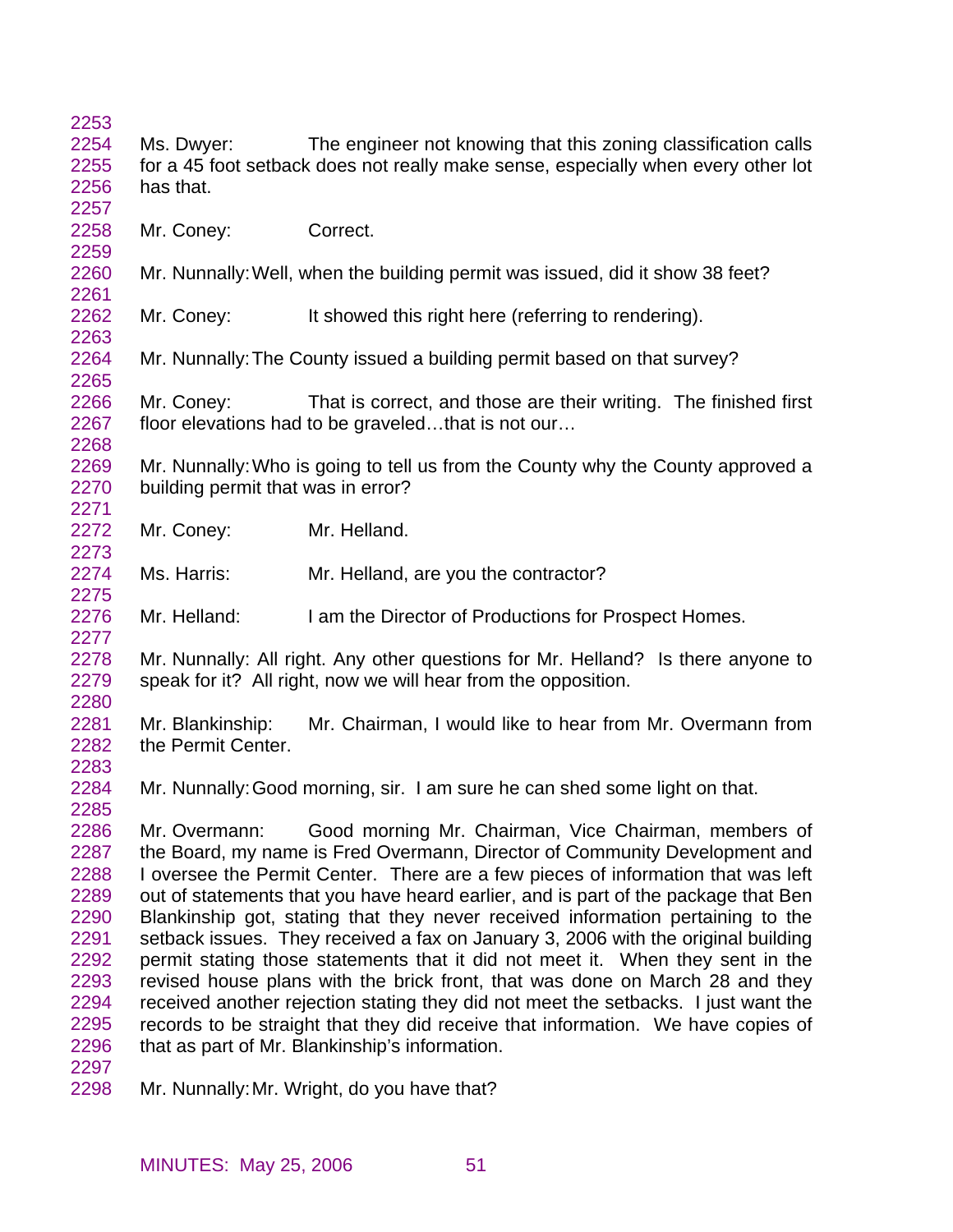2300 2301 2302 2303 2304 2305 2306 2307 2308 2309 2310 2311 2312 Mr. Overmann: Another statement that has not been addressed. To correct it on the 4/17/2006, we did have a meeting with Prospect Homes to go over the issues with them and concerns about the existing house and the setback issues. We looked for alternatives for them to help the situation, since they were doing this for the hospital and there was going to be a raffle. We were real concerned about it. I came up with the suggestion about looking for another lot that would help them through this situation until things got ironed out. They stated that it would probably take a couple of weeks for that to get reviewed. I said no, it wouldn't. We could turn it around, just bring the building permit in the next day before lunch time we will have that permit approved for you. We did such and from my understanding and where that stands now in completion, I've got Bowman Bowles, the Deputy Building Official that will respond to the statement of the house that is almost ready to be occupied.

2313

2299

2314 2315 2316 2317 Ms. Dwyer: If the County sent two faxes on January 3 and March 28 saying that the setback was in violation of the zoning ordinance, why then was the building permit approved?

2318 2319 2320 2321 2322 2323 2324 2325 Mr. Overmann: The copy that says VOID on it, we normally do not put a void on it unless we have copies of a revised plot plan that satisfies the setback. We would not have approved it. I can state that from the information that was required, not only the revised plot plan, but they also needed statements about the grading that needed to be done on there, that the storm sewer was put in on the site, the information was sent over to Building Inspections and how that information did not get attached to the building permit, I cannot answer to that statement.

2326 2327 2328 Ms. Dwyer: Do you have documentation of a revised permit that shows the 45 foot setback?

2330 2331 Mr. Overmann: The only thing that we have in our statements is that everything was satisfied.

- 2333 Ms. Dwyer: So, we don't have any...
- 2334 2335 2336 2337 2338 2339 Mr. Overmann: No, ma'am. We do not have those records, but I was involved personally with this process since they came to me with it, and I was comfortable with it, so I would not have gone through this process with my staff who is here in the audience unless that would have satisfied our concerns that they had met the setbacks.

2340

2329

2332

2341 2342 2343 2344 Mr. Blankinship: So you are saying what happened is that they submitted the plat showing 38 feet. You told them it needed to show 45 feet. They submitted a plat that showed 45 feet, but when the house was checked out, they staked it out according to the earlier plat.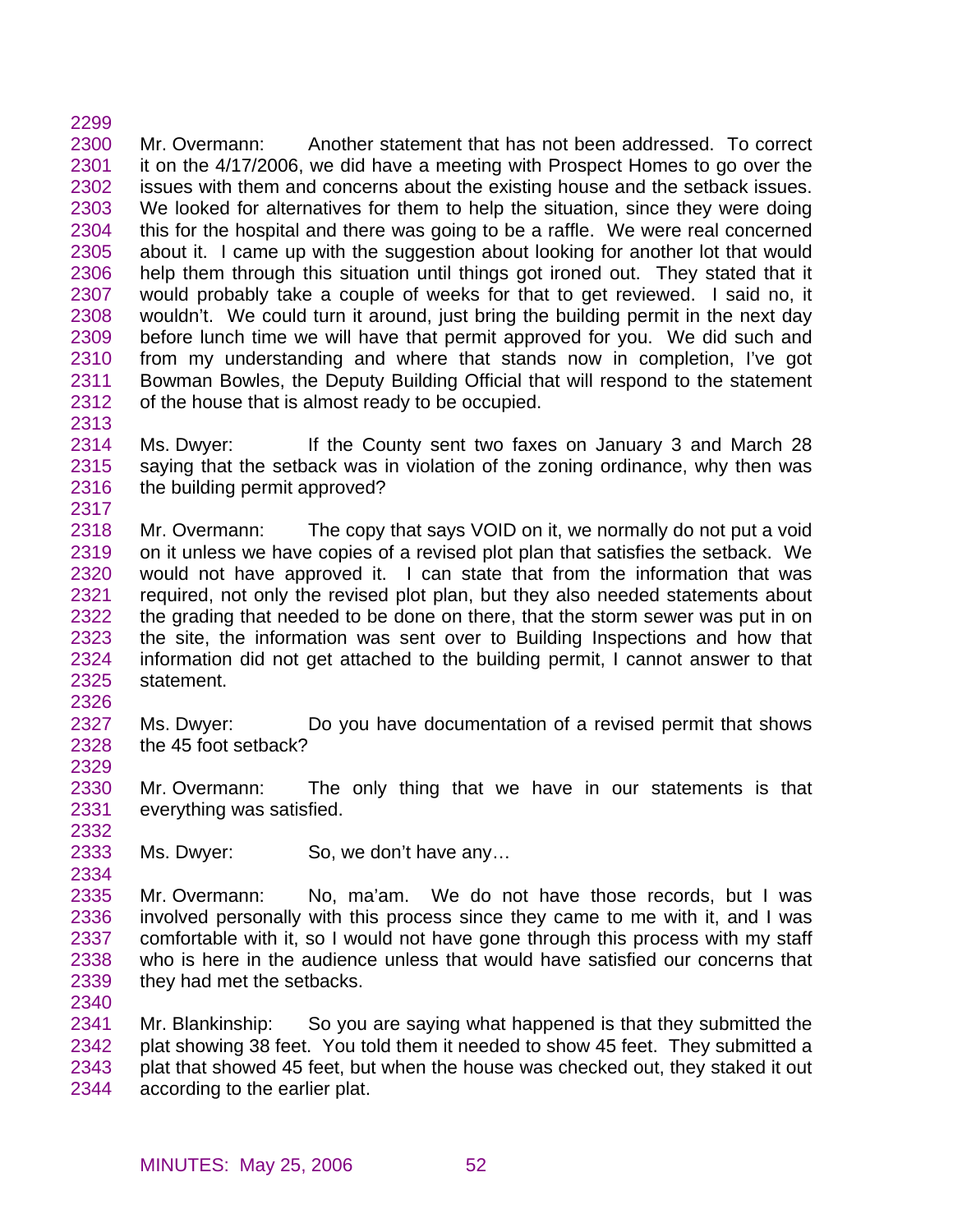| 2346<br>Mr. Overmann:<br>They staked it out prior to us issuing a building permit.<br>2347<br>2348<br>Right. Because they staked it out and then they went on<br>Mr. Blankinship:<br>2349<br>2350<br>Mr. Overmann:<br>Whatever information by their surveyor.<br>2351<br>2352<br>And then submitted a revised plot.<br>Mr. Blankinship:<br>2353<br>2354<br>Mr. Overmann:<br>And we received a notice from the surveyor by phone call<br>2355<br>that alerted us the day before we actually did an inspection that they had found<br>2356<br>an error.<br>2357<br>2358<br>Ms. Dwyer:<br>But again, we don't have a<br>2359<br>2360<br>I cannot document having it in my hand and it is just one of<br>Mr. Overmann:<br>2361<br>those things that just was misplaced and didn't get put with it. The individual<br>from Building Inspections, Carl Jones, remembered he had paper separated but<br>2362<br>2363<br>when the separated papers got with the person who was going to review it,<br>2364<br>somehow this information did not get attached.<br>2365<br>Ms. Dwyer:<br>2366<br>So the revised plan had to show the revision of 4 inches of<br>the brick front?<br>2367<br>2368<br>Ms. Dwyer, I am very confident in my staff and I know that<br>2369<br>Mr. Overmann:<br>we have made mistakes in the past and we have to live with those, and we<br>2370<br>understand that human error is involved with a lot of these reviews, because we<br>2371<br>review quite a few plans in a given day, in a given month, but I am very confident<br>2372<br>2373<br>my staff would not have missed part of the procedure. We do not put VOID on it<br>until we are satisfied with the information.<br>2374<br>2375<br>2376<br>Mr. Nunnally: I still can't understand, what survey was used for the County to<br>issue the building permit? Was it the one showing 37 feet?<br>2377<br>2378<br>2379<br>Mr. Overmann:<br>Sir, my staff would not have approved the building permit<br>2380<br>and put void on this unless we had another copy that satisfied the setbacks.<br>2381<br>What happened to the setbacks, the plot plans, when they went over to Building<br>2382<br>Inspections I can't answer.<br>2383<br>2384<br>Mr. Nunnally: But you don't have the survey with the building permit showing | 2345 |  |
|------------------------------------------------------------------------------------------------------------------------------------------------------------------------------------------------------------------------------------------------------------------------------------------------------------------------------------------------------------------------------------------------------------------------------------------------------------------------------------------------------------------------------------------------------------------------------------------------------------------------------------------------------------------------------------------------------------------------------------------------------------------------------------------------------------------------------------------------------------------------------------------------------------------------------------------------------------------------------------------------------------------------------------------------------------------------------------------------------------------------------------------------------------------------------------------------------------------------------------------------------------------------------------------------------------------------------------------------------------------------------------------------------------------------------------------------------------------------------------------------------------------------------------------------------------------------------------------------------------------------------------------------------------------------------------------------------------------------------------------------------------------------------------------------------------------------------------------------------------------------------------------------------------------------------------------------------------------------------------------------------------------------------------------------------------------------------------------------------------------------------------------------------------------------------------------------------------------------------------------------------------------------------------------------------------|------|--|
|                                                                                                                                                                                                                                                                                                                                                                                                                                                                                                                                                                                                                                                                                                                                                                                                                                                                                                                                                                                                                                                                                                                                                                                                                                                                                                                                                                                                                                                                                                                                                                                                                                                                                                                                                                                                                                                                                                                                                                                                                                                                                                                                                                                                                                                                                                            |      |  |
|                                                                                                                                                                                                                                                                                                                                                                                                                                                                                                                                                                                                                                                                                                                                                                                                                                                                                                                                                                                                                                                                                                                                                                                                                                                                                                                                                                                                                                                                                                                                                                                                                                                                                                                                                                                                                                                                                                                                                                                                                                                                                                                                                                                                                                                                                                            |      |  |
|                                                                                                                                                                                                                                                                                                                                                                                                                                                                                                                                                                                                                                                                                                                                                                                                                                                                                                                                                                                                                                                                                                                                                                                                                                                                                                                                                                                                                                                                                                                                                                                                                                                                                                                                                                                                                                                                                                                                                                                                                                                                                                                                                                                                                                                                                                            |      |  |
|                                                                                                                                                                                                                                                                                                                                                                                                                                                                                                                                                                                                                                                                                                                                                                                                                                                                                                                                                                                                                                                                                                                                                                                                                                                                                                                                                                                                                                                                                                                                                                                                                                                                                                                                                                                                                                                                                                                                                                                                                                                                                                                                                                                                                                                                                                            |      |  |
|                                                                                                                                                                                                                                                                                                                                                                                                                                                                                                                                                                                                                                                                                                                                                                                                                                                                                                                                                                                                                                                                                                                                                                                                                                                                                                                                                                                                                                                                                                                                                                                                                                                                                                                                                                                                                                                                                                                                                                                                                                                                                                                                                                                                                                                                                                            |      |  |
|                                                                                                                                                                                                                                                                                                                                                                                                                                                                                                                                                                                                                                                                                                                                                                                                                                                                                                                                                                                                                                                                                                                                                                                                                                                                                                                                                                                                                                                                                                                                                                                                                                                                                                                                                                                                                                                                                                                                                                                                                                                                                                                                                                                                                                                                                                            |      |  |
|                                                                                                                                                                                                                                                                                                                                                                                                                                                                                                                                                                                                                                                                                                                                                                                                                                                                                                                                                                                                                                                                                                                                                                                                                                                                                                                                                                                                                                                                                                                                                                                                                                                                                                                                                                                                                                                                                                                                                                                                                                                                                                                                                                                                                                                                                                            |      |  |
|                                                                                                                                                                                                                                                                                                                                                                                                                                                                                                                                                                                                                                                                                                                                                                                                                                                                                                                                                                                                                                                                                                                                                                                                                                                                                                                                                                                                                                                                                                                                                                                                                                                                                                                                                                                                                                                                                                                                                                                                                                                                                                                                                                                                                                                                                                            |      |  |
|                                                                                                                                                                                                                                                                                                                                                                                                                                                                                                                                                                                                                                                                                                                                                                                                                                                                                                                                                                                                                                                                                                                                                                                                                                                                                                                                                                                                                                                                                                                                                                                                                                                                                                                                                                                                                                                                                                                                                                                                                                                                                                                                                                                                                                                                                                            |      |  |
|                                                                                                                                                                                                                                                                                                                                                                                                                                                                                                                                                                                                                                                                                                                                                                                                                                                                                                                                                                                                                                                                                                                                                                                                                                                                                                                                                                                                                                                                                                                                                                                                                                                                                                                                                                                                                                                                                                                                                                                                                                                                                                                                                                                                                                                                                                            |      |  |
|                                                                                                                                                                                                                                                                                                                                                                                                                                                                                                                                                                                                                                                                                                                                                                                                                                                                                                                                                                                                                                                                                                                                                                                                                                                                                                                                                                                                                                                                                                                                                                                                                                                                                                                                                                                                                                                                                                                                                                                                                                                                                                                                                                                                                                                                                                            |      |  |
|                                                                                                                                                                                                                                                                                                                                                                                                                                                                                                                                                                                                                                                                                                                                                                                                                                                                                                                                                                                                                                                                                                                                                                                                                                                                                                                                                                                                                                                                                                                                                                                                                                                                                                                                                                                                                                                                                                                                                                                                                                                                                                                                                                                                                                                                                                            |      |  |
|                                                                                                                                                                                                                                                                                                                                                                                                                                                                                                                                                                                                                                                                                                                                                                                                                                                                                                                                                                                                                                                                                                                                                                                                                                                                                                                                                                                                                                                                                                                                                                                                                                                                                                                                                                                                                                                                                                                                                                                                                                                                                                                                                                                                                                                                                                            |      |  |
|                                                                                                                                                                                                                                                                                                                                                                                                                                                                                                                                                                                                                                                                                                                                                                                                                                                                                                                                                                                                                                                                                                                                                                                                                                                                                                                                                                                                                                                                                                                                                                                                                                                                                                                                                                                                                                                                                                                                                                                                                                                                                                                                                                                                                                                                                                            |      |  |
|                                                                                                                                                                                                                                                                                                                                                                                                                                                                                                                                                                                                                                                                                                                                                                                                                                                                                                                                                                                                                                                                                                                                                                                                                                                                                                                                                                                                                                                                                                                                                                                                                                                                                                                                                                                                                                                                                                                                                                                                                                                                                                                                                                                                                                                                                                            |      |  |
|                                                                                                                                                                                                                                                                                                                                                                                                                                                                                                                                                                                                                                                                                                                                                                                                                                                                                                                                                                                                                                                                                                                                                                                                                                                                                                                                                                                                                                                                                                                                                                                                                                                                                                                                                                                                                                                                                                                                                                                                                                                                                                                                                                                                                                                                                                            |      |  |
|                                                                                                                                                                                                                                                                                                                                                                                                                                                                                                                                                                                                                                                                                                                                                                                                                                                                                                                                                                                                                                                                                                                                                                                                                                                                                                                                                                                                                                                                                                                                                                                                                                                                                                                                                                                                                                                                                                                                                                                                                                                                                                                                                                                                                                                                                                            |      |  |
|                                                                                                                                                                                                                                                                                                                                                                                                                                                                                                                                                                                                                                                                                                                                                                                                                                                                                                                                                                                                                                                                                                                                                                                                                                                                                                                                                                                                                                                                                                                                                                                                                                                                                                                                                                                                                                                                                                                                                                                                                                                                                                                                                                                                                                                                                                            |      |  |
|                                                                                                                                                                                                                                                                                                                                                                                                                                                                                                                                                                                                                                                                                                                                                                                                                                                                                                                                                                                                                                                                                                                                                                                                                                                                                                                                                                                                                                                                                                                                                                                                                                                                                                                                                                                                                                                                                                                                                                                                                                                                                                                                                                                                                                                                                                            |      |  |
|                                                                                                                                                                                                                                                                                                                                                                                                                                                                                                                                                                                                                                                                                                                                                                                                                                                                                                                                                                                                                                                                                                                                                                                                                                                                                                                                                                                                                                                                                                                                                                                                                                                                                                                                                                                                                                                                                                                                                                                                                                                                                                                                                                                                                                                                                                            |      |  |
|                                                                                                                                                                                                                                                                                                                                                                                                                                                                                                                                                                                                                                                                                                                                                                                                                                                                                                                                                                                                                                                                                                                                                                                                                                                                                                                                                                                                                                                                                                                                                                                                                                                                                                                                                                                                                                                                                                                                                                                                                                                                                                                                                                                                                                                                                                            |      |  |
|                                                                                                                                                                                                                                                                                                                                                                                                                                                                                                                                                                                                                                                                                                                                                                                                                                                                                                                                                                                                                                                                                                                                                                                                                                                                                                                                                                                                                                                                                                                                                                                                                                                                                                                                                                                                                                                                                                                                                                                                                                                                                                                                                                                                                                                                                                            |      |  |
|                                                                                                                                                                                                                                                                                                                                                                                                                                                                                                                                                                                                                                                                                                                                                                                                                                                                                                                                                                                                                                                                                                                                                                                                                                                                                                                                                                                                                                                                                                                                                                                                                                                                                                                                                                                                                                                                                                                                                                                                                                                                                                                                                                                                                                                                                                            |      |  |
|                                                                                                                                                                                                                                                                                                                                                                                                                                                                                                                                                                                                                                                                                                                                                                                                                                                                                                                                                                                                                                                                                                                                                                                                                                                                                                                                                                                                                                                                                                                                                                                                                                                                                                                                                                                                                                                                                                                                                                                                                                                                                                                                                                                                                                                                                                            |      |  |
|                                                                                                                                                                                                                                                                                                                                                                                                                                                                                                                                                                                                                                                                                                                                                                                                                                                                                                                                                                                                                                                                                                                                                                                                                                                                                                                                                                                                                                                                                                                                                                                                                                                                                                                                                                                                                                                                                                                                                                                                                                                                                                                                                                                                                                                                                                            |      |  |
|                                                                                                                                                                                                                                                                                                                                                                                                                                                                                                                                                                                                                                                                                                                                                                                                                                                                                                                                                                                                                                                                                                                                                                                                                                                                                                                                                                                                                                                                                                                                                                                                                                                                                                                                                                                                                                                                                                                                                                                                                                                                                                                                                                                                                                                                                                            |      |  |
|                                                                                                                                                                                                                                                                                                                                                                                                                                                                                                                                                                                                                                                                                                                                                                                                                                                                                                                                                                                                                                                                                                                                                                                                                                                                                                                                                                                                                                                                                                                                                                                                                                                                                                                                                                                                                                                                                                                                                                                                                                                                                                                                                                                                                                                                                                            |      |  |
|                                                                                                                                                                                                                                                                                                                                                                                                                                                                                                                                                                                                                                                                                                                                                                                                                                                                                                                                                                                                                                                                                                                                                                                                                                                                                                                                                                                                                                                                                                                                                                                                                                                                                                                                                                                                                                                                                                                                                                                                                                                                                                                                                                                                                                                                                                            |      |  |
|                                                                                                                                                                                                                                                                                                                                                                                                                                                                                                                                                                                                                                                                                                                                                                                                                                                                                                                                                                                                                                                                                                                                                                                                                                                                                                                                                                                                                                                                                                                                                                                                                                                                                                                                                                                                                                                                                                                                                                                                                                                                                                                                                                                                                                                                                                            |      |  |
|                                                                                                                                                                                                                                                                                                                                                                                                                                                                                                                                                                                                                                                                                                                                                                                                                                                                                                                                                                                                                                                                                                                                                                                                                                                                                                                                                                                                                                                                                                                                                                                                                                                                                                                                                                                                                                                                                                                                                                                                                                                                                                                                                                                                                                                                                                            |      |  |
|                                                                                                                                                                                                                                                                                                                                                                                                                                                                                                                                                                                                                                                                                                                                                                                                                                                                                                                                                                                                                                                                                                                                                                                                                                                                                                                                                                                                                                                                                                                                                                                                                                                                                                                                                                                                                                                                                                                                                                                                                                                                                                                                                                                                                                                                                                            |      |  |
|                                                                                                                                                                                                                                                                                                                                                                                                                                                                                                                                                                                                                                                                                                                                                                                                                                                                                                                                                                                                                                                                                                                                                                                                                                                                                                                                                                                                                                                                                                                                                                                                                                                                                                                                                                                                                                                                                                                                                                                                                                                                                                                                                                                                                                                                                                            |      |  |
|                                                                                                                                                                                                                                                                                                                                                                                                                                                                                                                                                                                                                                                                                                                                                                                                                                                                                                                                                                                                                                                                                                                                                                                                                                                                                                                                                                                                                                                                                                                                                                                                                                                                                                                                                                                                                                                                                                                                                                                                                                                                                                                                                                                                                                                                                                            |      |  |
|                                                                                                                                                                                                                                                                                                                                                                                                                                                                                                                                                                                                                                                                                                                                                                                                                                                                                                                                                                                                                                                                                                                                                                                                                                                                                                                                                                                                                                                                                                                                                                                                                                                                                                                                                                                                                                                                                                                                                                                                                                                                                                                                                                                                                                                                                                            |      |  |
|                                                                                                                                                                                                                                                                                                                                                                                                                                                                                                                                                                                                                                                                                                                                                                                                                                                                                                                                                                                                                                                                                                                                                                                                                                                                                                                                                                                                                                                                                                                                                                                                                                                                                                                                                                                                                                                                                                                                                                                                                                                                                                                                                                                                                                                                                                            |      |  |
|                                                                                                                                                                                                                                                                                                                                                                                                                                                                                                                                                                                                                                                                                                                                                                                                                                                                                                                                                                                                                                                                                                                                                                                                                                                                                                                                                                                                                                                                                                                                                                                                                                                                                                                                                                                                                                                                                                                                                                                                                                                                                                                                                                                                                                                                                                            |      |  |
|                                                                                                                                                                                                                                                                                                                                                                                                                                                                                                                                                                                                                                                                                                                                                                                                                                                                                                                                                                                                                                                                                                                                                                                                                                                                                                                                                                                                                                                                                                                                                                                                                                                                                                                                                                                                                                                                                                                                                                                                                                                                                                                                                                                                                                                                                                            |      |  |
|                                                                                                                                                                                                                                                                                                                                                                                                                                                                                                                                                                                                                                                                                                                                                                                                                                                                                                                                                                                                                                                                                                                                                                                                                                                                                                                                                                                                                                                                                                                                                                                                                                                                                                                                                                                                                                                                                                                                                                                                                                                                                                                                                                                                                                                                                                            |      |  |
| 2385<br>how                                                                                                                                                                                                                                                                                                                                                                                                                                                                                                                                                                                                                                                                                                                                                                                                                                                                                                                                                                                                                                                                                                                                                                                                                                                                                                                                                                                                                                                                                                                                                                                                                                                                                                                                                                                                                                                                                                                                                                                                                                                                                                                                                                                                                                                                                                |      |  |
| 2386                                                                                                                                                                                                                                                                                                                                                                                                                                                                                                                                                                                                                                                                                                                                                                                                                                                                                                                                                                                                                                                                                                                                                                                                                                                                                                                                                                                                                                                                                                                                                                                                                                                                                                                                                                                                                                                                                                                                                                                                                                                                                                                                                                                                                                                                                                       |      |  |
| 2387<br>Mr. Overmann:<br>All was with our copy sir was marked VOID.                                                                                                                                                                                                                                                                                                                                                                                                                                                                                                                                                                                                                                                                                                                                                                                                                                                                                                                                                                                                                                                                                                                                                                                                                                                                                                                                                                                                                                                                                                                                                                                                                                                                                                                                                                                                                                                                                                                                                                                                                                                                                                                                                                                                                                        |      |  |
| 2388                                                                                                                                                                                                                                                                                                                                                                                                                                                                                                                                                                                                                                                                                                                                                                                                                                                                                                                                                                                                                                                                                                                                                                                                                                                                                                                                                                                                                                                                                                                                                                                                                                                                                                                                                                                                                                                                                                                                                                                                                                                                                                                                                                                                                                                                                                       |      |  |
| 2389<br>Mr. Nunnally: When was VOID put on it?                                                                                                                                                                                                                                                                                                                                                                                                                                                                                                                                                                                                                                                                                                                                                                                                                                                                                                                                                                                                                                                                                                                                                                                                                                                                                                                                                                                                                                                                                                                                                                                                                                                                                                                                                                                                                                                                                                                                                                                                                                                                                                                                                                                                                                                             |      |  |
| 2390                                                                                                                                                                                                                                                                                                                                                                                                                                                                                                                                                                                                                                                                                                                                                                                                                                                                                                                                                                                                                                                                                                                                                                                                                                                                                                                                                                                                                                                                                                                                                                                                                                                                                                                                                                                                                                                                                                                                                                                                                                                                                                                                                                                                                                                                                                       |      |  |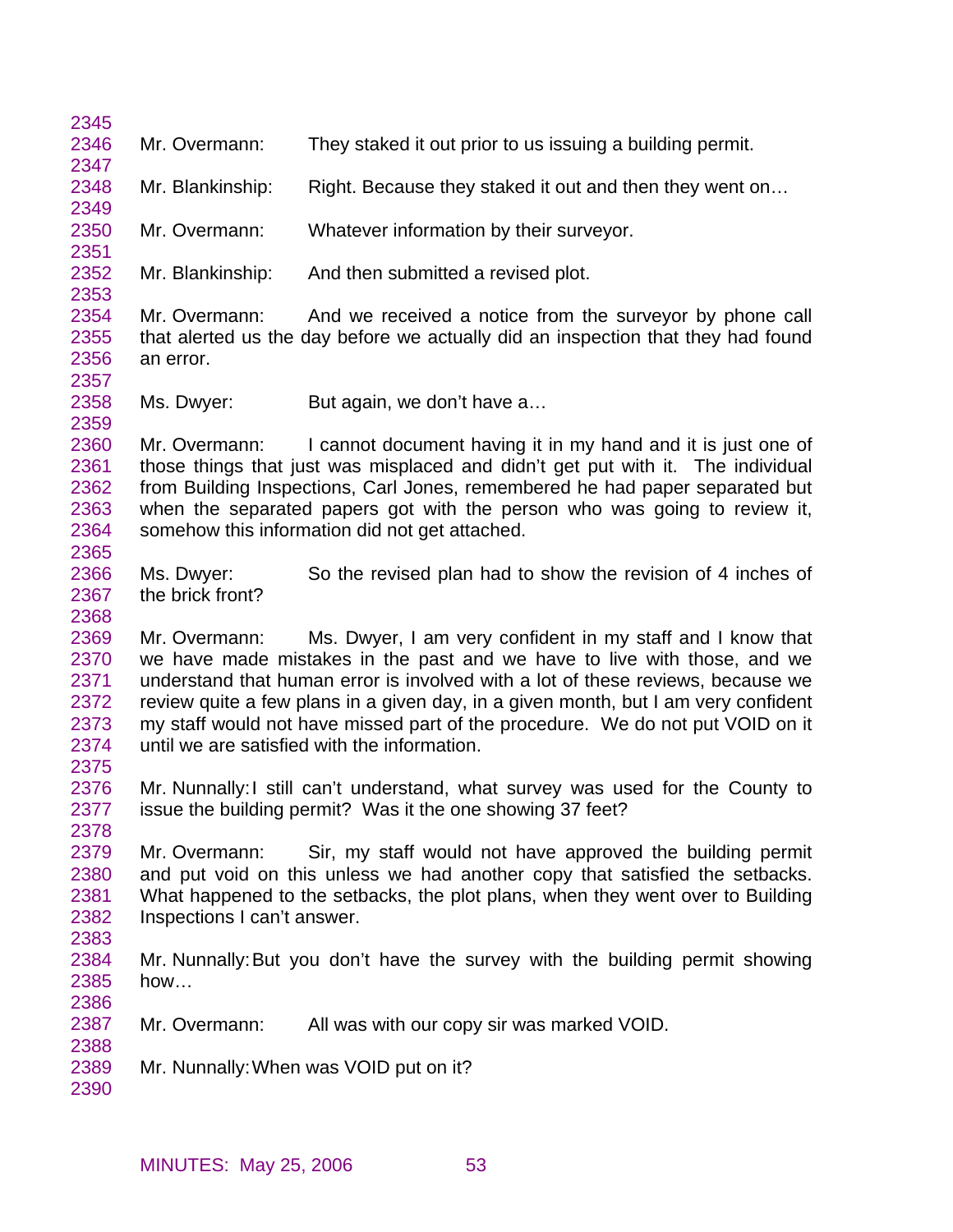2391 2392 2393 2394 2395 2396 2397 2398 2399 2400 2401 2402 2403 2404 2405 2406 2407 2408 2409 2410 2411 2412 2413 2414 2415 2416 2417 2418 2419 2420 2421 2422 2423 2424 2425 2426 2427 2428 2429 2430 2431 2432 2433 2434 2435 Mr. Overmann: VOID was put on it when a new survey comes in and satisfies it. Mr. Nunnally: Yes, but at the time the building permit was issued wasn't this the survey that was issued showing the 37 feet? You are not answering the question. Mr. Blankinship: He is saying the building permit would not have been approved based on this plat, but that he does not have a copy of the plat on which the building permit was approved. Mr. Nunnally: When was the revised plat done? Mr. Blankinship: The applicant is suggesting that there never was a revised plat. Mr. Nunnally: That is not a point of fact. Isn't it usual to have the plat in the file when you issue the building permit? Mr. Overmann: That is correct, sir, but somehow that information, when it got over to Building Inspections, did not get attached to it. When it left my hands, I can't attest to the information. Ms. Dwyer: So this review in this report shows setbacks not met as of January 3, 2006. Mr. Overmann: That is correct. Ms. Dwyer: And that was the result of... Mr. Overmann: This plat that you see VOID. Ms. Dwyer: So they had staked that as early as January? Mr. Overmann: No, ma'am. I don't know when they staked it, but when we received the original plat back in December, we reviewed it in January and we sent them comments. This plan did not get really on the fast track until just before the  $5<sup>th</sup>$  when it was approved. Ms. Dwyer: OK, and then on March 28 he says resubmittal cannot be approved until the original permit is approved. What does that mean? Does that mean they submitted a revised plan? Mr. Overmann: I am sorry. Where are you?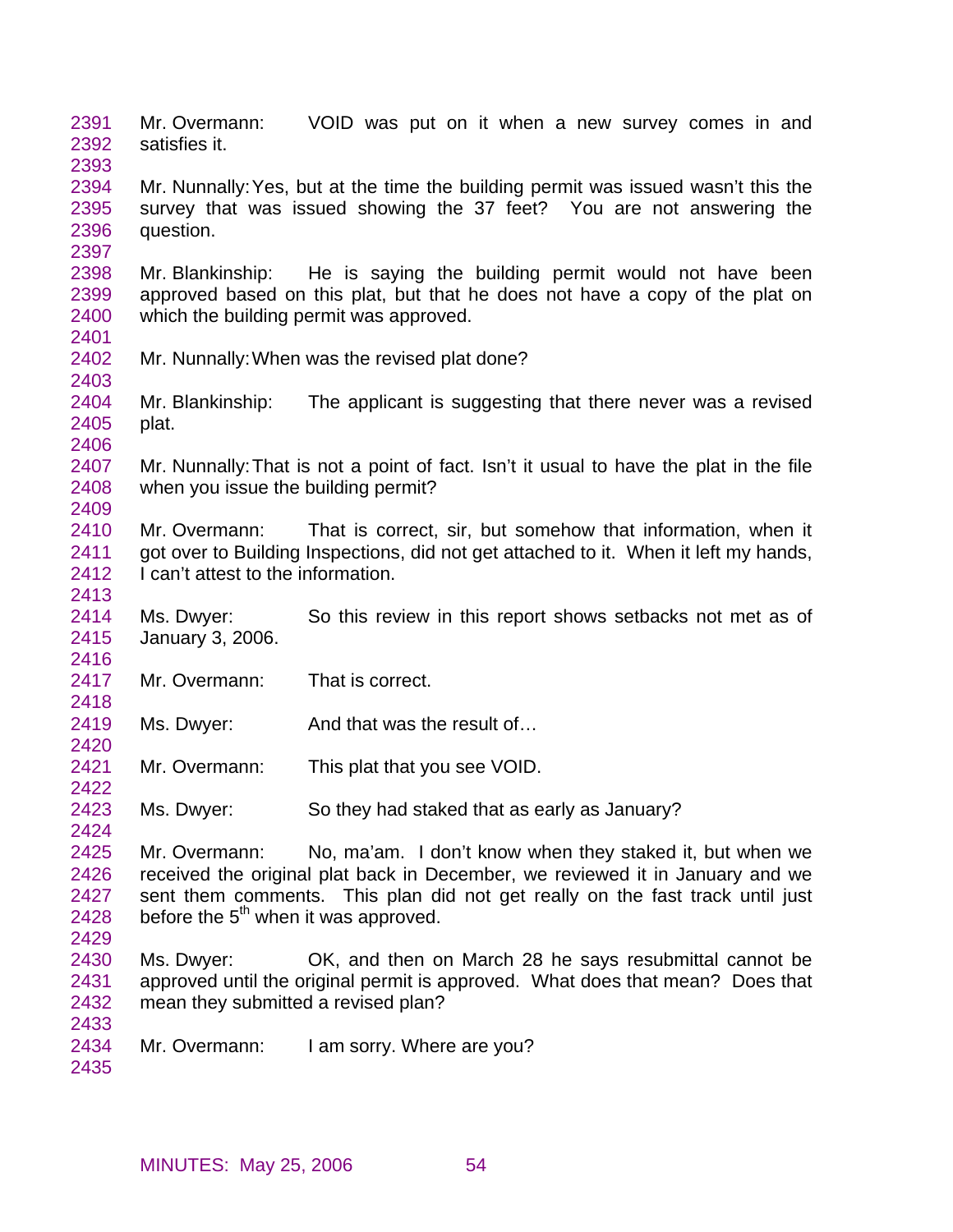2436 2437 2438 2439 2440 2441 2442 2443 2444 2445 2446 2447 2448 2449 2450 2451 2452 2453 2454 2455 2456 2457 2458 2459 2460 2461 2462 2463 2464 2465 2466 2467 2468 2469 2470 2471 2472 2473 2474 2475 2476 2477 2478 2479 2480 2481 Ms. Dwyer: I am looking at information from the review report for this site from the Permit Center. Mr. Overmann: What page? Ms. Dwyer: One of two is what it says. Mr. Overmann: Can I look at the copy of what you've got, ma'am. I am sorry. OK. Is this the one submitted with the application? Ms. Dwyer: Mr. Blankinship gave that to me. The first entry says that this front setback had not been met and that was in January, and what exactly is that that we are looking at? Is that something you e-mailed to Prospect Homes? Mr. Overmann: Yes, this is part of our records and it shows on the fax that it was acknowledged on a particular date that they received those comments. Ms. Dwyer: What was acknowledged? That they simply received that comment? Mr. Overmann: At their office. Ms. Dwyer: OK. So they were made aware by the County in January that the front yard setbacks… Mr. Overmann: That is correct. And then the second time was when they resubmitted for the brick front. We reiterated the same original comments that were made on January 3. Ms. Dwyer: And where did you submit those comments? Mr. Overmann: It was the same attachment to Tidemark. They were sent the same information that was originally sent. Ms. Dwyer: That was another e-mail or... Mr. Overmann: Another e-mail. Ms. Dwyer: They got both an e-mail and an electronic record of your inspections… Mr. Overmann: All this is, is staff comments related to before they actually get into the direct building part of it. But you can go on line and get copies of it. This is just a method of us, of staff having the capabilities when they review and have comments, it is where they could be because they can see the process that we have fax capabilities at our desk tops that they can electronically send them.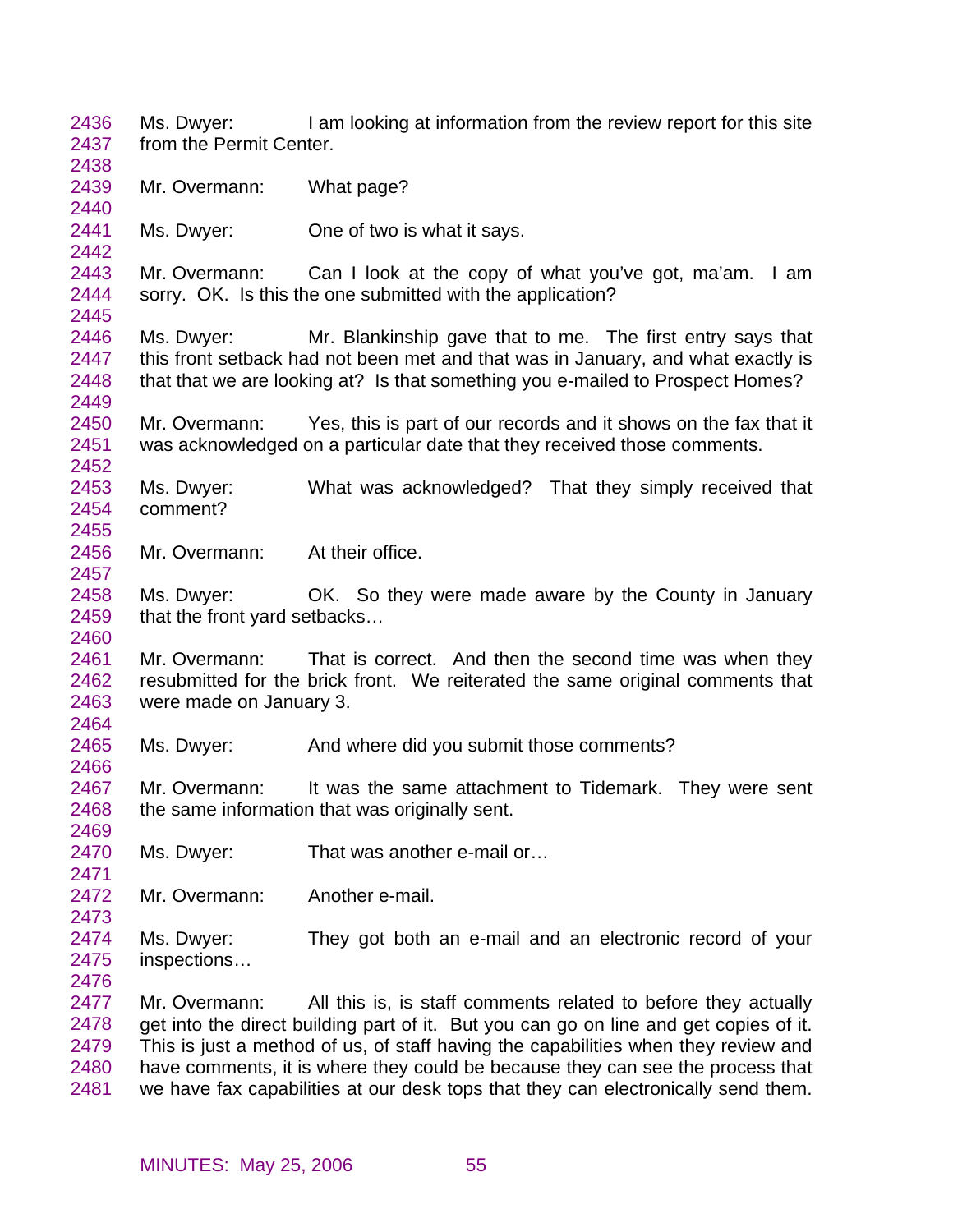2482 2483 2484 2485 2486 2487 2488 2489 2490 2491 2492 2493 2494 2495 2496 2497 2498 2499 2500 2501 2502 2503 2504 2505 2506 2507 2508 2509 2510 2511 2512 2513 2514 2515 2516 2517 2518 2519 2520 2521 2522 2523 2524 2525 We also have a tracking system built into it that acknowledges that they received it and the date, and then at anytime we can go back and retrieve that information. Ms. Dwyer: So as part of Planning review in January, you put these comments on the computer… Mr. Overmann: On the Tidemark System. Yes, ma'am. Ms. Dwyer: Tidemark System, and then you simultaneously e-mail that to Prospect. Mr. Overmann: Yes, ma'am. It gives you a date and time it was sent. Ms. Harris: I have a question. We do have two building permits here, one with VOID on it and the other one, there is a slight revision. I am just wondering, but both of them have 35 foot frontage. Mr. Overmann: Yes, ma'am, and this was our staff copy. That is all we had in the files when we found out the issue. I personally went and pulled the plans to see what was attached to it, because that was my first time that we were aware that there was an issue with it, when the surveyor called one of our staff concerned about the setbacks, and I was kind of shocked when I only saw this was our copy, because there were several other important documents that had been put with it. Mr. Blankinship: Ms. Harris, do you see on the one that says VOID, it says on the house itself, it says proposed. That was before anything was built, and then on the other one it says 25% complete, so that is an actual field survey after the foundation had been poured and I guess they had started laying the floors. One is where they meant to put the house and the other is where they did, in fact, put it. Ms. Harris: So this is a revised, according to their standards, this is a revised? Mr. Blankinship: No, it is not a revised submission. This is an "as built". They went out after the house was ¼ of the way finished and surveyed where the house actually is. Ms. Harris: Right, and I notice a difference in the dimensions. Mr. Blankinship: Right, because it is not in exactly the location where it was intended to be.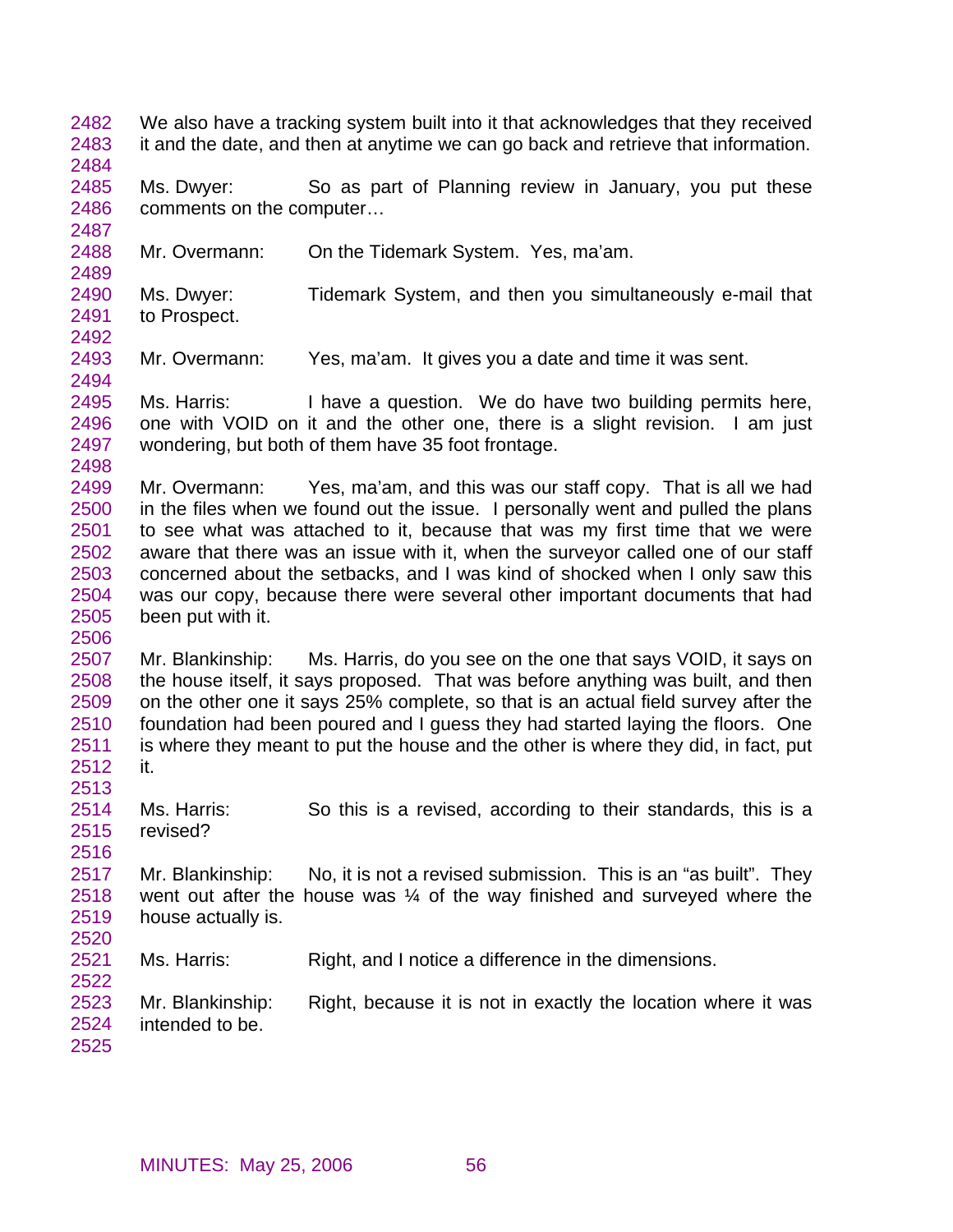2526 2527 2528 Mr. Kirkland: The normal process in the Building Department, they had an engineer, design, go out and inspect the footings. Do you have an inspector that goes out a couple of days later and makes sure that everything is just right?

2530 2531 Mr. Overmann: I can't answer that question. Bolman Bowles, Deputy Building Official, could certainly respond to those particular questions.

2533 Mr. Kirkland: I just wonder how it got so far.

2535 2536 Mr. Overmann: He is involved in that process and he could give you more detailed information.

2538 Mr. Kirkland: I'd like to hear from him.

2540 2541 Ms. Dwyer: Mr. Overmann, what do you think should happen at this meeting?

2542

2529

2532

2534

2537

2539

2543 2544 2545 2546 2547 2548 2549 2550 2551 2552 2553 2554 2555 2556 2557 Mr. Overmann: Well, my statement would be that we, all in good faith, were trying to help individuals with cases when we found out about it. We also work with good faith and when we found out about it to come up with a solution for the new house to help him get on track, and we actually made sure that when he called in for inspection that they would get a little bit of extra treatment to make sure they would meet their goal, and my feeling is that there was some things that occurred on both sides of the coin. Somehow, our information that we needed to fulfill our obligations just did not get attached to the building permit and I cannot justify not coming up with those records, and that is not public process. We have corrected that for the future to secure that, because it should not have happened and that information should have gotten to the Building Inspection's office and should have been attached, and this…I voided one of the documents we had the original one and we had something to replace it. This would not be unless we had something to replace it to satisfy the setbacks. I am just going to leave it at that.

2558

2560

2564

2567

2569

2559 Mr. Nunnally: Did you say they used another house for St. Jude's?

2561 2562 2563 Mr. Overmann: An identical house on another lot and we put it on the fast track to keep it getting back on time. Mr. Bolman Bowles is here and he can attest to what stage that house is in.

- 2565 2566 Mr. Blankinship: Do you swear the testimony you are about to give is the truth, the whole truth, and nothing but the truth so help you God?
- 2568 Mr. Nunnally: Would you state your name for the record?

2570 2571 Mr. Bowles: My name is Bolman Bowles and I am the Assistant Building Official for Henrico County.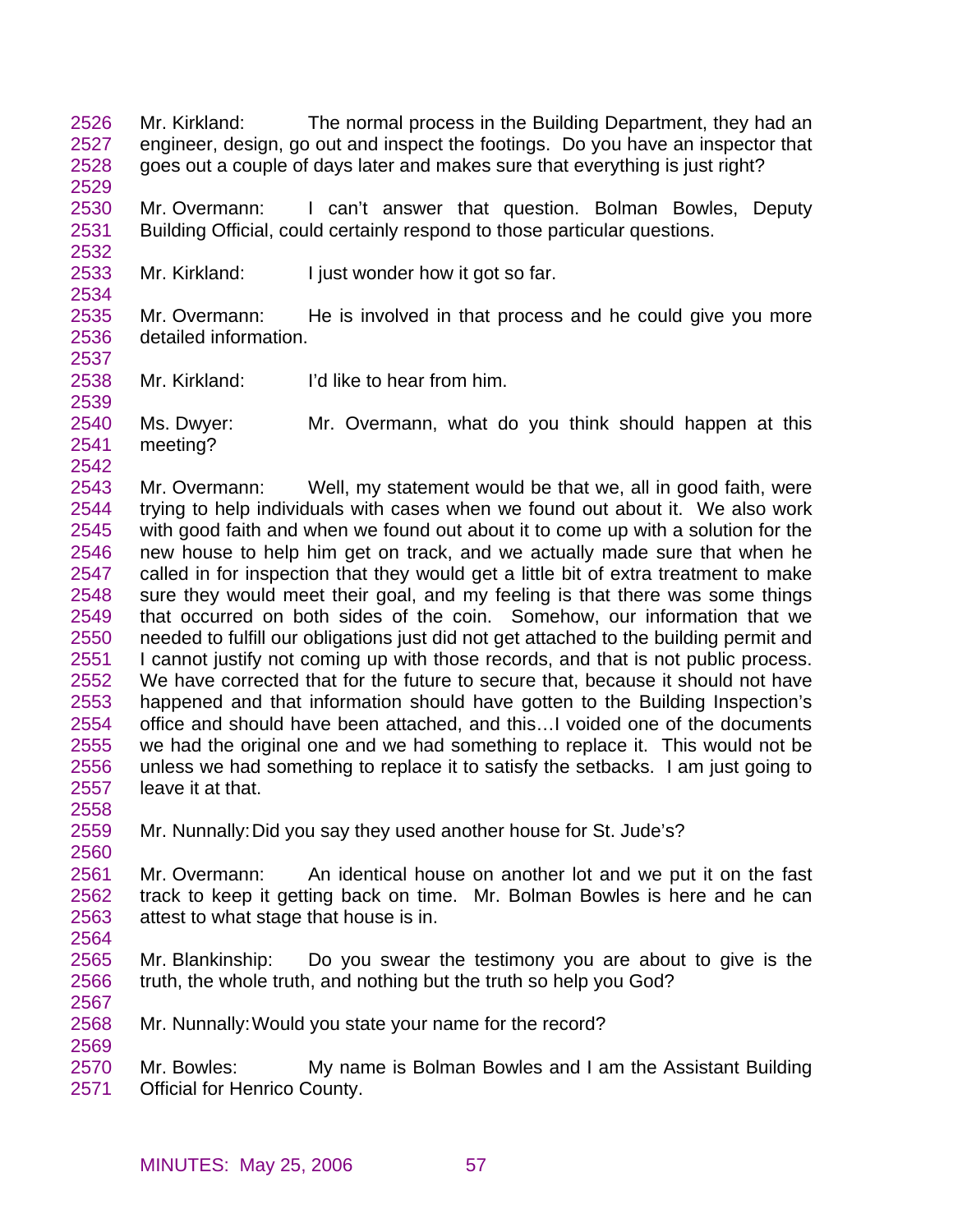2572 2573 2574 2575 2576 Mr. Kirkland: Mr. Bowles, the question I put before Mr. Overmann was once the footings are poured, and engineers inspect them, when does the County go check over that same process?

2577 2578 2579 2580 2581 2582 2583 Mr. Bowles: We don't go back. We rely on the engineer. We have a footing inspection policy whereby we allow independent engineers who have been through our certification process, we have a class that we require them to attend before they are allowed to conduct footing inspections. We don't go back and check as you say on that footing. The next time we would be on the site would be either for rejection or foundation inspection.

2584 2585 2586 Mr. Kirkland: And at that time do you measure from the property line or do you just sight to make sure the foundation has been built correctly?

2587 Mr. Bowles: We do not check the setbacks at that time. No, sir.

2589 Ms. Dwyer: He doesn't know the setbacks for the houses.

2591 Mr. Nunnally: So no one checks until the house is finished.

2593 2594 2595 Mr. Bowles: At this point I think at the time of the CO, the zoning inspectors require a plot plan, and that is the time the location of the house on the lot is verified. Yes, sir.

2597 Mr. Nunnally: A little late in my understanding.

2599 2600 Mr. Bowles: It does place responsibility on the permanent applicant and the builder. It does.

2601

2588

2590

2592

2596

2598

2602 2603 2604 2605 Mr. Blankinship: Some builders require what they call a brick point survey, too. When they are ready to start putting brick up, the lenders will sometime require our service.

2606 2607 2608 2609 2610 2611 2612 2613 2614 Mr. Bowles: And the other thing I would say, I can't speak for Mr. Revels, but the other thing I would say, there is some exposure whenever we try to do it, residential we don't typically do it in fast track, where you get the cart before the horse, so to speak, you start construction prior to the permit. There is a risk. Typically, that understanding I had is the builder accepted that risk that if something comes up, they are agreeable to address it by whatever means, whether it be this process or whether it be by correcting it in the field when it should arise. Otherwise, we are all taking a risk when we initiate construction projects prior to the permit being clear.

2616 Mr. Nunnally: Thank you, sir.

2617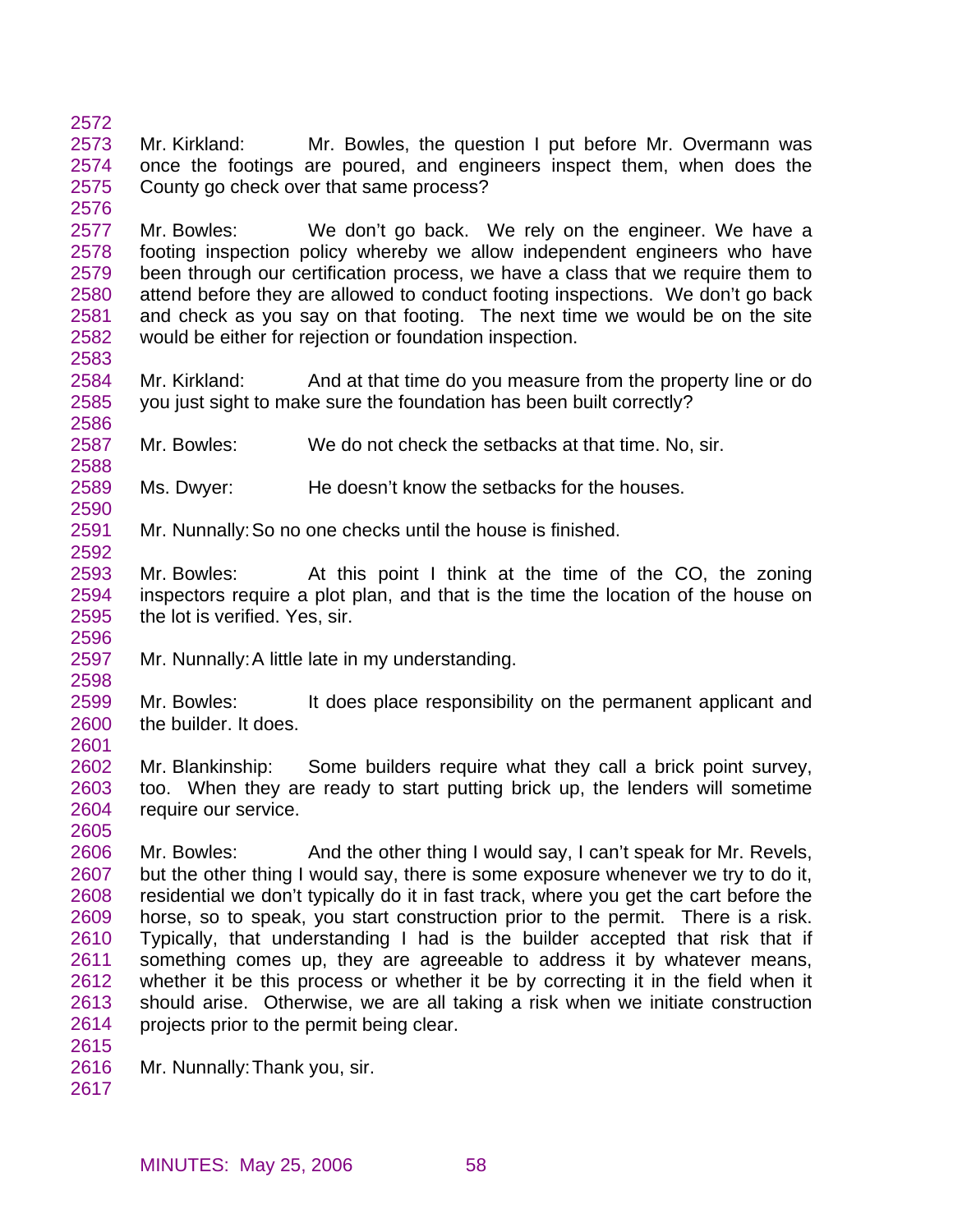| 2618<br>2619                                                                                                                                                                                         | Mr. Bowles:                       | Thank you.                                                                                                                                                                                                                                                                                                                                                                                                                                                                                                                                                                                                                                                                                                                                                                                                                                                                                                                                                                                                                                                                                                                                                                                                                                                                                                                                                                                                                                                                                                                                                                                                                                                                                                                                                                                                                                                                                                                                                                                                                                                                               |
|------------------------------------------------------------------------------------------------------------------------------------------------------------------------------------------------------|-----------------------------------|------------------------------------------------------------------------------------------------------------------------------------------------------------------------------------------------------------------------------------------------------------------------------------------------------------------------------------------------------------------------------------------------------------------------------------------------------------------------------------------------------------------------------------------------------------------------------------------------------------------------------------------------------------------------------------------------------------------------------------------------------------------------------------------------------------------------------------------------------------------------------------------------------------------------------------------------------------------------------------------------------------------------------------------------------------------------------------------------------------------------------------------------------------------------------------------------------------------------------------------------------------------------------------------------------------------------------------------------------------------------------------------------------------------------------------------------------------------------------------------------------------------------------------------------------------------------------------------------------------------------------------------------------------------------------------------------------------------------------------------------------------------------------------------------------------------------------------------------------------------------------------------------------------------------------------------------------------------------------------------------------------------------------------------------------------------------------------------|
| 2620<br>2621                                                                                                                                                                                         | Ms. Harris:                       | Question. Where is the alternative for the St. Jude's house?                                                                                                                                                                                                                                                                                                                                                                                                                                                                                                                                                                                                                                                                                                                                                                                                                                                                                                                                                                                                                                                                                                                                                                                                                                                                                                                                                                                                                                                                                                                                                                                                                                                                                                                                                                                                                                                                                                                                                                                                                             |
| 2622<br>2623<br>2624                                                                                                                                                                                 | Mr. Bowles:<br>yesterday I think. | I visited the day before<br>The secondary, yes, ma'am.                                                                                                                                                                                                                                                                                                                                                                                                                                                                                                                                                                                                                                                                                                                                                                                                                                                                                                                                                                                                                                                                                                                                                                                                                                                                                                                                                                                                                                                                                                                                                                                                                                                                                                                                                                                                                                                                                                                                                                                                                                   |
| 2625<br>2626                                                                                                                                                                                         | Ms. Harris:                       | Where is it located?                                                                                                                                                                                                                                                                                                                                                                                                                                                                                                                                                                                                                                                                                                                                                                                                                                                                                                                                                                                                                                                                                                                                                                                                                                                                                                                                                                                                                                                                                                                                                                                                                                                                                                                                                                                                                                                                                                                                                                                                                                                                     |
| 2627<br>2628                                                                                                                                                                                         | Mr. Bowles:                       | It is three or four lots down from this house.                                                                                                                                                                                                                                                                                                                                                                                                                                                                                                                                                                                                                                                                                                                                                                                                                                                                                                                                                                                                                                                                                                                                                                                                                                                                                                                                                                                                                                                                                                                                                                                                                                                                                                                                                                                                                                                                                                                                                                                                                                           |
| 2629<br>2630                                                                                                                                                                                         | Ms. Harris:                       | That would still be with Prospect Homes?                                                                                                                                                                                                                                                                                                                                                                                                                                                                                                                                                                                                                                                                                                                                                                                                                                                                                                                                                                                                                                                                                                                                                                                                                                                                                                                                                                                                                                                                                                                                                                                                                                                                                                                                                                                                                                                                                                                                                                                                                                                 |
| 2631<br>2632<br>2633<br>2634<br>2635                                                                                                                                                                 | Mr. Bowles:                       | Yes, ma'am. It is the same subdivision. And it is fairly close<br>to being ready for final inspection for (unintelligible), walls, trim, had been<br>painted. Carpet had not been installed but it looks fairly close to completion.<br>Mr. Nunnally: All right. Thank you. Is there anybody else who has anything to add                                                                                                                                                                                                                                                                                                                                                                                                                                                                                                                                                                                                                                                                                                                                                                                                                                                                                                                                                                                                                                                                                                                                                                                                                                                                                                                                                                                                                                                                                                                                                                                                                                                                                                                                                                |
| 2636<br>2637                                                                                                                                                                                         |                                   | to this case? Anyone in opposition now must get up and speak, please.                                                                                                                                                                                                                                                                                                                                                                                                                                                                                                                                                                                                                                                                                                                                                                                                                                                                                                                                                                                                                                                                                                                                                                                                                                                                                                                                                                                                                                                                                                                                                                                                                                                                                                                                                                                                                                                                                                                                                                                                                    |
| 2638<br>2639<br>2640<br>2641<br>2642<br>2643<br>2644<br>2645<br>2646<br>2647<br>2648<br>2649<br>2650<br>2651<br>2652<br>2653<br>2654<br>2655<br>2656<br>2657<br>2658<br>2659<br>2660<br>2661<br>2662 | Ms. Tucker:                       | Good morning. My name is Linda Tucker and I live at 4150<br>Creighton Road. I hand delivered a letter out to you Monday. I hope that you<br>have had a chance to look at that, and I faxed a letter to Chris Archer, even<br>though the Planning Commission is no longer involved in this, because I felt that<br>they should be well aware and you should be well aware of what Prospect<br>Homes is like to the existing homeowners there. While this may not have a<br>bearing on the fact that they screwed up and that they are asking for a variance,<br>in fact it shows what type of people they are. I am not going to go into the details<br>of the letter. You have that in front of you. I do want to say that I have been a<br>long time supporter of St. Jude's Hospital. This is not about St. Jude's Research.<br>It would be like me coming into here, I have cancer, and would you help me and<br>forgive me because (unintelligible). I am not here for that. I am here as a<br>homeowner who has followed this process. I had appeared before the Board of<br>Zoning Appeals. It is very important to listen to any of the homeowners that<br>came out here that every one of us has been lied to by Prospect and every one<br>of us has issues with them. We didn't have a problem with the development of<br>this property, but we had problems with Prospect Homes. I am not going to go<br>into some of those issues, and this is really not the place. A lot of that is going to<br>be brought out in court when they go for the easement that runs by our property.<br>I do have photographs, though. I have photographs of where they have<br>trespassed on my property, photographs of where they have driven their heavy<br>equipment on my property. They have absolutely no respect for us and I have<br>absolutely nothing but contempt for Prospect Homes. They are not the kind of<br>neighbors that we want. We want to see them build this subdivision and get out,<br>and what we do want, and hope that you will require them to do is build every |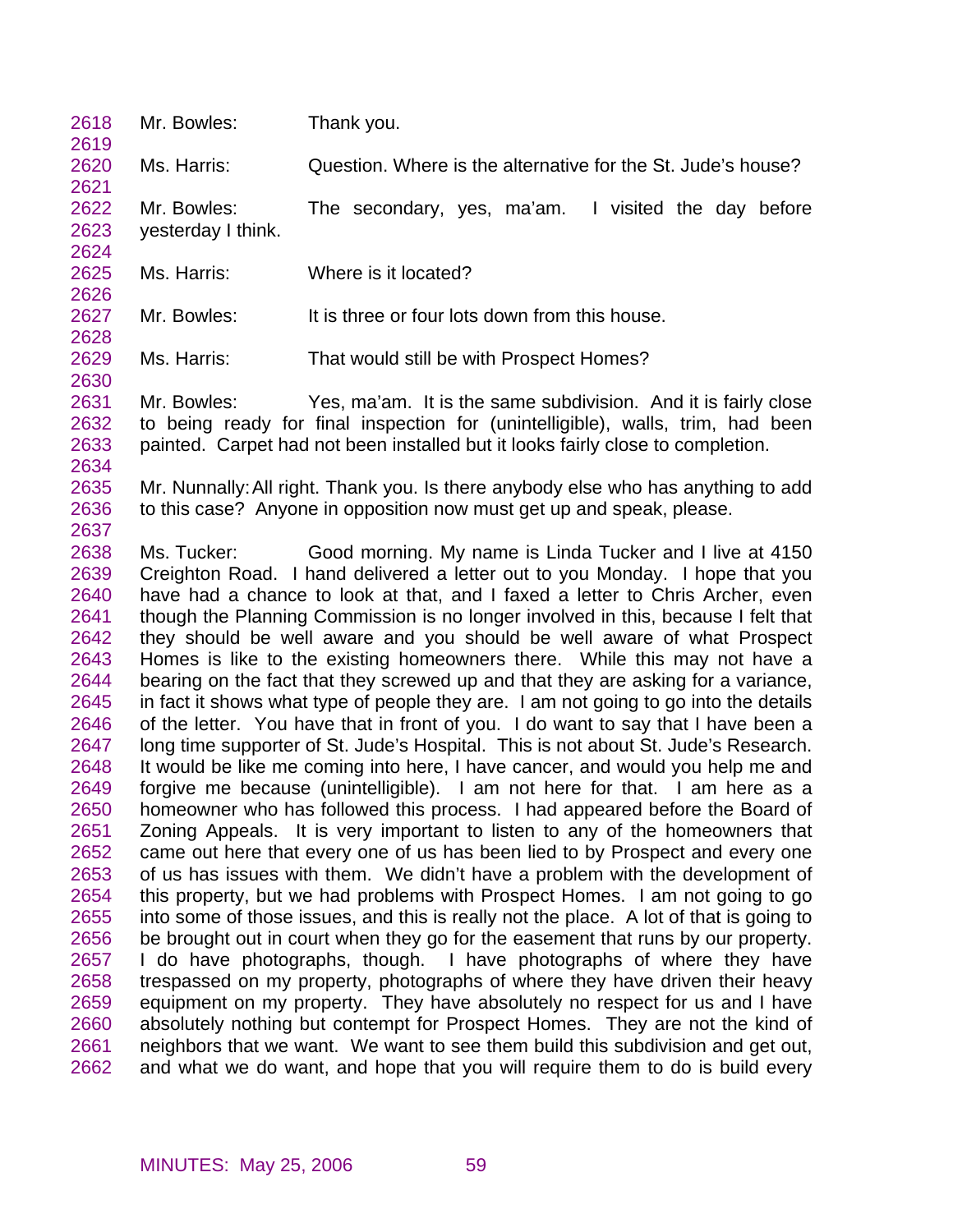2663 2664 one of these homes, including this home, by Code. That is really all I have to say.

2666 Mr. Nunnally: All right. Thank you, ma'am.

2665

2667

2669

2673

2676

2680

2682

2685

2689

2668 Ms. Dwyer: Ms. Tucker, where do you live on Creighton Road?

2670 2671 2672 Ms. Tucker: I am actually down by the second, so they are not even working near me. I have already run into these problems. My home is over by the (unintelligible) is not improved yet, but we are all watching them very closely.

2674 2675 Ms. Dwyer: The problems you have had have been in another section of this development?

2677 2678 2679 Ms. Tucker: Yes, and it has not been approved yet, so I can only imagine what will occur when they get down to our area, but I do think you should take those into consideration and understand how we feel about Prospect Homes.

2681 Ms. Dwyer: Thank you.

2683 2684 Mr. Nunnally: Thank you, ma'am. Anyone else in opposition? It is time to rebut, please.

2686 2687 2688 Mr. Paner: Yes, sir. About Ms. Tucker, there are issues that we have with Ms. Tucker and some others that I do believe are a separate issue right now, but I am aware of that.

2690 2691 2692 2693 2694 2695 2696 2697 2698 2699 2700 2701 2702 2703 2704 2705 2706 One thing I wanted to discuss and Ms. Dwyer, you were looking at it, is the comments from the different departments on the internet. Yes, on January 3 there was a comment on the front yard setback and I acknowledge that it should have been caught there. It was not caught there and then it was not on any further comments that we saw on this sheet. In addition, the plat that has the VOID on there, that was the original plat that was submitted in December, and the plat that is on the, this one, was a revised plat that we submitted, I believe that date there is 3/15/06. I think 3/17/06 is the date there. That was our revised plat and that was the plat that was attached to our building permit. That revision has some very minor modifications over the one that says VOID on it, because again, as Mr. Helland brought up, it was adding the brick front on that property rather than the siding. We staked that the last day of March, 3/31/06, and we are not using this as a St. Jude's House. As you know, with having to get a variance and everything, we didn't have time, and the County worked very well with us in respect to that second house. It took just one day for us to route it throughout, all of the different departments, and we can't thank them enough for that.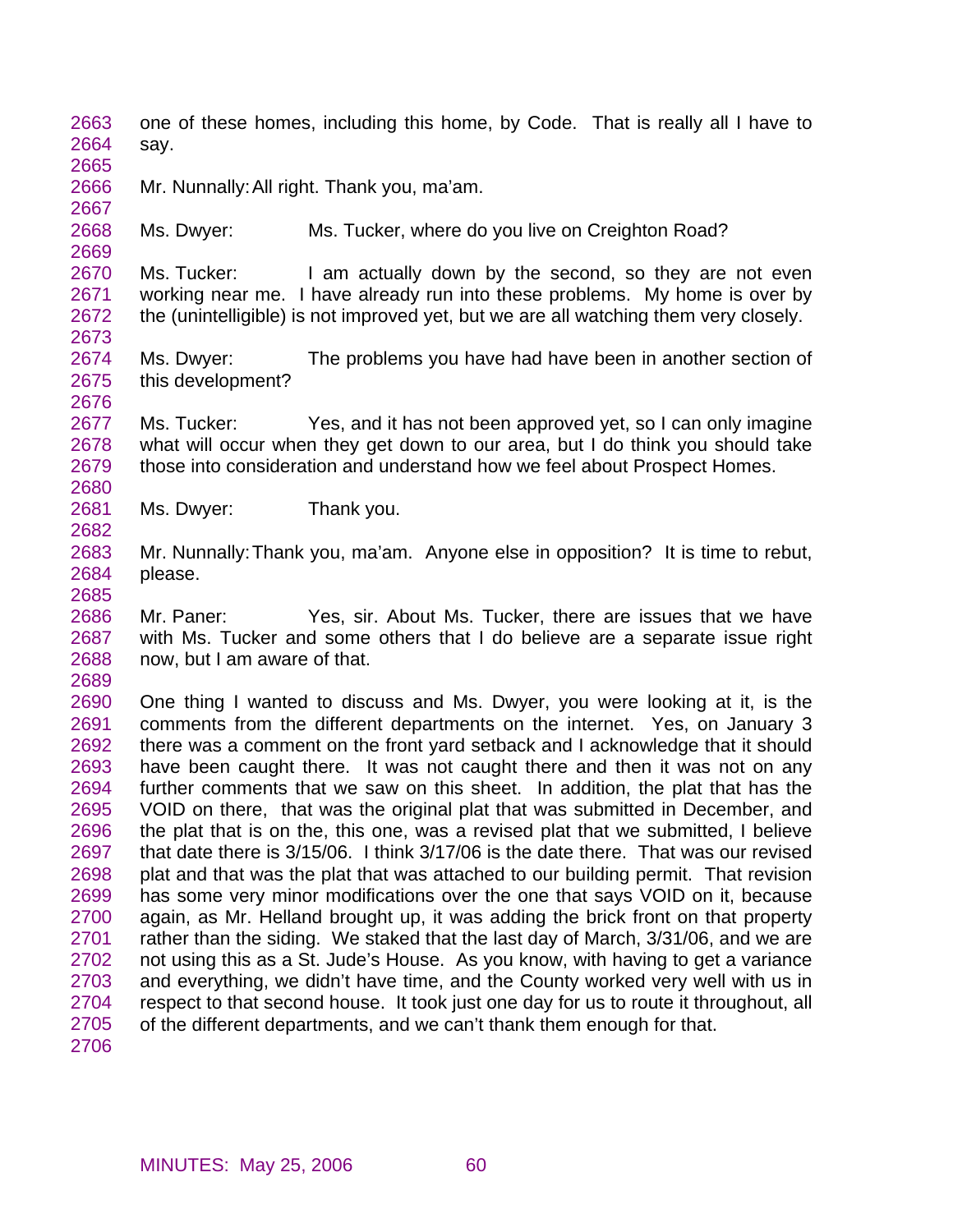- 2707 2708 2709 Mr. O'Kelly: Mr. Paner, what does the surveyor, Mr. David Kreps, say about the mistake that was made with the wrong setbacks on the plat he submitted in December?
- 2711 2712 2713 2714 Mr. Paner: I can't speak for him. I tried to get him here today. I would imagine that he made an assumption at first and then didn't follow it up or, I can't answer what or how he came up with that original setback. I don't think he knows how that came about either.
- 2716 2717 2718 Ms. Harris: Mr. Paner, you said that you showed us on the revised plat that we have in our packet of information, but it still seems you or your company is not aware of the 45 foot setback requirement. Is that true?
- 2720 2721 2722 2723 2724 Mr. Paner: Well, I think I knew that the R-2A setback is 45 feet. I don't check the plats when they go out and, to be honest with you, I think we rely on the County to kind of get those comments and when they said that "it is not approved because of the front yard setbacks," then we change it and meet the front yard setback.
- 2726 2727 2728 Ms. Dwyer: It is also your responsibility to submit plats, plot plans that comply with the ordinance.
- 2729 2730 Mr. Paner: And to ensure that is correct and in this case it was not done correctly. I will acknowledge that.
- 2732 2733 2734 2735 2736 Ms. Dwyer: You don't just build a house on a plan and think the County is going to catch all of your errors. You, obviously, acknowledge that it is your responsibility to know what setback requirements are and to design plans to build your houses accordingly.
- 2737 2738 Mr. Paner: Yes.

2710

2715

2719

2725

2731

2740

2743

- 2739 Mr. Nunnally: Any other questions?
- 2741 2742 Mr. Wright: If this is a variance request and it is denied, that means that you have got to move your house.
- 2744 2745 2746 Mr. Paner: I looked into trying to rezone this lot to something else that would work, but even that…
- 2747 Mr. Wright: The only alternative would be to move it.
- 2749 2750 2751 Mr. Paner: The only alternative would be to dismantle or relocate the house.
	- MINUTES: May 25, 2006 61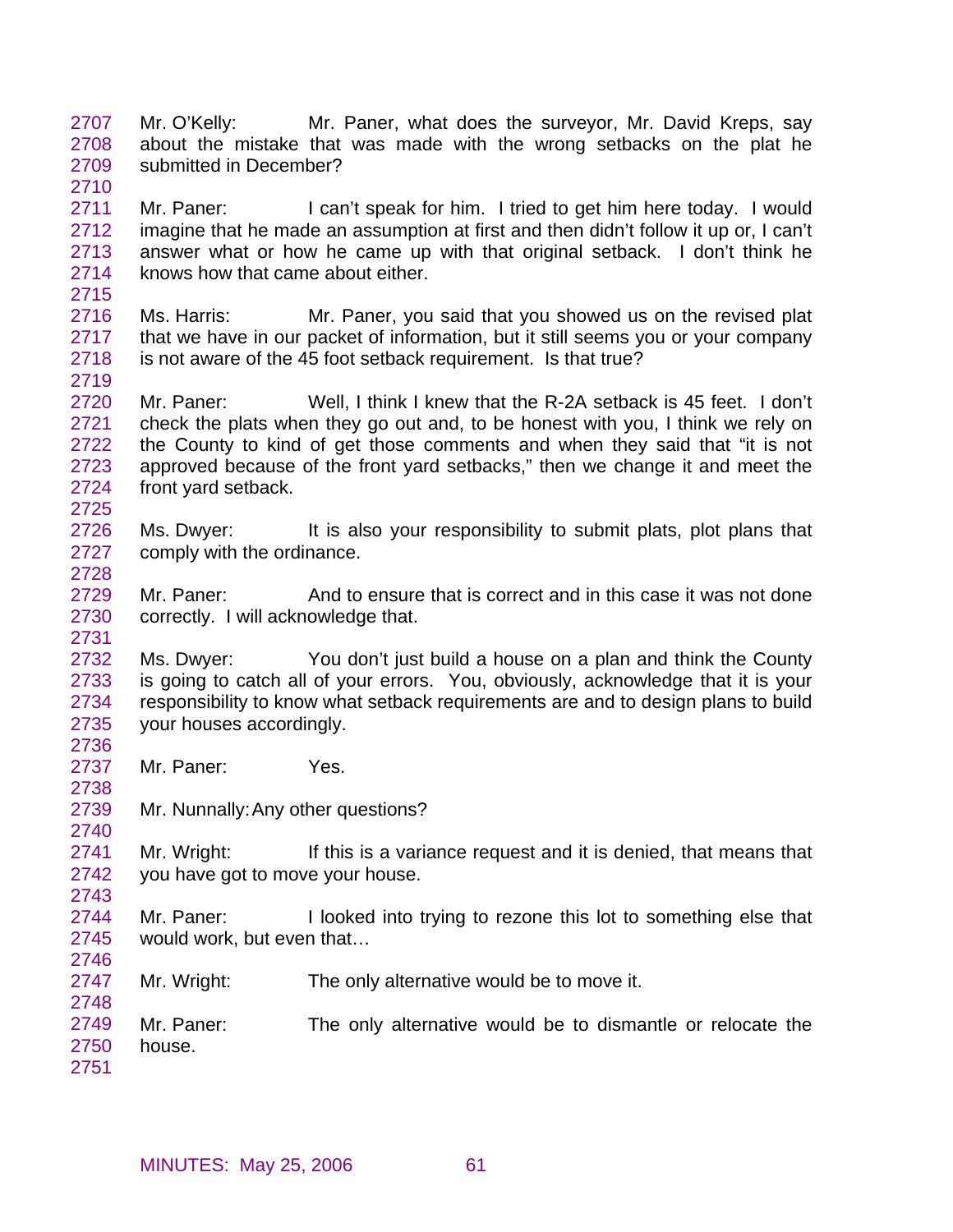- 2752 2753 Mr. Blankinship: Have you talked to anybody about the cost or the practicality of moving?
- 2755 Mr. Paner: We have.
- 2757 Ms. Dwyer: I assume it would be expensive.
- 2759 Mr. Paner: Very much so.
- 2761 Mr. Nunnally: More than \$300.
- 2763 Mr. Paner: You are exactly right.

2765 2766 Mr. Nunnally: Any other questions? Being none, that concludes the case. Thank you for coming, sir.

2768 **DECISION:** 

2770 2771 2772 2773 2774 2775 2776 2777 2778 2779 Ms. Harris: I am going to move that we approve. This has been a very difficult case for me to hear and I did ride by the property and there is a very attractive building or improvement on the land. I do have some concerns about it being very close to the property line, however, I would normally make a motion to deny this, but the reason I am voting that we approve it is because we had some professionals who fumbled the ball. Some were County employees and some were professionals from Prospect Homes. So, as someone said, there is enough blame to go around, and I think that not only should Prospect Homes eat this mistake, but I think this County is going to have to chew up and swallow a little of this mistake, too. So, my motion is to approve it.

2780 2781

2782

2785

2754

2756

2758

2760

2762

2764

2767

2769

Mr. Wright: I second it.

2783 2784 Mr. Nunnally: Motion by Ms. Harris and second by Mr. Wright. All in favor say aye. The motion was approved.

2786 2787 2788 2789 2790 After an advertised public hearing and on a motion by Ms. Harris and a second by Mr. Wright, the Board **granted** application **A-23-2006** a request for a variance from Section 24-95(b)(8) to build a one-family dwelling at 6969 Strath Road (Parcels 817-698-2010, 1628 and 0449), zoned A-1, Agricultural District (Varina). The Board granted the variance subject to the following condition:

2791

2792 2793 2794 1. This variance applies only to the front yard setback requirement for the existing dwelling. All other applicable regulations of the County Code shall remain in force.

2795 2796

2797 Affirmative: Dwyer, Harris, Kirkland, Nunnally, Wright 5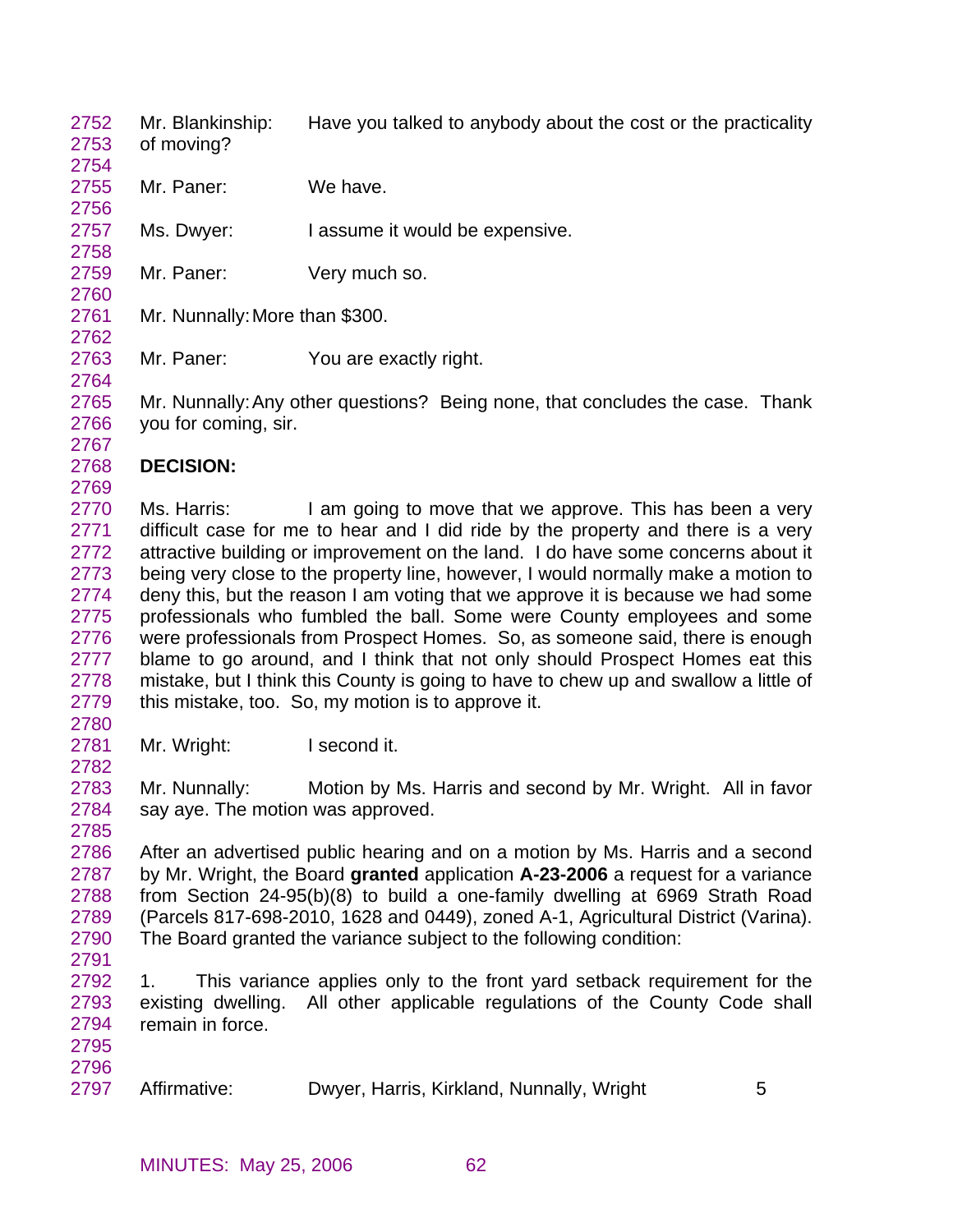| 2798<br>2799                         | Negative:<br>Absent:                | 0<br>0                                                                                                                                                                                                                            |
|--------------------------------------|-------------------------------------|-----------------------------------------------------------------------------------------------------------------------------------------------------------------------------------------------------------------------------------|
| 2800                                 |                                     |                                                                                                                                                                                                                                   |
| 2801<br>2802                         | Mr. Nunnally:                       | We have the approval of the February 23, 2006 minutes.                                                                                                                                                                            |
| 2803<br>2804                         | Ms. Dwyer:                          | Is there something wrong with the tape?                                                                                                                                                                                           |
| 2805<br>2806<br>2807                 | Mr. Blankinship:                    | That was when we first went to the new system. Do you<br>remember we had to stop the meeting a couple of times because the recording<br>system was malfunctioning. We have got a new recording system, so                         |
| 2808<br>2809<br>2810                 | Mr. Wright:                         | I wondered if I mumbled the whole time.                                                                                                                                                                                           |
| 2811<br>2812<br>2813                 | Mr. Blankinship:<br>mikes.          | Let that be a reminder to please speak directly into your                                                                                                                                                                         |
| 2814<br>2815<br>2816                 | Mr. Nunnally:<br>minutes?           | Do I have a motion for approval of the February 23, 2006                                                                                                                                                                          |
| 2817<br>2818                         | Mr. Wright:                         | I move we approve the minutes.                                                                                                                                                                                                    |
| 2819<br>2820<br>2821                 | Mr. Nunnally:                       | We have a motion by Mr. Wright that we approve the<br>minutes of February 23, 2006. Do I have a second?                                                                                                                           |
| 2822<br>2823                         | Mr. Kirkland:                       | Second.                                                                                                                                                                                                                           |
| 2824<br>2825<br>2826<br>2827         | Meeting.                            | On a motion by Mr. Wright and a second by Mr. Kirkland, the Board approved<br>the Minutes of the February 23, 2006, Henrico County Board of Zoning Appeals                                                                        |
| 2828<br>2829<br>2830                 | Mr. Nunnally:                       | We have a motion to approve by Mr. Wright and a second by<br>Mr. Kirkland. All in favor say aye. The minutes are approved.                                                                                                        |
| 2831<br>2832                         | Do I have a motion for adjournment? |                                                                                                                                                                                                                                   |
| 2833<br>2834                         | Ms. Dwyer:                          | Mr. Blankinship was going to talk to us about reclamation                                                                                                                                                                         |
| 2835<br>2836<br>2837<br>2838<br>2839 | Mr. Blankinship:<br>June 22, 2006.  | I was supposed to bring this draft today to pass out and I<br>failed to do that and I apologize. We do have a draft nearly complete and I was<br>hoping that you would set a work session for the next meeting, and that would be |
| 2840<br>2841                         | Mr. Nunnally:                       | How many cases have we got for that meeting?                                                                                                                                                                                      |
| 2842<br>2843                         | Mr. Blankinship:                    | Not very many. Paul, do you know the count?                                                                                                                                                                                       |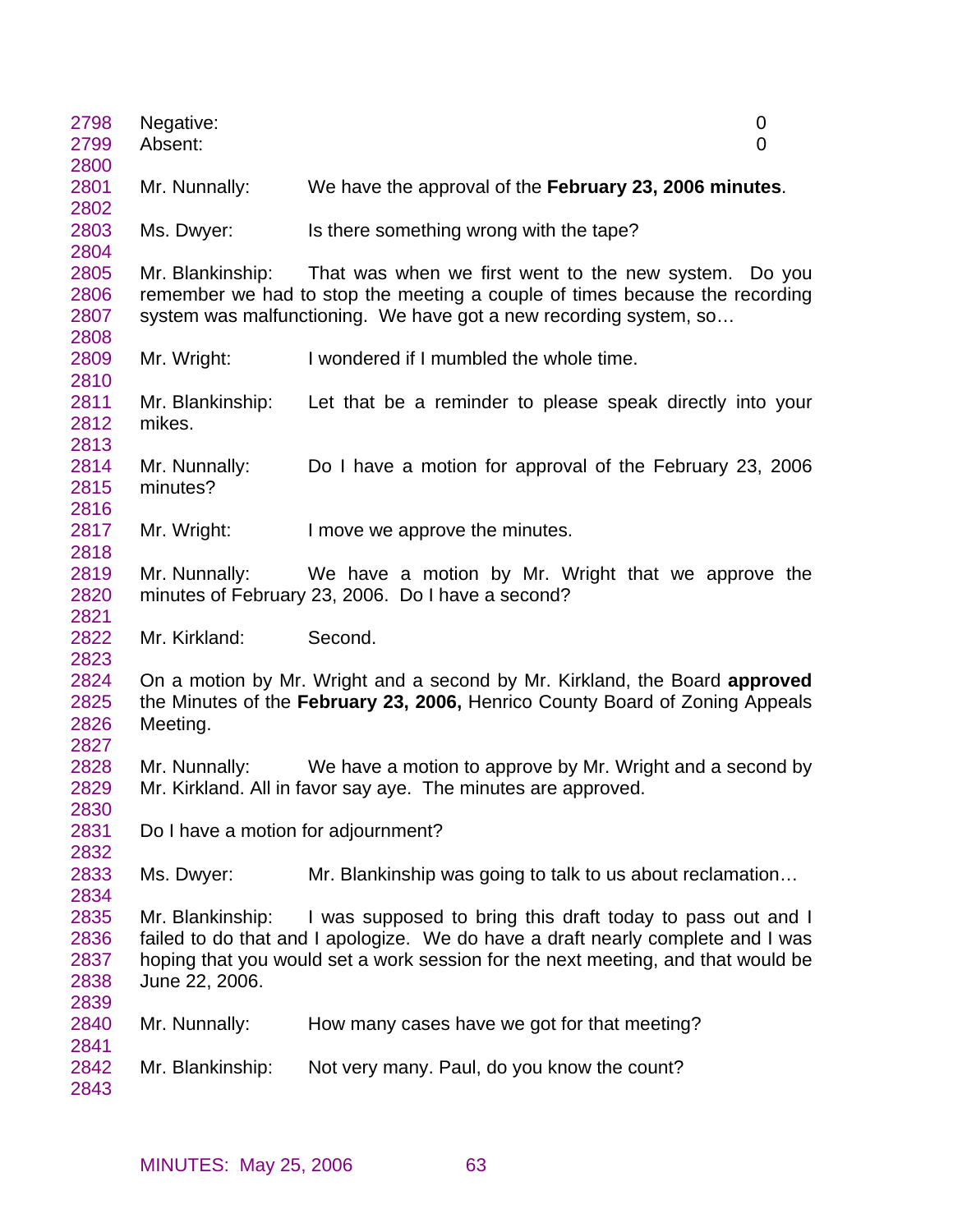| 2844<br>2845                 | Mr. Gidley:                                             | I want to say it is 10.                                                                                                                            |
|------------------------------|---------------------------------------------------------|----------------------------------------------------------------------------------------------------------------------------------------------------|
| 2846<br>2847                 | Mr. Blankinship:                                        | I didn't realize it was that many.                                                                                                                 |
| 2848                         | Mr. Gidley:                                             | It was 11, but one dropped off.                                                                                                                    |
| 2849<br>2850                 | Mr. Wright:                                             | Was that before or after the meeting?                                                                                                              |
| 2851<br>2852                 | Mr. Nunnally:                                           | I think after the meeting would be better.                                                                                                         |
| 2853<br>2854                 | Ms. Dwyer:                                              | What about lunch?                                                                                                                                  |
| 2855<br>2856<br>2857         | Mr. Blankinship:<br>work sessions.                      | Do you want to do a lunch meeting? We have done that for                                                                                           |
| 2858<br>2859<br>2860<br>2861 | Mr. Nunnally:                                           | Yes. In other words, we will go to lunch right after the<br>meeting and have lunch and discussion.                                                 |
| 2862<br>2863                 | Ms. Dwyer:                                              | Work session during lunch?                                                                                                                         |
| 2864<br>2865                 | Mr. Blankinship:                                        | I will see if I can get all of that arranged for you.                                                                                              |
| 2866<br>2867                 | Ms. Dwyer:                                              | Do you want to mail us the draft?                                                                                                                  |
| 2868<br>2869                 | Mr. Blankinship:                                        | Yes.                                                                                                                                               |
| 2870<br>2871<br>2872<br>2873 | Mr. Nunnally:<br>Harris?                                | I want to ask a question. When I read the minutes, it jogged<br>something in my memory. How did the Soul Circus come out? Did you go, Ms.          |
| 2874<br>2875                 | Ms. Harris:                                             | I did not go. Ms. (unintelligible) asked and I could have gone.                                                                                    |
| 2876<br>2877                 | Mr. Nunnally:                                           | I was wondering if we had any complaints.                                                                                                          |
| 2878<br>2879<br>2880<br>2881 | Mr. O'Kelly:<br>my opinion.                             | Mr. Nunnally, I contacted the Chief of Police after the event<br>and he indicated that he was only aware of one complaint, so it went very well in |
| 2882<br>2883                 | Mr. Nunnally:                                           | Did anybody happen to check the noise, any staff?                                                                                                  |
| 2884<br>2885<br>2886         | Ms. Dwyer:<br>the noise level was, but I didn't get to. | I was out of town, but I was going to drive by and see how                                                                                         |
| 2887                         | Mr. Nunnally:                                           | That was the main complaint.                                                                                                                       |
| 2888<br>2889                 | Ms. Dwyer:                                              | Yes, that was the main complaint.                                                                                                                  |